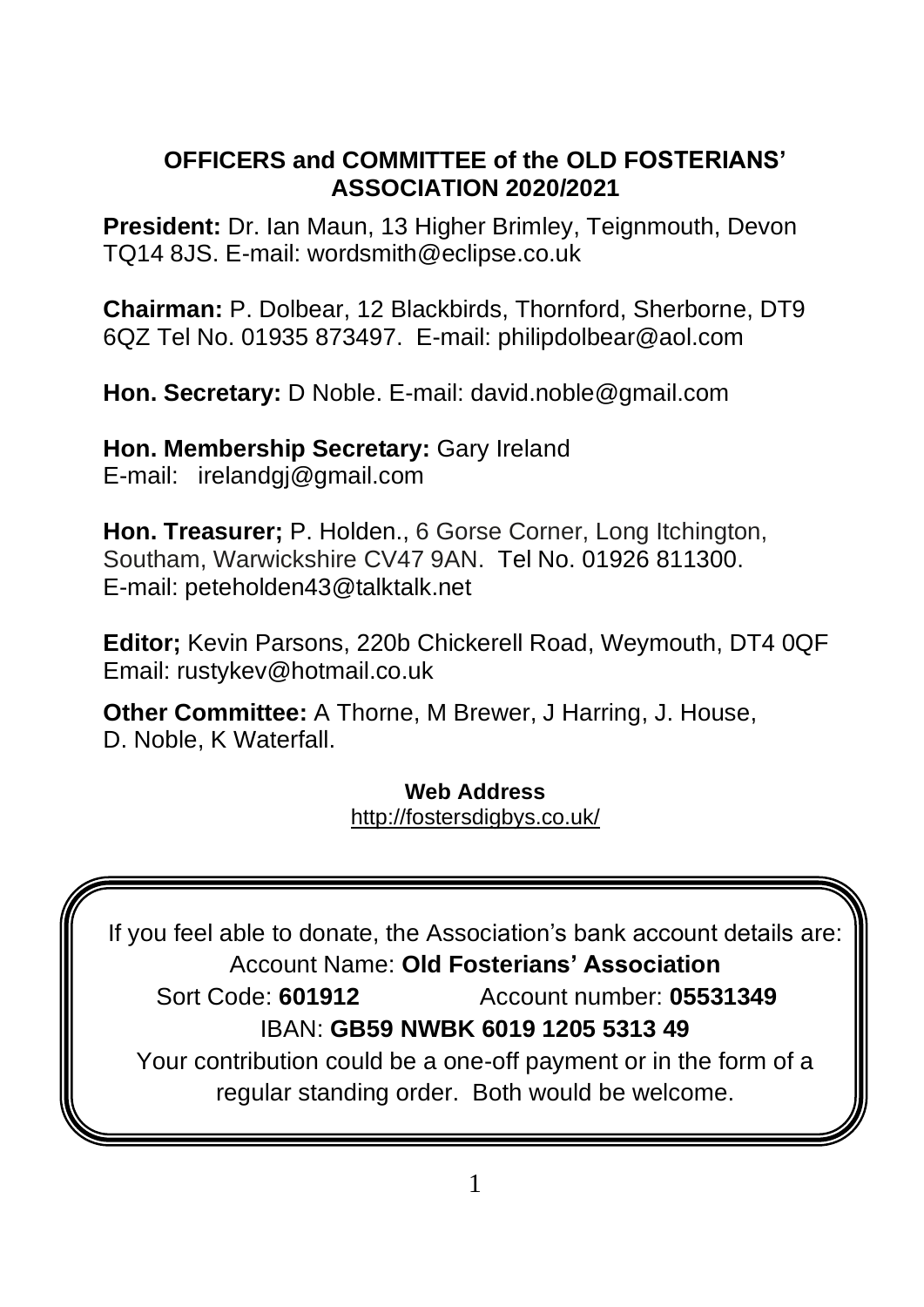# **THE PRESIDENT'S REMARKS**

As time passes, so our numbers grow thinner. This year I am sad to report the death of Jack Crouch. Jack was a many-talented man who taught, amongst other things, woodwork and maths. He was a skilled engineer, and many will be the Old Fosterians who first learnt to wield a chisel or a drill under his skilled supervision and watchful eye. He was also an excellent tennis-player and his coaching of the School teams will be remembered by many.

Pete Holden has written elsewhere in the magazine of his own memories of Jack. Please read his tribute to a gentleman of whom many of us hold, and will continue to hold, very fond memories. R.I.P., Jack.

Covid is still with us, unfortunately, and as I write, the Queen is ill with this terrible virus. We all wish Her Majesty a speedy and complete recovery.

The response to the Committee's appeal last year for funds was very good and our coffers are looking pretty healthy. This does not mean that we are entirely out of the woods yet, and I would urge all Old Fosterians to consider a Standing Order to their bank for whatever they can spare in these hard-pressed times. All contributions gratefully received.

Our sister association for the alumni of Lord Digby's School is perhaps not in the same state of membership health as the Old Fosterians and the question of how the two groups can continue has been raised. In these days of near-instant communication, many former pupils keep in contact through social media, without feeling the need for an annual dinner or other celebrations. It may be the case that we shall have to draw ever closer to the Digby's association, and perhaps even merge at some stage. Doubtless these matters will be raised at Committee meetings, and we hope that a solution may be found to the satisfaction of everybody.

As the Covid restrictions are eased, may I wish you all good health. Keep well, keep safe.

> **Ian Maun**  (Foster's Staff 1977-1986)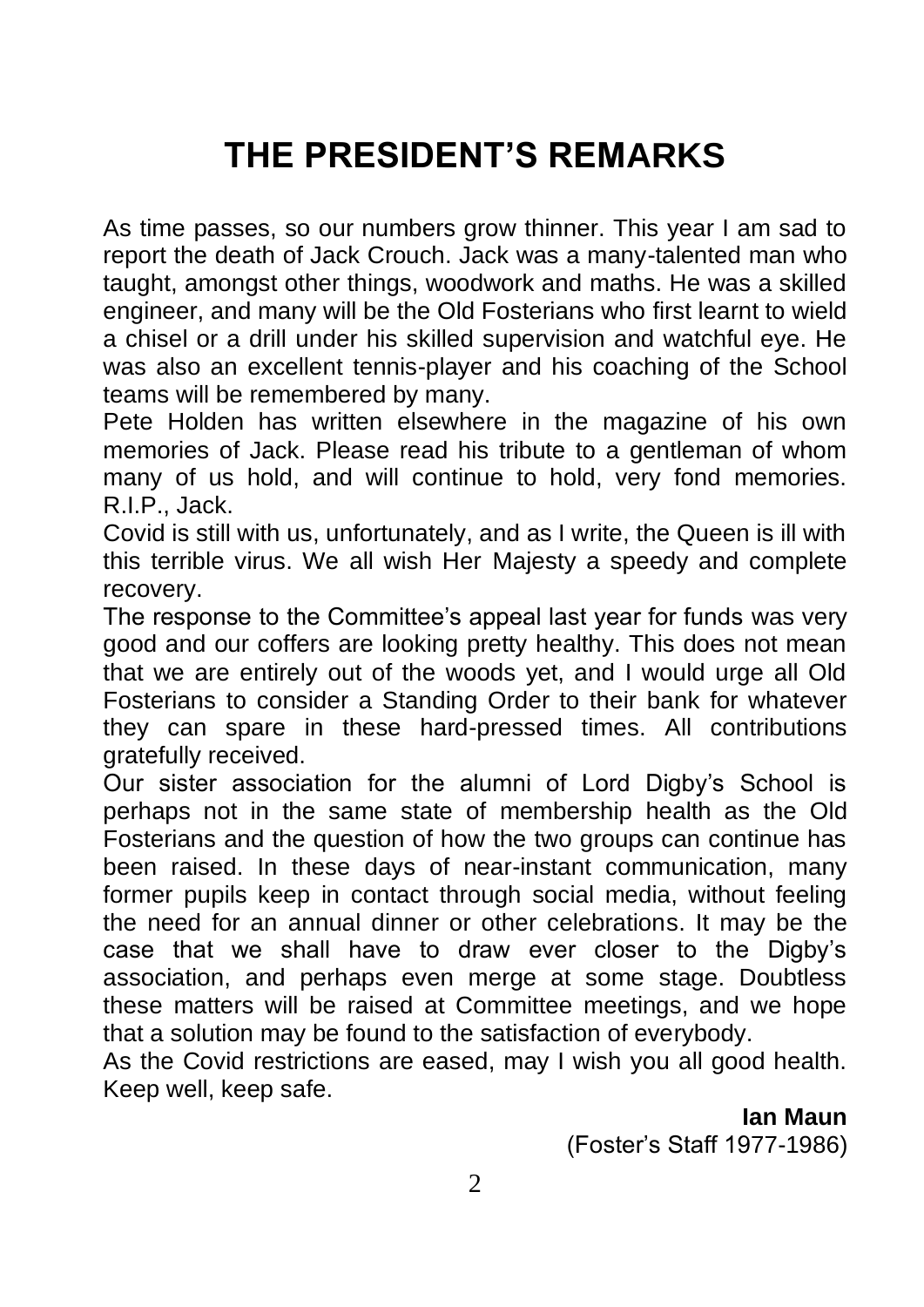# **CHAIRMAN'S REMARKS**

12 months on, I write in the ongoing pandemic though I do believe progress is being made. It was great we were able to have our Reunion Lunch which was held in memory of Mike Goode. We were delighted that his daughters Caroline and Jeni could join us as guests. Sadly in the last year, another stalwart from the teaching staff in Jack Crouch has passed away. There are tributes later.

The Association remains in reasonable form (verging on a little precarious) with ongoing donations and several updating their lifetime Standing Orders from the original £5 per annum. We just ask for £12 - it makes a big difference. Delighted to have new younger blood helping out on Committee. All the Committee deserve rich thanks on your behalf. However special thanks to Kevin Parsons again for producing this wonderful edition for 2022.

I wish you all a happy and above all healthy 2022. Keep the contributions flowing!

**Philip Dolbear**

### **HON TREASURER'S REPORT At 31st December 2021**

The balances of the OFA accounts are as stated below for the year end 2021.

#### **Assets at 31st December 2021**

| Total               | £3463.72 | (up £618.40 v Dec 2020) |                     |
|---------------------|----------|-------------------------|---------------------|
| NatWest Current A/c | £2058.70 | (£1440.43 Dec 2020)     |                     |
| NatWest Reserve A/c | £1405.02 |                         | (£1404.89 Dec 2020) |

**Subscriptions and donations received from members in 2021 totalled £1675 down £39 on 2020.**

**Expenditure at 31st December 2021**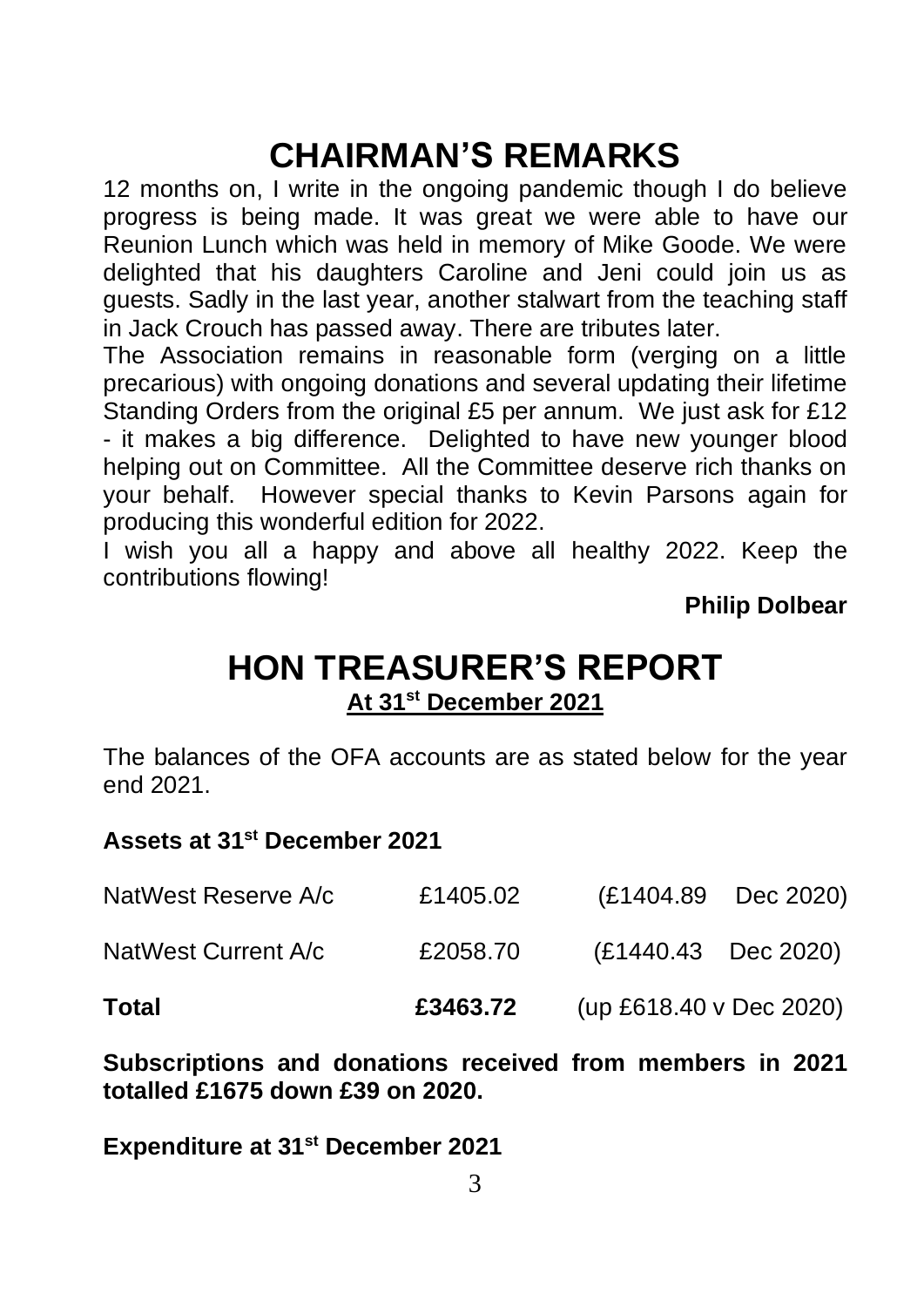| Donation to Sherborne Douzelage | Nil     | (£200    | 2020) |
|---------------------------------|---------|----------|-------|
| Magazine printing / posting     | £781.53 | (£923.09 | 2020) |
| Founders Day Church Expenses    | Nil     | (Nil     | 2020) |
| <b>BMV Lunch Adverts</b>        | Nil     | (Nil     | 2020) |
| Lunch Guest of Honour & costs   | £94.00  | (Nil     | 2020) |
| Poppy wreaths                   | £ 25.00 | (£ 25.00 | 2020) |
| <b>Memorial Donations</b>       | £161.20 | (Nil     | 2020) |

**Total £1061.73** (down £86.36 on 2020)

I have not received any claims by members of the committee for any expenses incurred by them for calendar year 2021.

The Reunion Lunch was dedicated to the memory of our late President and greatly loved Master, Mike Goode. The Association was honoured with the attendance of his daughters Jeni and Caroline. They most generously put £400 'behind the bar' of which the members present managed to imbibe £361.20! The balance of £38.80 was augmented by £61.20 from OFA funds and donated to Parkinson's UK in his memory.

(As the attendees of the Lunch dispersed it was realised by Messrs Maun/Dolbear/Holden that no collection had been made for the Grange staff so a cheque for £40 was sanctioned as a gratuity)

Very sadly, on 3rd November 2021, the Association lost one of its great supporters and one of the schools hugely influential members of staff, Jack Crouch. Following an exchange of emails around the Committee, it was agreed to make donations of £50 to both Alzheimer's and Cancer Research in his memory.

#### **Old Fosterian Magazine**

Thanks are due to our Editor, Kevin Parsons, for the substantial saving made on printing costs having sought alternative quotes from a number of suppliers. (Postage rates are beyond even his sphere of influence!)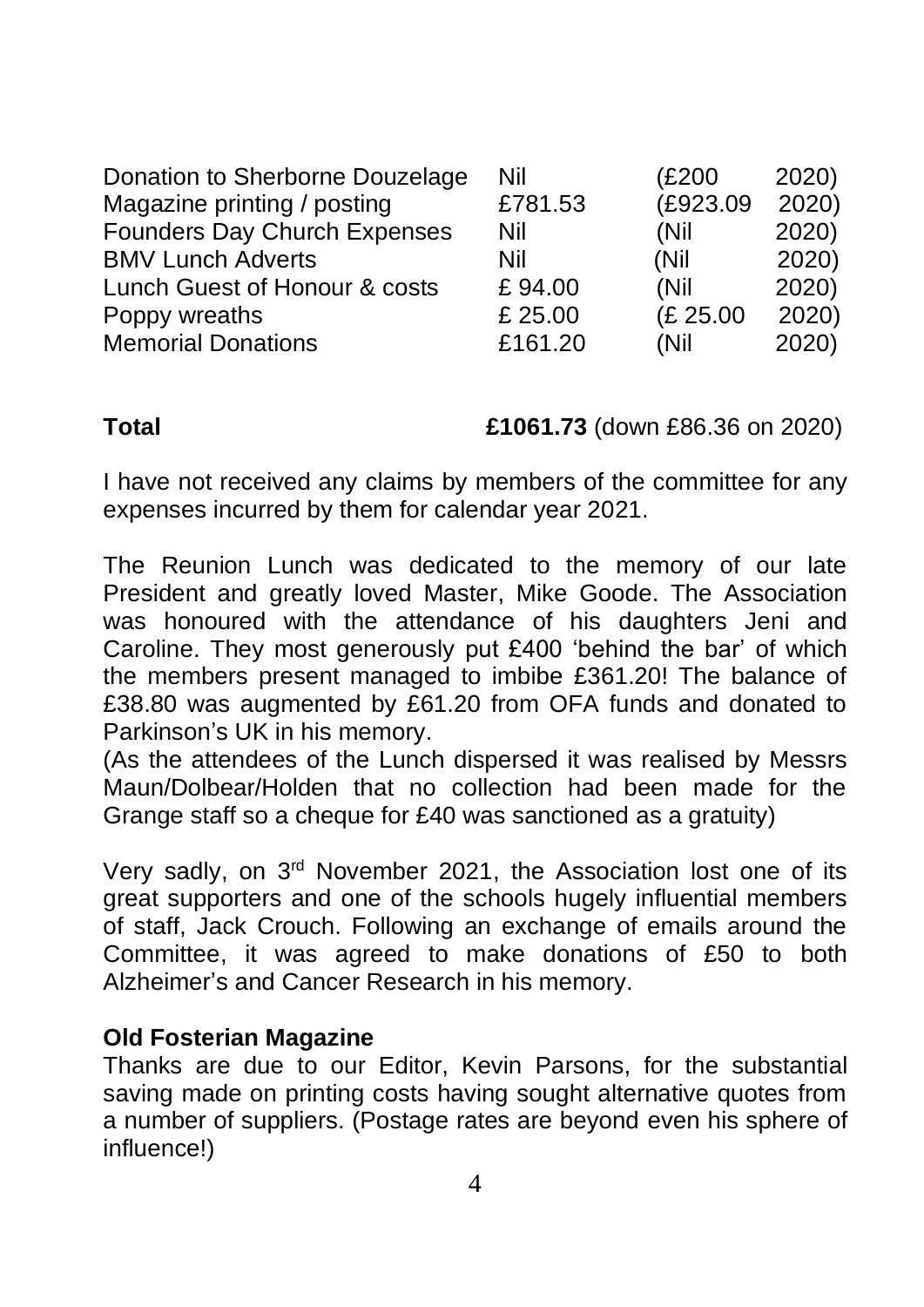Printing cost was £468.30 in 2021 (£575.00 in 2020 / £465.00 in 2019) Postal charges were £313.23 in 2021 (£348.09 in 2020 / £302.53 in 2019)

#### **Appeal for Funds**

I have again included an (anonymous) analysis of our monthly income. Over February, March and April the Association received £500 from just four generous members. There has been a steady increase in smaller one-off donations and also regular monthly contributions. Thank you to all who have donated.

| Jan '21  | £78.50  | Jan '20  | £285    | Jan '19 | £61  |
|----------|---------|----------|---------|---------|------|
| Feb '21  | £153.50 | Feb '20  | £51     | Feb '19 | £26  |
| Mar '21  | £578.50 | Mar '20  | £656    | Mar '19 | £71  |
| Apr '21  | £213.50 | Apr '20  | £126    | Apr '19 | £81  |
| May '21  | £93.50  | May '20  | £86     | May '19 | £56  |
| Jun '21  | £58.50  | Jun '20  | £91     | Jun '19 | £76  |
| July '21 | £33.50  | July '20 | £26     | Jul '19 | £21  |
| Aug '21  | £23.50  | Aug '20  | £16     | Aug '19 | £11  |
| Sep '21  | £74.50  | Sep '20  | £67     | Sep '19 | £38  |
| Oct '21  | £112.50 | Oct '20  | £101    | Oct '19 | £486 |
| Nov '21  | £223.50 | Nov '20  | £189.50 | Nov '19 | £231 |
| Dec '21  | £31.50  | Dec '20  | £19.50  | Dec '19 | £18  |
|          |         |          |         |         |      |

#### **If all our Old Boys donated just £1 a month we would be financially secure for the foreseeable future.**

The OFA current account details are:

| Name:      | <b>Old Fosterians Association</b> |
|------------|-----------------------------------|
| Sort Code: | 60-19-12                          |
| A/c No:    | 05531349                          |
| IBAN:      | GB59 NWBK 6019 1205 5313 49       |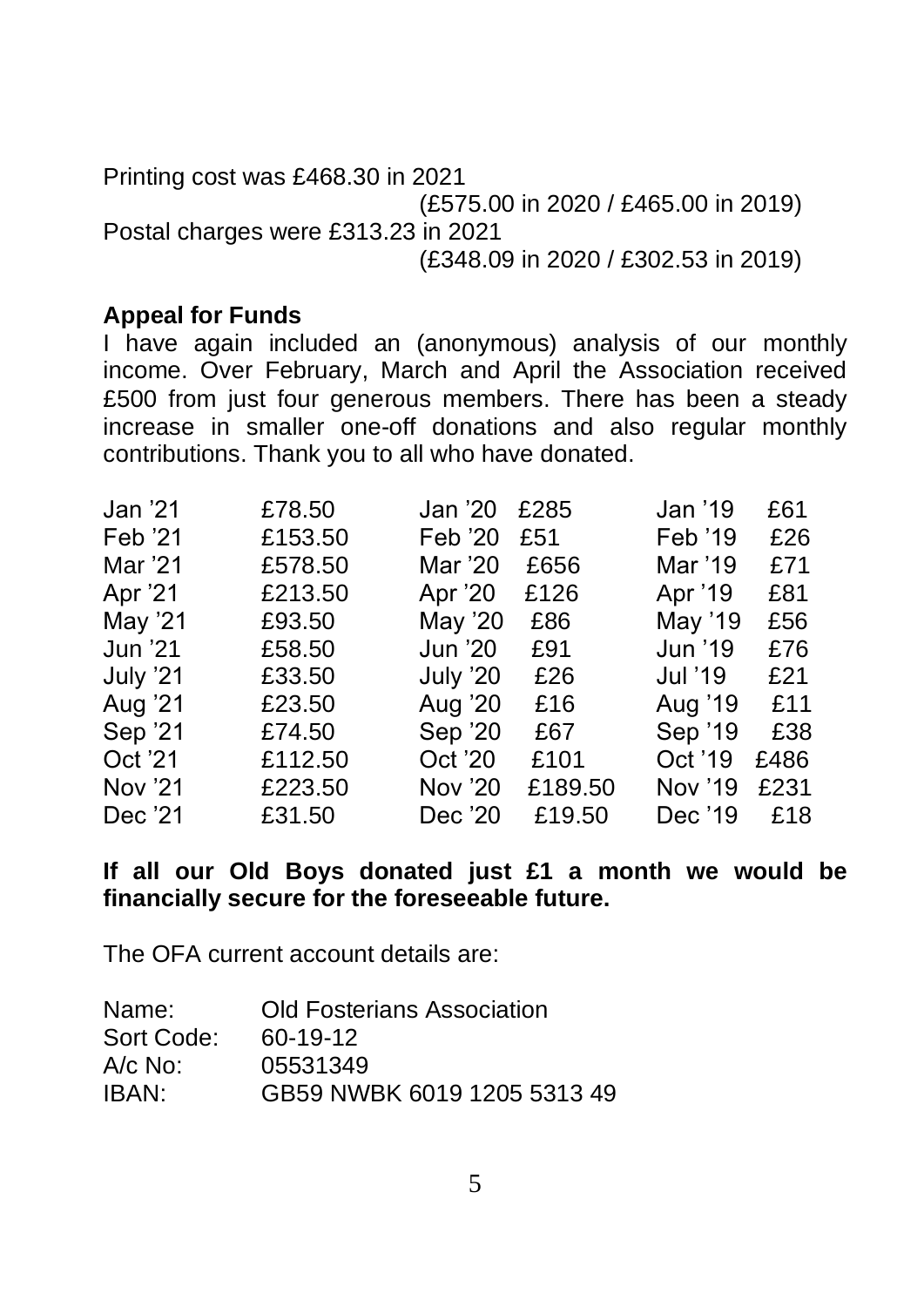All income received by whatever means is accountable and traceable through the Nat West Current account statements. Expenditure likewise is all through the single cheque book operating on that account.

**P R Holden 21/1/2022**

### **LOOKING BACK - Jack Francis Crouch 10th July 1928 – 3 rd November 2021**

*This year, I was intent on publishing your memories of the Commoners Concert. Events were yet again overtaken sadly with*  the death of Jack Crouch. As with Mike Goode last year. I felt it *appropriate therefore that this year, our 'Looking Back' slot should be dedicated to Jack, who, as with Mike, left us not just with memories, but also with physical artefacts from our times spent sawing and chiseling. Never fear with regard to the Commoners Concert – it will appear next year*.

*Our President, Ian Maun, has written about Jack at Foster's School and Jack's Wife, Elizabeth, has kindly filled in some background on him on his life before and after that time. To start with, I will hand you over them, beginning with Elizabeth's words….*

Jack Crouch died on November 3<sup>rd</sup> 2021, peacefully at home. We had moved to Poynton, Cheshire early last year to be nearer some of our families.

Before joining the staff at Fosters School, Jack taught at a school in Guildford before he and his first wife, Joy, went out to Zimbabwe (known then as Rhodesia) where he enjoyed teaching at a boys school near Gwelo.

Their three children, Liz, Sue and Nick were born out there. Jack built a house for his family (typically, built it himself) and taught at the school for ten years. The family returned to England and Jack took a position at Fosters.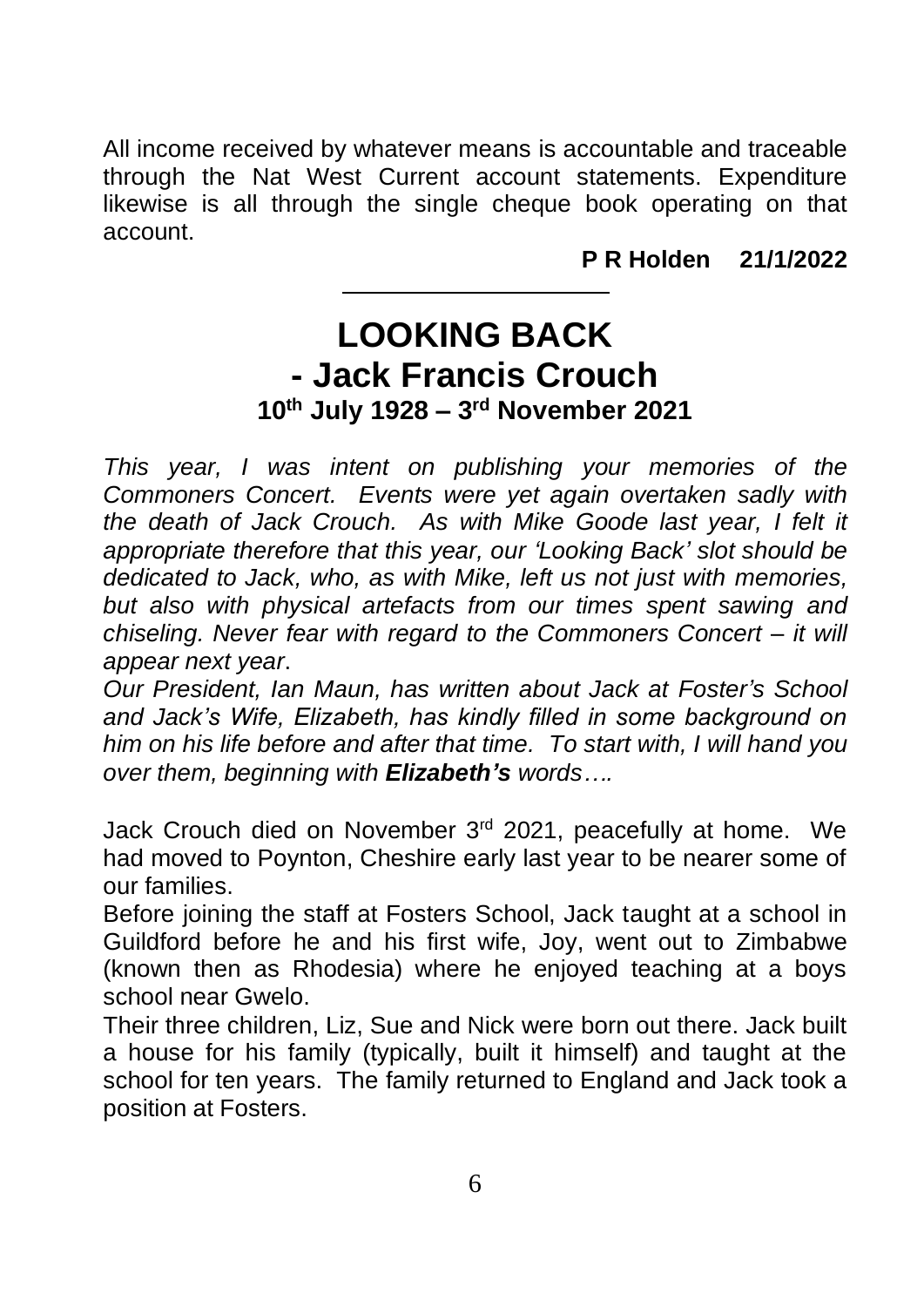#### *Ian takes over the story, in words which Pete Holden, representing the OFA, kindly read at Jack's funeral:*

I believe Jack joined the school in the summer of 1964 and went on to dedicate the next 28 years of his working life to Fosters, overseeing its closure as Acting Headmaster in 1992. Within a year of his joining, the Headmaster Mr Sugden was replaced by Mr Francis – a legend in the history of Foster's. Mr Francis was a very religious man, a stickler for discipline, academic achievement and extremely keen on Rugby Football – which he introduced to the school. He led Fosters, enabled by a small but dedicated team of masters to new levels of achievement. Jack was at the very heart of that team. I believe Jack was most at home in his beloved Woodwork room, but he was also the specialist Technical Drawing teacher. He inspired many boys to careers in Engineering through his tuition in TD. However, in a school with such a small staff he could (and did) turn his hand to teaching most subjects including Maths and Religious Studies.

Foster's annually produced what was known as the 'Commoners Concert', over two nights to a public audience. Jack being the engineer and practical man that he was devised and constructed the scenery and large props. These were painted by the Art Master Edgar Maltby – a 'character' of the staff room. He did the same for the annual joint school play with Lord Digby's – Fosters equivalent school for girls.

Jacks love of tennis will no doubt have already been mentioned. He organised coaching and matches for the school, greatly assisting Ken House the schools Physical Education master.

Above all, Jack was a professional and a gentleman. When I arrived at Foster's School in January 1977, he was already an established and respected figure in the staff-room. Despite his seniority, he could not have been more open and welcoming than he was. His appearance was always immaculate, almost military, but beneath that firm exterior was a kind and warm personality. He had a wonderful sense of humour, and his laugh ranged from a quiet, throaty chuckle to an outright guffaw.

When he was living in Sheeplands, in Sherborne, he had a sort of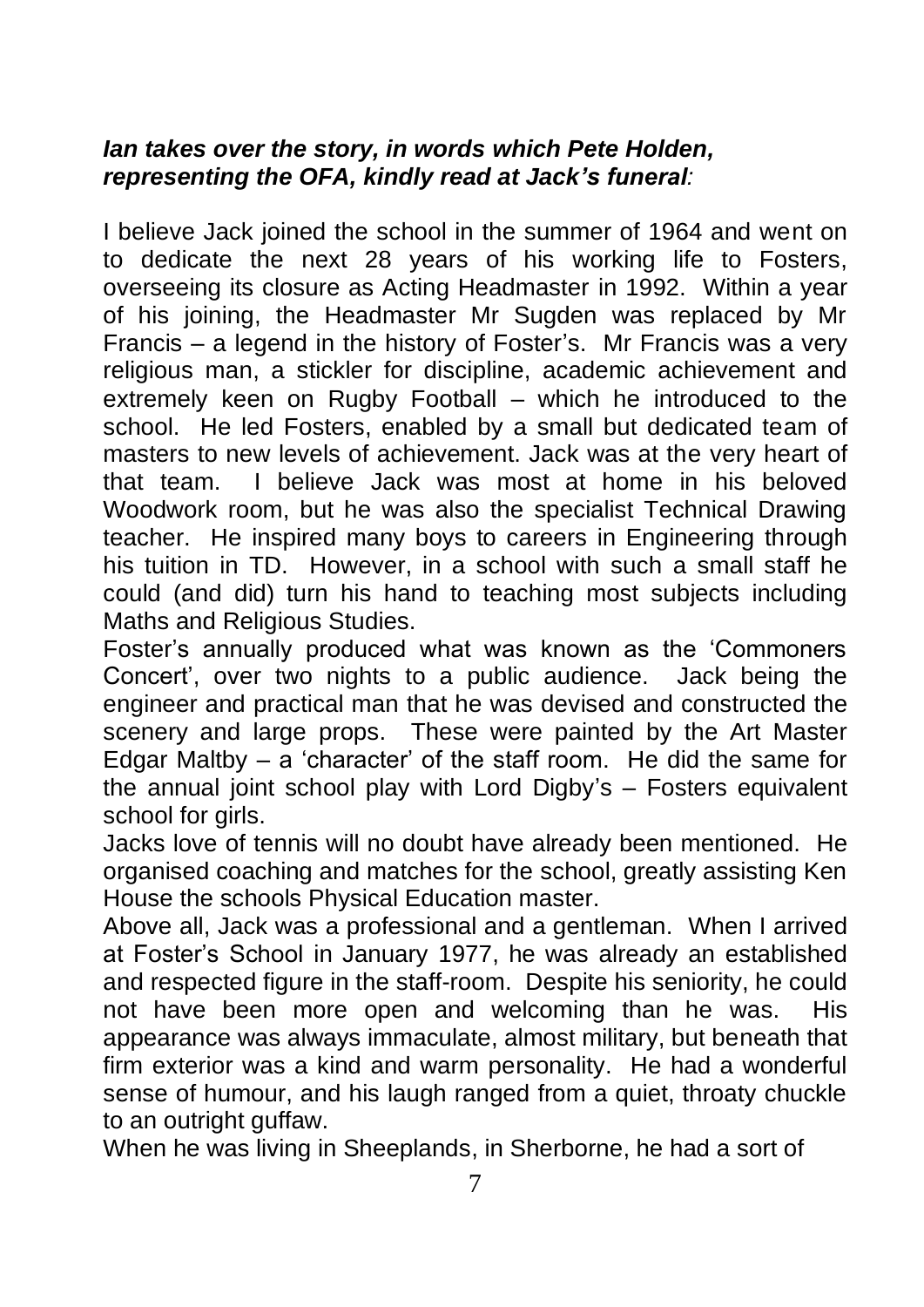flat-pack, ancient French car in the rafters of his garage, and although I had no knowledge of cars, he would occasionally consult me (I taught French) on French terminology. When I left Foster's, the car was still unmade, but whenever I saw him at Reunions, I would ask him about it and he would assure me that progress was being made!

Many of the older generations of Masters at Foster's have passed away in recent years. Now we have lost Jack. I shall always remember his kindness and his humour. Thank you, Jack. R.I.P.

#### *Ian Maun*

#### *…Thank you Ian, now back to Elizabeth who finishes off*

As it turned out, the ancient French car, the Jouffret, was Jack's last car restoration project. After he retired, he restored a GT6, a Sunbeam Talbot Alpine, and a Darracq before the Jouffret was also fully, and meticulously, restored.

He moved to a bungalow in Marston Magna, and spent the best part of two years building another floor in the loft to make room for all his family to come and stay. There were three garages, but in order to have plenty of room for his car restoration, he built a fourth!

Jack was a wonderful and much loved father and grandfather. He had 9 grandchildren, and they all have happy memories of staying at Courtside. He taught them all to play croquet and table tennis. This was carried out with his usual patience, encouragement and sense of fun.

Jack and I married in April 1998. He was on the Parish Council and gradually we became very involved in village life, particularly with the church. He also took charge of the local footpaths and produced an illustrated booklet, which is still in use today.

We had many enjoyable holidays in Europe and in Britain, but as the years passed we often returned to Beer, in East Devon.

At the time of our marriage, I was head teacher at Charlton Mackrell primary school. Jack became a frequent visitor to the school and, being a small school, the children got to know him and were always pleased to see him. He used to tell people how friendly and polite they were! If I needed a new piece of classroom equipment, Jack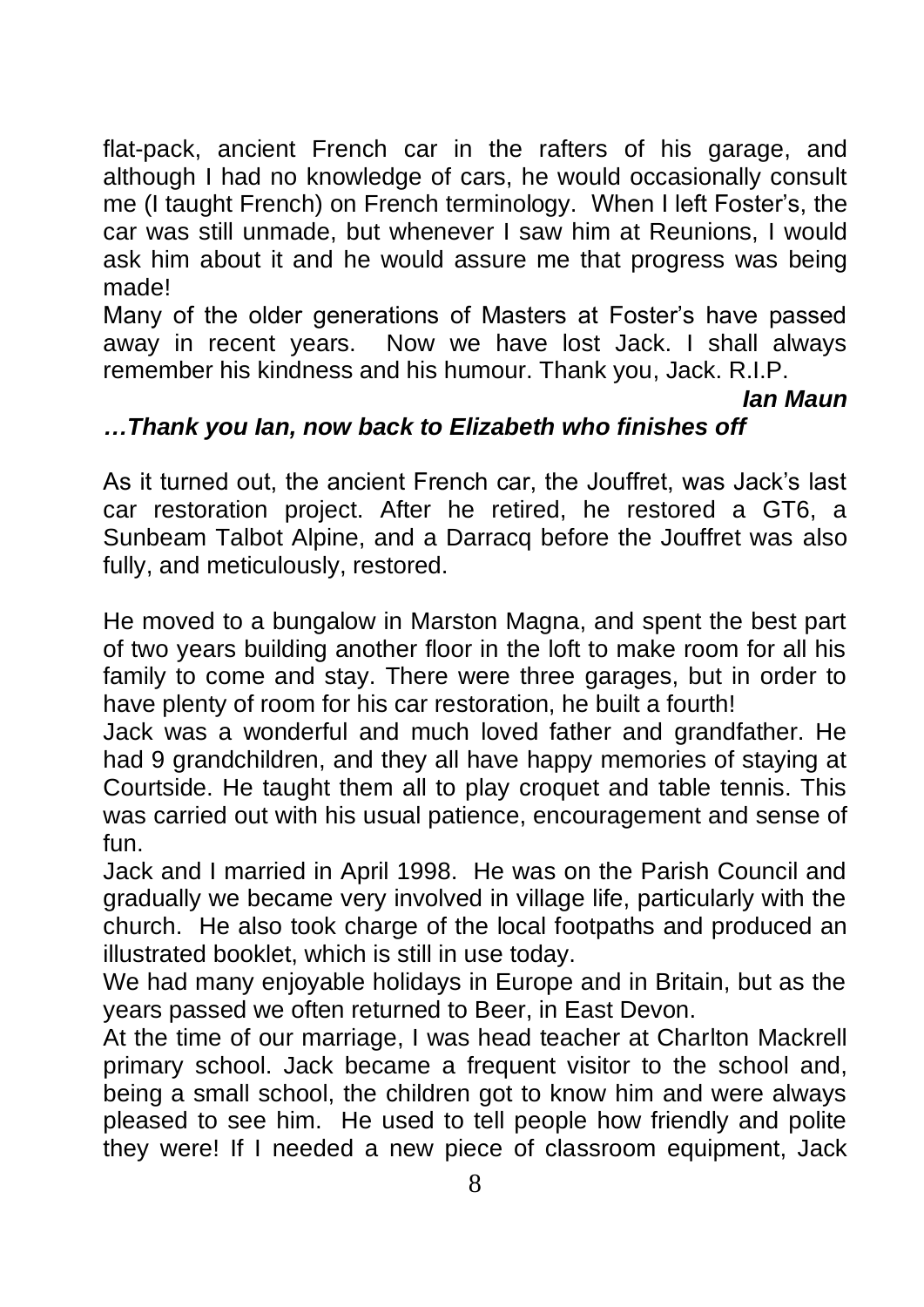would devise and make it for me. He once made four sets of electrical circuit boards to help a group of children who were finding this difficult to understand. He sat with them, demonstrated the circuits and encouraged them with great patience!

Jack was always there to support me at numerous school events, and he was very well liked by all the staff and parents.

Jack was 93 when he died. He played badminton until he was 82 but had to stop playing tennis a little earlier due to a shoulder injury. He often talked about his teaching career and looked back on it with great happiness. Foster's School was hugely important to him, both while he was teaching there and through all the years of his retirement.

#### *Elizabeth Crouch*

*Inevitably, former pupils have expressed their thoughts and memories of Jack, many relating the common theme of his patience with us all, either when crafting, or during his Maths teachings*. *These now follow and I will begin.*

Here we are, another year on and sadly, another great teacher has passed away. My own memories of Jack are mostly good. I say mostly as I seem to recall he was quite a strict (in a good way) disciplinarian, something many of us, myself included, found to our cost at times. I had him for woodwork only, my maths education coming courtesy of Ken House and I did not take Technical Drawing.

I can recall easily the woodwork room, with its store and cupboards of tools. Being one of two left-handers in the class, I was teamed with Rory Walters for 'my' bench as they were designed specifically for us sinister beings. The skills Jack instilled I was to carry throughout my life as I still enjoy woodworking in my spare time.

I remember the first rite of passage that was the Book Holder (see a photo later to remind you) but it was in the  $3<sup>rd</sup>$  year, when we could choose our projects that found me armed with a gouging chisel making piles of shavings as I valiantly attempted to turn a wooden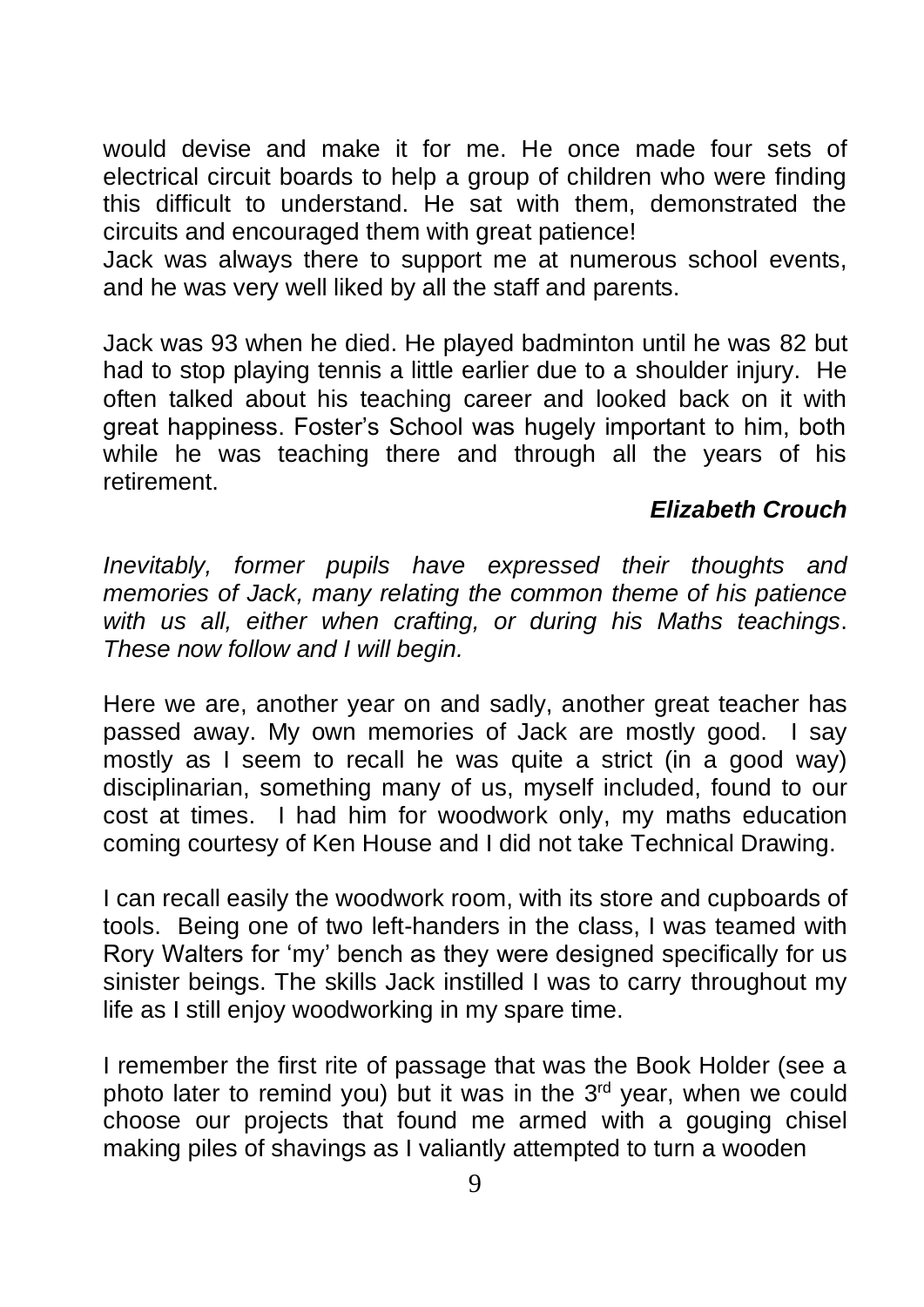bowl on the lathe. I succeeded and my mother used it all her life to keep fruit, it passing again ultimately to me. To this day, I recall the glint in Jack's eye as armed with mallet and chisel, he separated the bowl from the face plate where it had been glued for the last Term whilst being fashioned by me – 'This can go one of two ways' he exclaimed but I need not have worried, a deft blow cleaving it cleanly away. He was, as others have indicated, one of the legendary Foster's Teachers

#### *Kevin Parsons*

Ahh sad to hear. One of the best. I made a box for colour slides with him. Long time ago now. Last time met at a Dinner he told us all about his old car restoration and voluntary work at Haynes museum where they of consequence stored the cars for him.

#### *[Brian Hillman](https://www.facebook.com/groups/34298865181/user/100009974793907/?__cft__%5b0%5d=AZWuHeb9glpT0Yo1zLZGK6nXCUOvG6_z7S975ByqatXQ7qTmNQco44k5gsf6ZU3oEMEyIQnNQk6rRtMG5M44VskvQ1Kh6yCAXNckZoUEP4xVGPnwE2LUe9gAXG8M60QcE7xJvwQWTgEsf87hZrOa0-4bN49wWZtTkwc9doyf1YkdtjV-Mv2nBM1nFMKJvp2SsWg&__tn__=R%5d-R)*

So sorry to hear this. When I am working with wood I always hear him. Mind you, putting Kenyon in his place for suggesting that tightening at one point on a three-point chuck was good enough always made me smile.

#### *[Paul Lavender](https://www.facebook.com/groups/34298865181/user/100007777066685/?__cft__%5b0%5d=AZWuHeb9glpT0Yo1zLZGK6nXCUOvG6_z7S975ByqatXQ7qTmNQco44k5gsf6ZU3oEMEyIQnNQk6rRtMG5M44VskvQ1Kh6yCAXNckZoUEP4xVGPnwE2LUe9gAXG8M60QcE7xJvwQWTgEsf87hZrOa0-4bN49wWZtTkwc9doyf1YkdtjV-Mv2nBM1nFMKJvp2SsWg&__tn__=R%5d-R)*

He was the best Maths teacher I had at Fosters, and wholly responsible for my unexpected grading at O-level (and influenced my better grading at Further Education). For that I am grateful.

#### *[William Stafford](https://www.facebook.com/groups/34298865181/user/100001242672476/?__cft__%5b0%5d=AZWuHeb9glpT0Yo1zLZGK6nXCUOvG6_z7S975ByqatXQ7qTmNQco44k5gsf6ZU3oEMEyIQnNQk6rRtMG5M44VskvQ1Kh6yCAXNckZoUEP4xVGPnwE2LUe9gAXG8M60QcE7xJvwQWTgEsf87hZrOa0-4bN49wWZtTkwc9doyf1YkdtjV-Mv2nBM1nFMKJvp2SsWg&__tn__=R%5d-R)*

Sad news - I didn't get very far in Woodwork but Jack certainly helped me to get a Maths O-level.

#### *[Tom Anderson](https://www.facebook.com/groups/34298865181/user/100000994115613/?__cft__%5b0%5d=AZWuHeb9glpT0Yo1zLZGK6nXCUOvG6_z7S975ByqatXQ7qTmNQco44k5gsf6ZU3oEMEyIQnNQk6rRtMG5M44VskvQ1Kh6yCAXNckZoUEP4xVGPnwE2LUe9gAXG8M60QcE7xJvwQWTgEsf87hZrOa0-4bN49wWZtTkwc9doyf1YkdtjV-Mv2nBM1nFMKJvp2SsWg&__tn__=R%5d-R)*

He must be one of the last to have gone now from the mid 60's era. I still use the bookshelf unit I made in his class in 1965...... Less than 4 pounds in materials cost. He built a hover mower c.1965 and put a badge on it " JAFCO" that jokingly stood for "Jack F Crouch Company " as he explained.....

#### *[Geoffrey Quick](https://www.facebook.com/groups/34298865181/user/100003822493700/?__cft__%5b0%5d=AZWuHeb9glpT0Yo1zLZGK6nXCUOvG6_z7S975ByqatXQ7qTmNQco44k5gsf6ZU3oEMEyIQnNQk6rRtMG5M44VskvQ1Kh6yCAXNckZoUEP4xVGPnwE2LUe9gAXG8M60QcE7xJvwQWTgEsf87hZrOa0-4bN49wWZtTkwc9doyf1YkdtjV-Mv2nBM1nFMKJvp2SsWg&__tn__=R%5d-R)*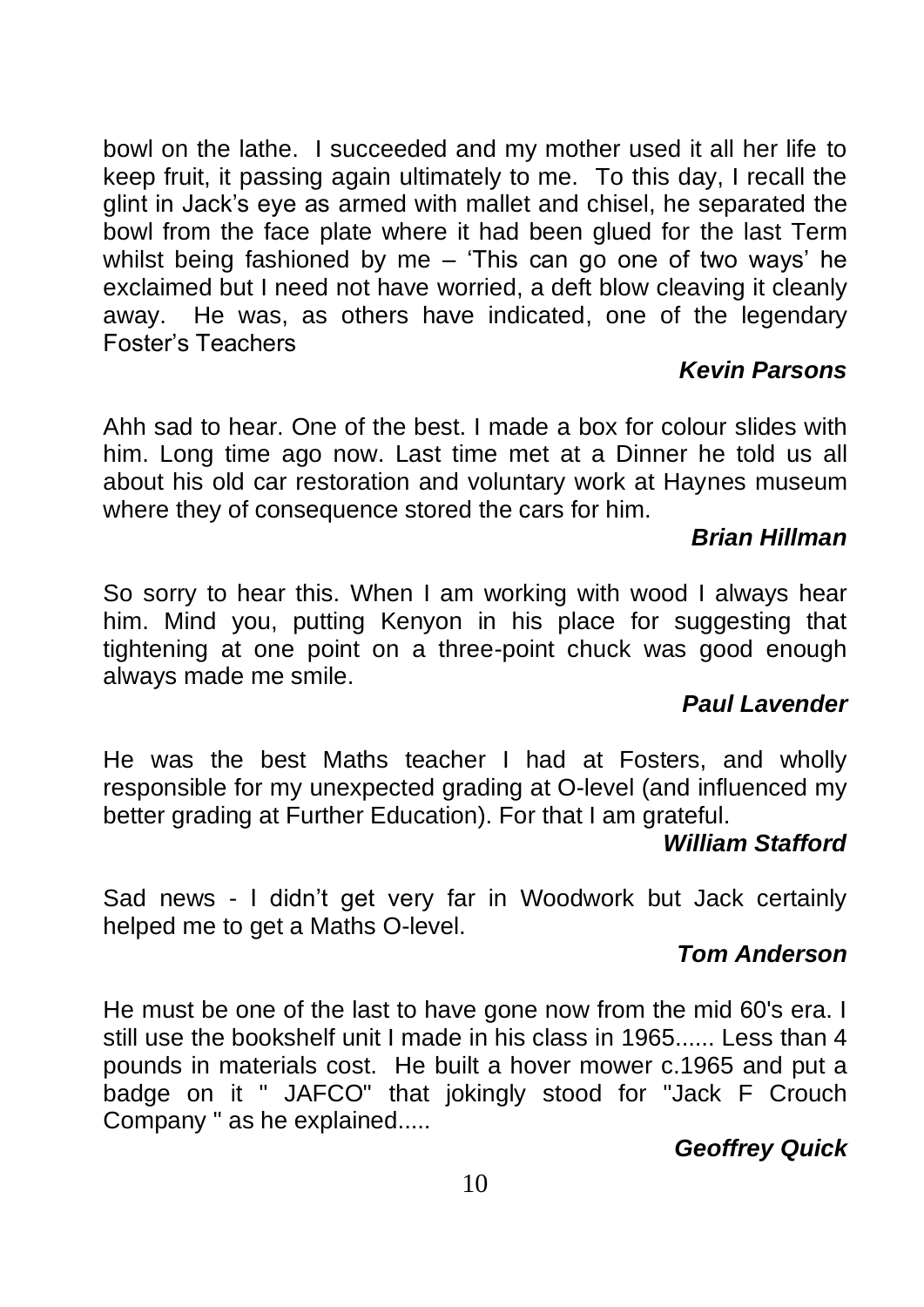Sorry to hear this news. I Remember Jack well both from school and his days living near me in Thornford. He and my Father became good friends through woodwork and were the same age. Dad was a wheelwright by trade and they could often be found discussing the virtues of various types of timber. RIP Jack - a gentleman.

#### *Paul [Edwards](https://www.facebook.com/groups/34298865181/user/100000756920889/?__cft__%5b0%5d=AZWuHeb9glpT0Yo1zLZGK6nXCUOvG6_z7S975ByqatXQ7qTmNQco44k5gsf6ZU3oEMEyIQnNQk6rRtMG5M44VskvQ1Kh6yCAXNckZoUEP4xVGPnwE2LUe9gAXG8M60QcE7xJvwQWTgEsf87hZrOa0-4bN49wWZtTkwc9doyf1YkdtjV-Mv2nBM1nFMKJvp2SsWg&__tn__=R%5d-R)*

I remember him well after all these years and managed to get an Olevel in woodwork?!!!

#### *[Tony Deavin](https://www.facebook.com/groups/34298865181/user/1176181959/?__cft__%5b0%5d=AZWuHeb9glpT0Yo1zLZGK6nXCUOvG6_z7S975ByqatXQ7qTmNQco44k5gsf6ZU3oEMEyIQnNQk6rRtMG5M44VskvQ1Kh6yCAXNckZoUEP4xVGPnwE2LUe9gAXG8M60QcE7xJvwQWTgEsf87hZrOa0-4bN49wWZtTkwc9doyf1YkdtjV-Mv2nBM1nFMKJvp2SsWg&__tn__=R%5d-R)*

I was very lucky to have had Jack as one of my teachers while at Fosters. I really enjoyed Technical Drawing (and still have my drawing board) and that contributed to me becoming an engineer and a 36 year career at Jaguar Cars. Later, Jack and I were to become friends with our shared interest in cars. I used to drop into his home in Marston and was always made welcome with a cup of tea and a review of projects in one of his four (!) garages. He was an ingenious engineer, as displayed by his restoration of the Joufrett from just a few components. I gave Jack a Centre Punch that had been made in the Apprentice Training School at Jaguar and he never failed to tell me that he was still using it every time I visited. I will miss him, but never forget him. The electronics for my home cinema sit on the coffee table I made in his woodwork class.

#### *Peter Holden*

Sad news indeed. Woodwork was fun, if at times 'challenging' but the grounding he gave in Technical Drawing has served me well over the years. Also I recall he was a 'crack-shot' with a blackboard rubber. RIP

#### *[Richard Saunders](https://www.facebook.com/groups/432255810148610/user/100000521554847/?__cft__%5b0%5d=AZU74JN690PQyv846X6HzklJGW1Qbtsamdx8SjzNqURRk6IHcV0xAYjNJYqx4QYsIwzgkNw8nPYKNTi5-Dosd08l9wnJbK9_UuOmFBqqePA4cMYEqbcM_NvcBUejJ7YZC_0zjKmWGi3QYrzBodlwD0iVUE5HEvsN_YG-RNtkVIhAbbirRT3BXXZkS9W2WLdn1aY&__tn__=R%5d-R)*

So sorry to hear about Mr Crouch. I was the only female in a class taking the exam in Engineering Technology in 6th form and he coped admirably! He seemed determined to ensure that I did well, not sure how much faith he had in my ability, but I designed a fantastic bath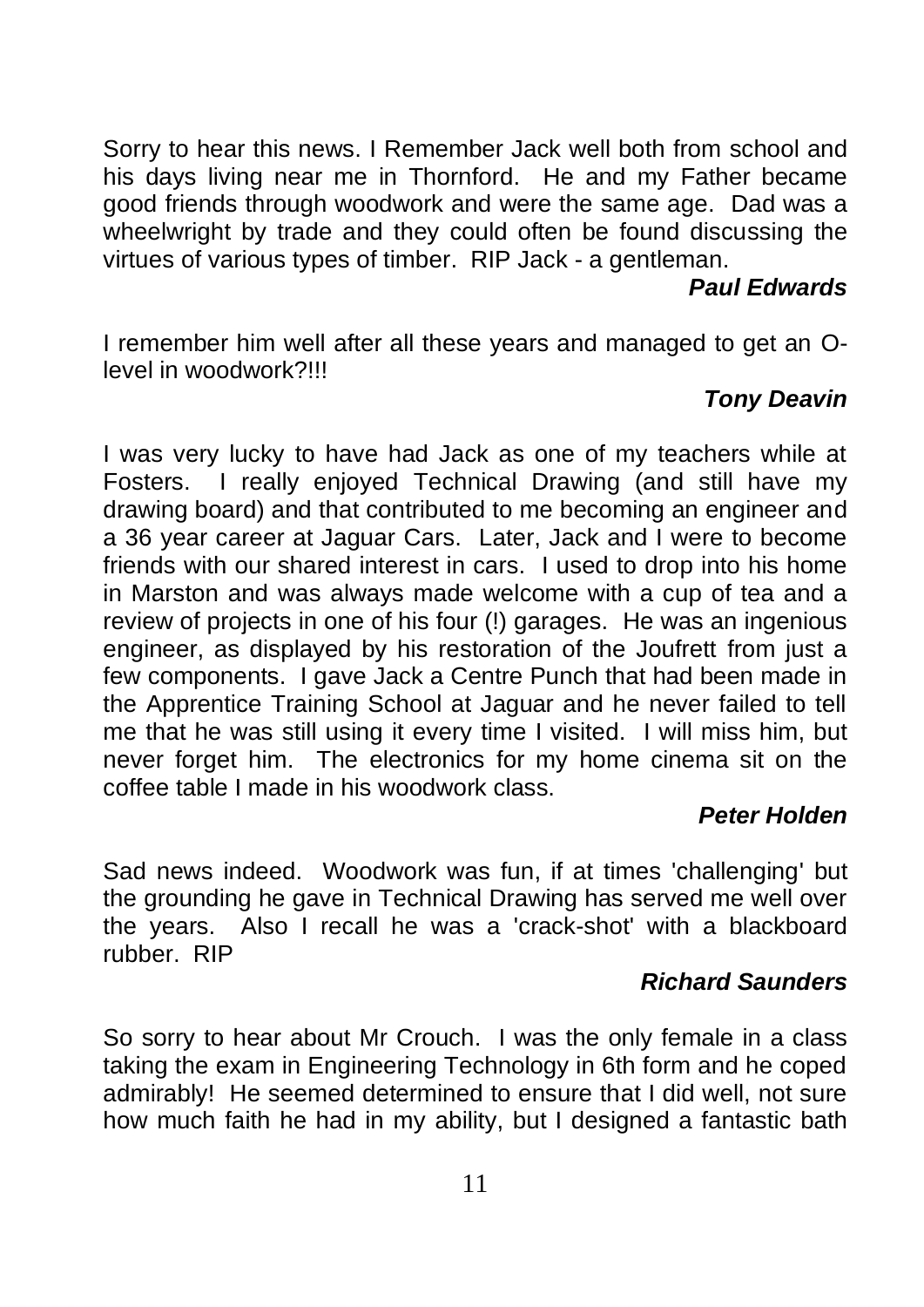hoist! A great teacher and someone that our dad played badminton with for many years, really enjoying his company.

#### *[Sue Deuchars](https://www.facebook.com/groups/432255810148610/user/100006566775774/?__cft__%5b0%5d=AZUxeX_cMU6Wl_RcYtDvIDXUm3QEuJFcfCCd2HVLxT-lXGa6weP1Z0sDZXPgWrMs7BQGuZ8UIpDEOx2c5bUvG1Fen4Apt41bisO6yCeXdREhXmoB_PG_u1j7WqXdZ2tMaQvanTgGqcA8GIPGXVp9o25W-ICT17obaoDwEBKHNFQc6-ao5T-n-kfyMEJpb0rbiCI&__tn__=R%5d-R)*

Cheerio Jack Crouch. The last of the old guard teaching staff at Fosters. I enjoyed woodwork but not so sure Jack enjoyed my woodwork!! RIP ol'boy and hope they bury your Triumph Herald convertible with you.

#### *[Callum Petrie](https://www.facebook.com/groups/432255810148610/user/827254802/?__cft__%5b0%5d=AZXZBIg_gtnuiwOszTLjxpheChYUtcpdqORkkoej_T5q-Us3gf4Rvcti3Ilq0p9--ot5ed0hxh4Faj268LxLD8wQxgXvz7-nWpKqw997aaBBkmTBhJToBamfQMqvgtT1lNj23nW5XmKKbbNtDCApk_re4w5cofl88NjxMPu3rte1ZBDobynWeaEa0hk1CE76lDE&__tn__=R%5d-R)*

The book rack was the absolute pinnacle of my woodworking career, c. 1978 - and all thanks to JC's incredible patience with a completely untalented pupil.

#### *[Ross Manaton](https://www.facebook.com/groups/432255810148610/user/745560468/?__cft__%5b0%5d=AZXZBIg_gtnuiwOszTLjxpheChYUtcpdqORkkoej_T5q-Us3gf4Rvcti3Ilq0p9--ot5ed0hxh4Faj268LxLD8wQxgXvz7-nWpKqw997aaBBkmTBhJToBamfQMqvgtT1lNj23nW5XmKKbbNtDCApk_re4w5cofl88NjxMPu3rte1ZBDobynWeaEa0hk1CE76lDE&__tn__=R%5d-R)*

Very sad as I knew the family well during their time in Sheeplands Lane and spent time with Liz, Sue and Nick amidst many debates over Sunday lunches at their home - Happy Memories

#### *[Nicola Whitwell](https://www.facebook.com/groups/432255810148610/user/765078473/?__cft__%5b0%5d=AZXZBIg_gtnuiwOszTLjxpheChYUtcpdqORkkoej_T5q-Us3gf4Rvcti3Ilq0p9--ot5ed0hxh4Faj268LxLD8wQxgXvz7-nWpKqw997aaBBkmTBhJToBamfQMqvgtT1lNj23nW5XmKKbbNtDCApk_re4w5cofl88NjxMPu3rte1ZBDobynWeaEa0hk1CE76lDE&__tn__=R%5d-R)*

RIP to one of the Foster's legends. He took me from "underachiever and proud of it" to winning the school Maths prize. I wish I'd been taught technical drawing too! Pretty sure he did all manner of after school clubs - Badminton as well as Tennis. Definitely an eccentric and unique character! "Flynn get your feet auf the desk!" He will certainly live on in our memories!

#### *[Dave Flynn](https://www.facebook.com/groups/432255810148610/user/548551346/?__cft__%5b0%5d=AZXZBIg_gtnuiwOszTLjxpheChYUtcpdqORkkoej_T5q-Us3gf4Rvcti3Ilq0p9--ot5ed0hxh4Faj268LxLD8wQxgXvz7-nWpKqw997aaBBkmTBhJToBamfQMqvgtT1lNj23nW5XmKKbbNtDCApk_re4w5cofl88NjxMPu3rte1ZBDobynWeaEa0hk1CE76lDE&__tn__=R%5d-R)*

Sad news indeed...as a few have mentioned this marks the passing of the last of "The Big Three" - I imagine Jack will be joining old pals Ken & Mike in the great Staff-room in the sky to share tales of unruly boys and memorable Commoner's Concert performances. Mr Crouch was a charming fellow and gentleman, who as well as teaching us lot invaluable woodworking skills, also taught me important stuff like how engines work in Engineering Technology and the subtle skills of badders in the gym (& assembly hall occasionally if memory serves). He certainly got a lot of stick from us kids (out of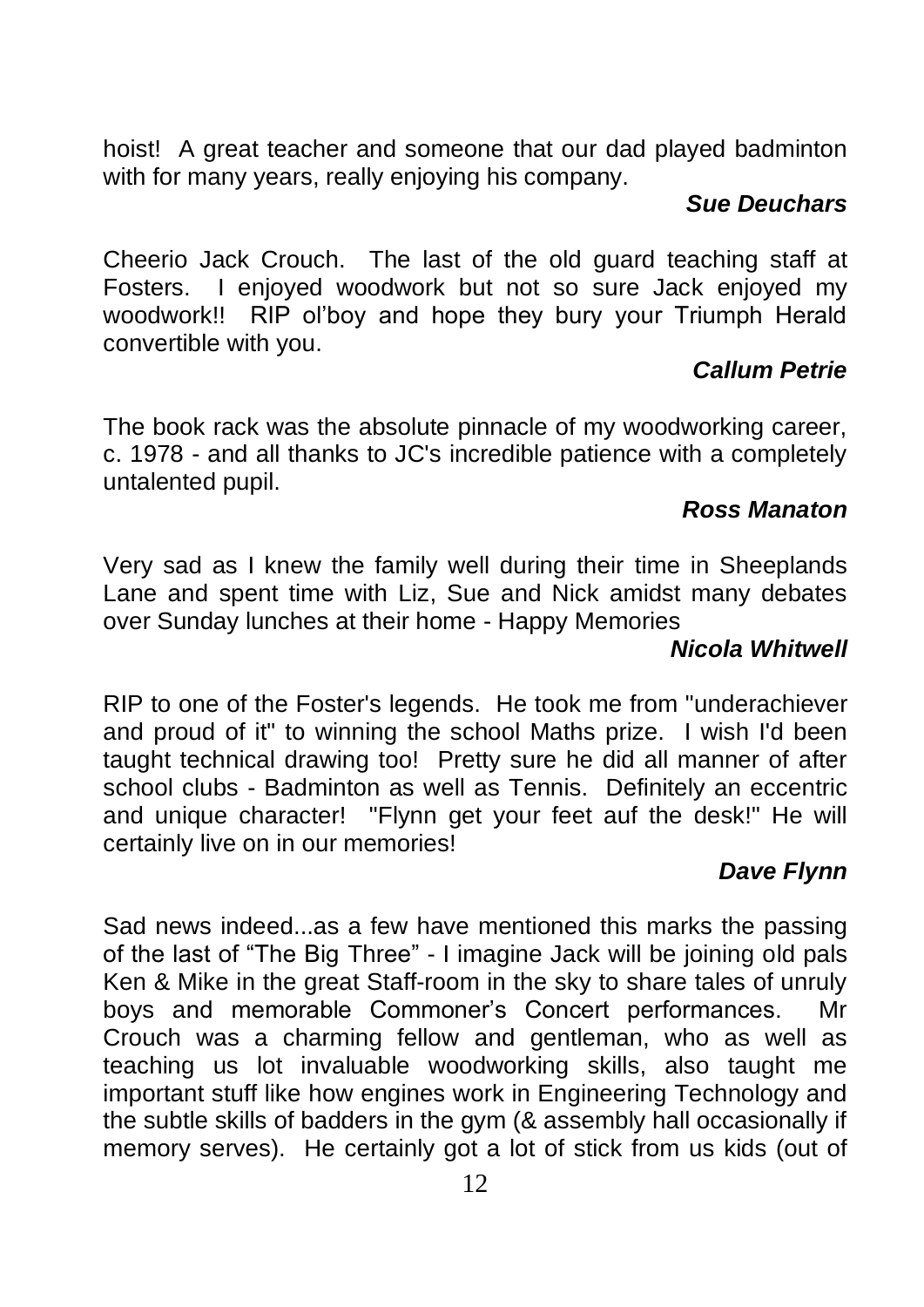earshot if you knew what was good for you!) but as all the comments above show, he was an incredibly valued part of our Foster's history. RIP Jack!

#### *[Daren Gapper](https://www.facebook.com/groups/432255810148610/user/100000409820336/?__cft__%5b0%5d=AZXZBIg_gtnuiwOszTLjxpheChYUtcpdqORkkoej_T5q-Us3gf4Rvcti3Ilq0p9--ot5ed0hxh4Faj268LxLD8wQxgXvz7-nWpKqw997aaBBkmTBhJToBamfQMqvgtT1lNj23nW5XmKKbbNtDCApk_re4w5cofl88NjxMPu3rte1ZBDobynWeaEa0hk1CE76lDE&__tn__=R%5d-R)*

I will never forget a few years after I left Fosters complaining to Mr Goode that my Morris Minor had stopped charging. We went up the road to Mr Crouch's only a few 100 yards apart and sorted it mainly by basic laws of physics! Sparked the voltage regulator to reset its magnetic status as the Morris was a positive earth and I had tried to fit a negative earth voltage regulator …….. two great teachers and gentlemen.

### *[Peter Vincent](https://www.facebook.com/groups/34298865181/user/100009561706640/?__cft__%5b0%5d=AZUOdo2hVrsturBy42xy-hon-G3m4upV-CgJbpVCDP3vnA8PtKDG8svZvxqELUuY1NpeVxobpqOO0CloxsSQJL2g0R13VfJNromkyMjFH4ICEI53JALGvPOwIw1edVvmzCToMiASkgngVGF1OuHG3LcctAvr-hjjVSEiaPY3bQltADjSLAizs1bGPgKevM668lw&__tn__=R%5d-R)*

I've been thinking about Jack quite recently as I've been doing quite a lot of carpentry. I have an old wooden handled set square I use a lot and every time I pick it up I imagine Jack nodding approvingly. And I only passed maths because of Jack. My chess board, Headmaster Commendation no less! JC had the patience of a saint. Rest in Peace.

#### *[Charlie Lawrance](https://www.facebook.com/groups/432255810148610/user/100003045559429/?__cft__%5b0%5d=AZVaPzCyJ8W72xPj54jqkWg5vRvpwOvJZPRVJRBHQ6eV0JGxusA7wkaMrtQFSuXCg4BRWzJ6DnTBUYboWyQUMt794UGMW-V55EBVeUCHOF_USw7jZj111ScLHPZZas-kDMOx3yrSZgLc-37LIEvT_kh2CN3jWZX8guiMZIsz_1QLeIm_7wPO_pEPkZAHpSxnMjE&__tn__=R%5d-R)*

RIP Mr (Jack) Crouch, joining the many masters that made Foster's FOSTERS! including Ken (House), Mike (Goode), and their much missed and loved colleague (and partner in 'crime') Brian Davis. xxx *[Jennifer Goode](https://www.facebook.com/groups/432255810148610/user/100008152292652/?__cft__%5b0%5d=AZXZBIg_gtnuiwOszTLjxpheChYUtcpdqORkkoej_T5q-Us3gf4Rvcti3Ilq0p9--ot5ed0hxh4Faj268LxLD8wQxgXvz7-nWpKqw997aaBBkmTBhJToBamfQMqvgtT1lNj23nW5XmKKbbNtDCApk_re4w5cofl88NjxMPu3rte1ZBDobynWeaEa0hk1CE76lDE&__tn__=R%5d-R)*

I remember, he called his convertible (car) his menopausal gift to himself. He was a great colleague with a wonderful sense of humour. As someone else has remarked, there were three greats: Ken House, Mike Goode, and dear Jack - now sadly all passed. Blessings to Jack's family - you can be so proud of him!

#### *[Sue Rawlinson](https://www.facebook.com/groups/432255810148610/user/100050632031484/?__cft__%5b0%5d=AZXZBIg_gtnuiwOszTLjxpheChYUtcpdqORkkoej_T5q-Us3gf4Rvcti3Ilq0p9--ot5ed0hxh4Faj268LxLD8wQxgXvz7-nWpKqw997aaBBkmTBhJToBamfQMqvgtT1lNj23nW5XmKKbbNtDCApk_re4w5cofl88NjxMPu3rte1ZBDobynWeaEa0hk1CE76lDE&__tn__=R%5d-R)*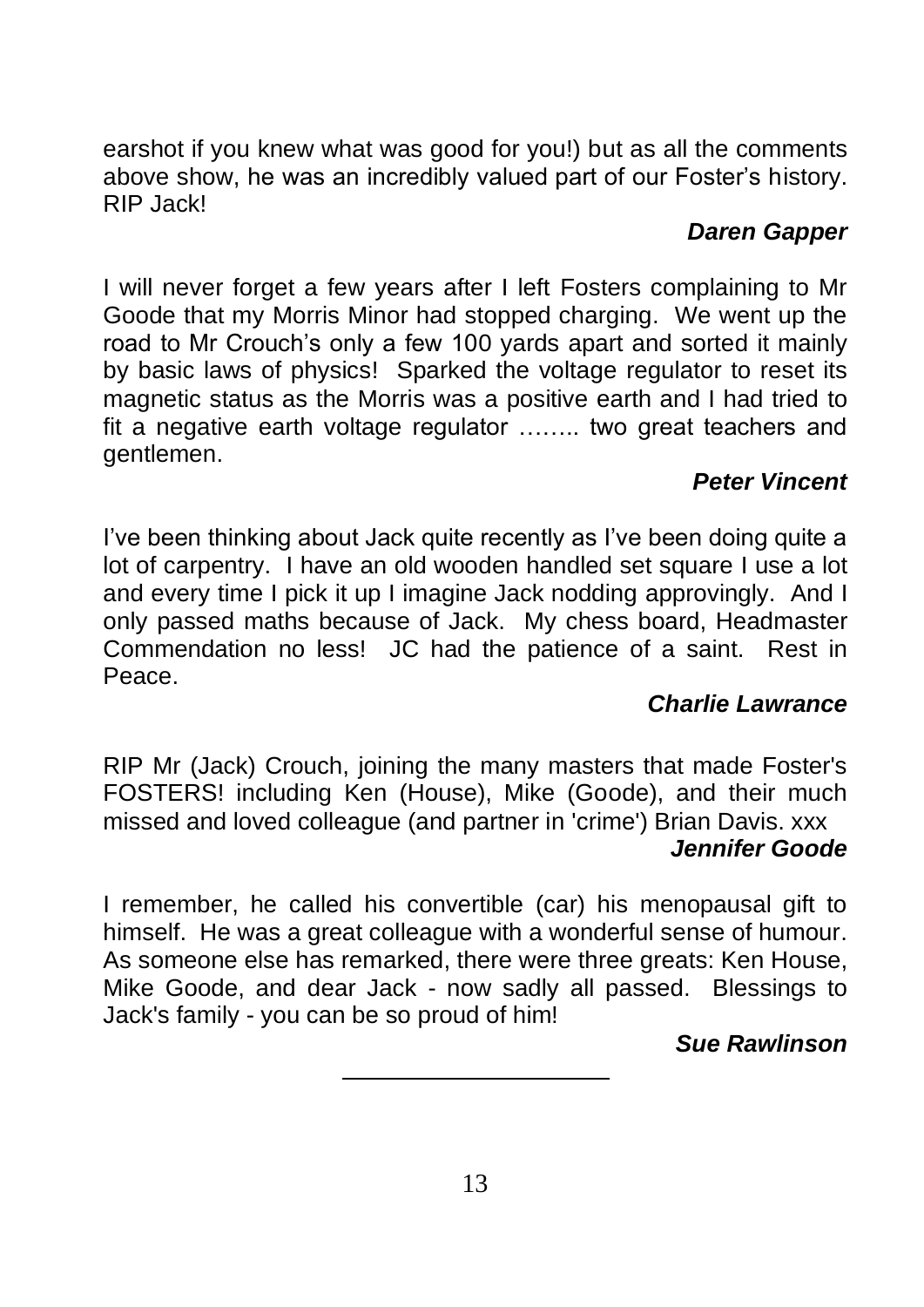# **THE ANNUAL GENERAL MEETING 2020**

**Minutes of meeting 9 th October 2021**

#### **Attendance**

Ian Maun – President Philip Dolbear – Chair David Noble – Secretary Pete Holden - Treasurer John House, Kevin Parsons, Kevin Waterfall, Alec Thorne Steve Joyce, Gary Ireland, Jenni Goode, Caroline McCormick, Jim Reilly, Richard Trickey, Callum Petrie, Andy Topp Jim Dreham, Stan Love, Roger Taylor, Kevin Hudson, Mark Love Rob Wood, Ian Strong, Paul Tackley, James Allwright

Chair's welcome

- 1. **Apologies;** Simon Newell
- 2. **Minutes of previous meeting;** Agreed
- 3. **Matters arising;** None
- 4. **Chair's report;** Thanks to the committee. It's functioning well.

Thanks to Kevin for the magazine

5. **Treasurer's (interim) report;** Current account has gone up. Subscriptions and donation £1300.50. About £96 down per year, but still healthy. No donation to the Douzelage as it didn't happen. OFA magazine printing cost has come down by changing printers. Print and post costs have come down, which is good. Expenses were down because most activities didn't happen because of the pandemic. £1 a month per member would set the association on a very solid foundation.

Question: What can we do to request more donations? Continue to publicise through AGM, magazine etc., but members can encourage their peers to join and contribute.

*Magazine costs discussion*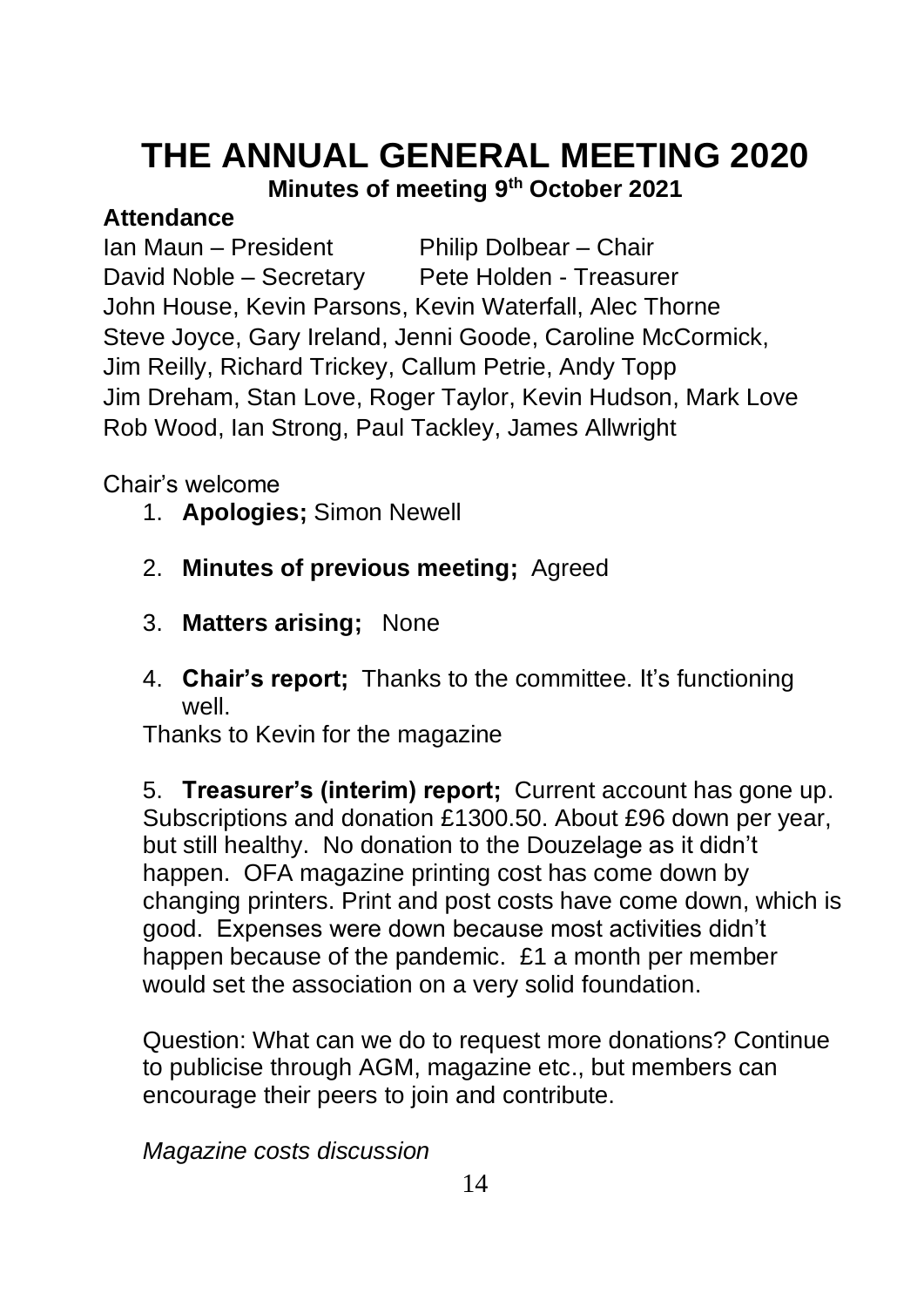6. **Election of officer;** Committee stands for re-election: Agreed. Membership secretary: Gary Ireland offered and this was accepted.

#### 7. **Any Other Business**;

- 1) Suggestion to raise the Douzelage donation from £200.
- 2) A request for younger members to encourage their peers to both come to the meal and then become members.
- 3) Question about the future of the OFA and should the association change to include people who weren't educated at the school to ensure that the legacy of Richard Foster. There was a suggestion to consider for future years about setting up a trust fund or similar.

There is no Gryphon alumni organisation, so there may be a possibility to connect with them. The Gryphon Foundation was created from amalgamations of various local educational trusts, one of which bears the Foster's name.

Suggestion for a sub-committee to investigate this further.

4) Request for content for the magazine. The theme for the next edition is the Commoner's Concert. Contributions can come through social media as well as directly to the editor.

# **OLD FOSTERIANS' LUNCH 2021**

After a year's break due to the dreaded pandemic, a stalwart band of Old Boys, their Wives and a smattering of Digby's Old Girls gathered once again at The Grange at Oborne where John and Jenny once again prepared a sumptuous repast for all to enjoy. We were fortunate this year to be joined by both of Mike Goode's daughters, Jenni and Caroline who very generously put funds behind the bar to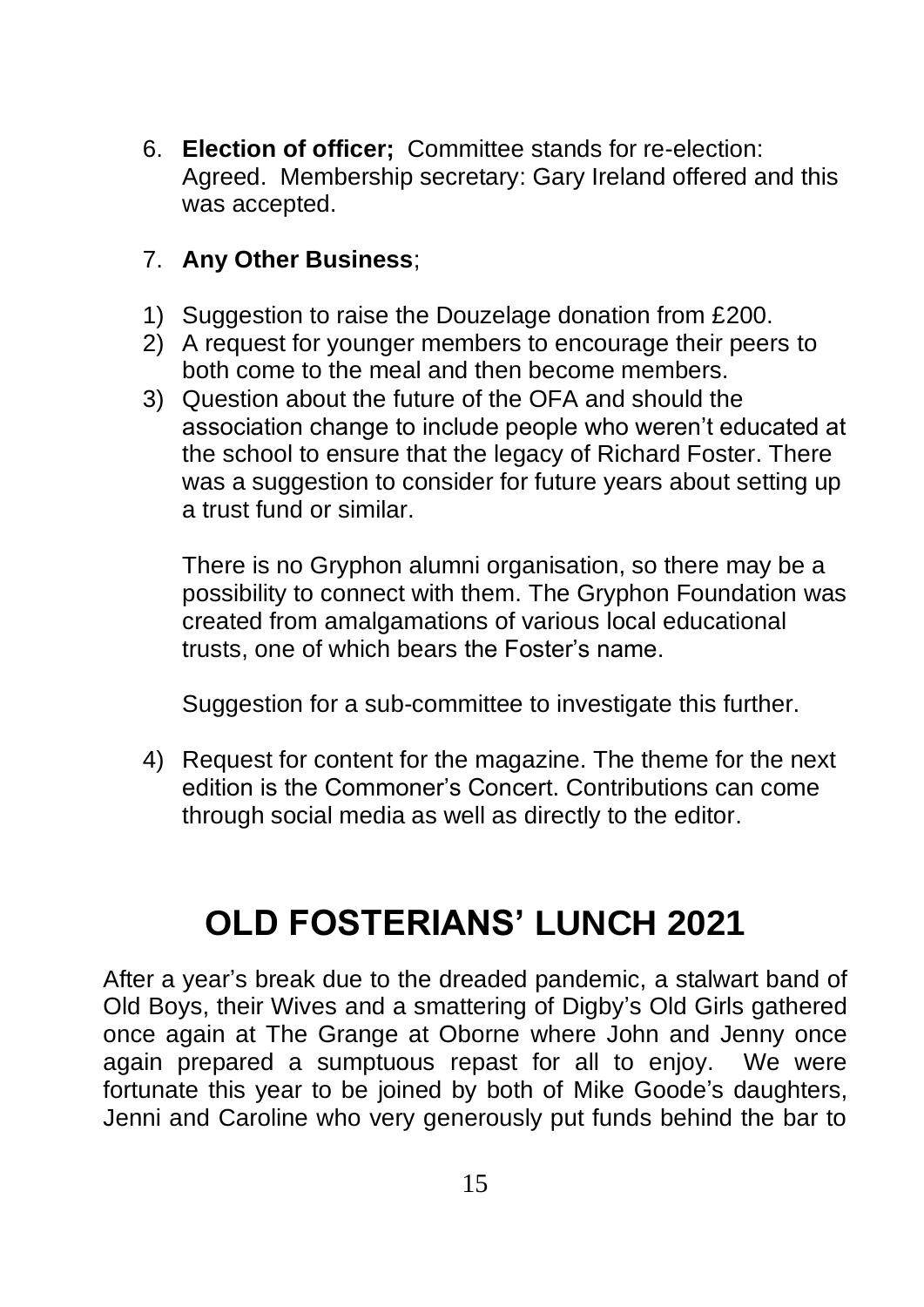allow all present to enjoy a drink in memory of their father – thank you.

You will see later that the date for the Dinner this year is the  $15<sup>th</sup>$ October 2022. Do please make an effort to attend and cajole, harangue or otherwise persuade Old Fosterians of your acquaintance to attend.

*Kevin Parsons*

### **FUNDING APPEAL – continued**

As we highlighted last year, the Old Fosterians' Association has few expenses.

A change of magazine printer last year help reduce costs, but with the country experiencing ever increasing prices, we will not be immune. In a world of digital this and on-line that, there is still a place for the hard copy written word, hence the continued plea for funds.

If every OF makes a donation of £1 per month, i.e. £12 per annum (or better still round it up to £20!) this will keep us going for the next few years. This could be done through a standing order through your bank into the OFA's bank account, whose details are to be found on the front page of the present edition.

May we therefore please ask you to consider making such a contribution (less than the cost of a cup of coffee per month)? The survival of the Magazine in printed form depends on the willingness of the Members to contribute.

### *Banking Details on Page 1*

## **REMEMBRANCE SERVICE - 2021**

We were delighted to be able to welcome back representatives of the Old Fosterian's Association for our annual Remembrance Service this year. The address was given by Commander Ben McGreal, RN, on the theme of the importance of remembrance. Gryphon teacher, Steve Fox, played the last post and reveille after the roll of honour had been read by Old Fosterian Mr Love. Headteacher, Nicki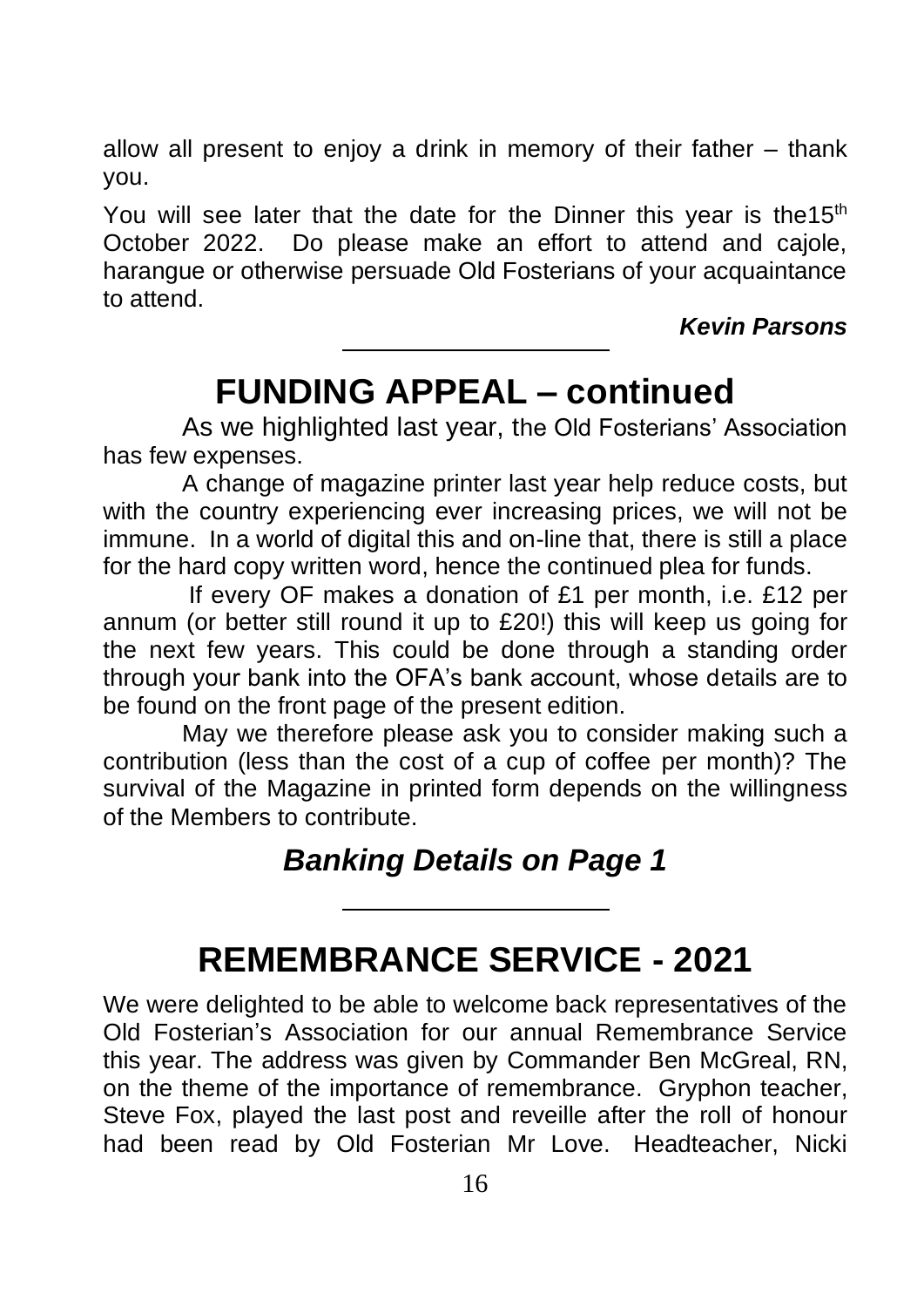Edwards, led the prayers and a reading from St. John's gospel reminding us all that "greater love has no one than laying down their life for their friend". Wreathes were placed at the Roll of Honours boards by Co-Chairs of the School Council, Isabel Fraiz-Brown and Joshua Slocombe and Philip Dolbear from the OFA.

*Nicki Edwards*

# **THIS AND THAT**

*Phil Stainer sent me several missives early in 2021 as a result of the request for Commoners Concert memories and not just on this latter. His topics are varied and I have slotted them in as necessary, with the Commoners Concert memories appearing next year. But let us start with his memories of his time at Foster's.*

For me it all started in September 1951. I found myself in the the First Form with 30 or so other new boys, most whom I had never seen before. We had all passed our 11+ to the enormous relief of ourselves & our parents. Relief, because if you were a boy in or around Sherborne in 1951 and you failed your 11+, there really wasn't anywhere else for you to go. Unless your parents were sufficiently well heeled to pack you off to Sherborne School "Prep" or some distant Public Boarding School, your options were limited to staying on at one or other of the local Primary Schools till you got a dead-end job at 15 or you just might get a place in Yeovil Technical School.

The headmaster of Foster's School had decreed the former brown school uniform with its yellow & green trimmings be replaced with blue and a bit of bright yellow thrown in. He had also introduced a new blue school cap with bright yellow badge. It was very similar to a baseball cap, with a very large peak and ideal for the 5ft 11in- 6ft 6in School Cricket Team. It was also deemed essential headgear for all boys whenever they were out, even if it was only shopping in Cheap Street. Regardless of the size of your head the peaks seemed much the same for all. I was among the smallest boys in the school. When we put on our new Fosters School uniforms, we all looked like Rod Hull's Emu.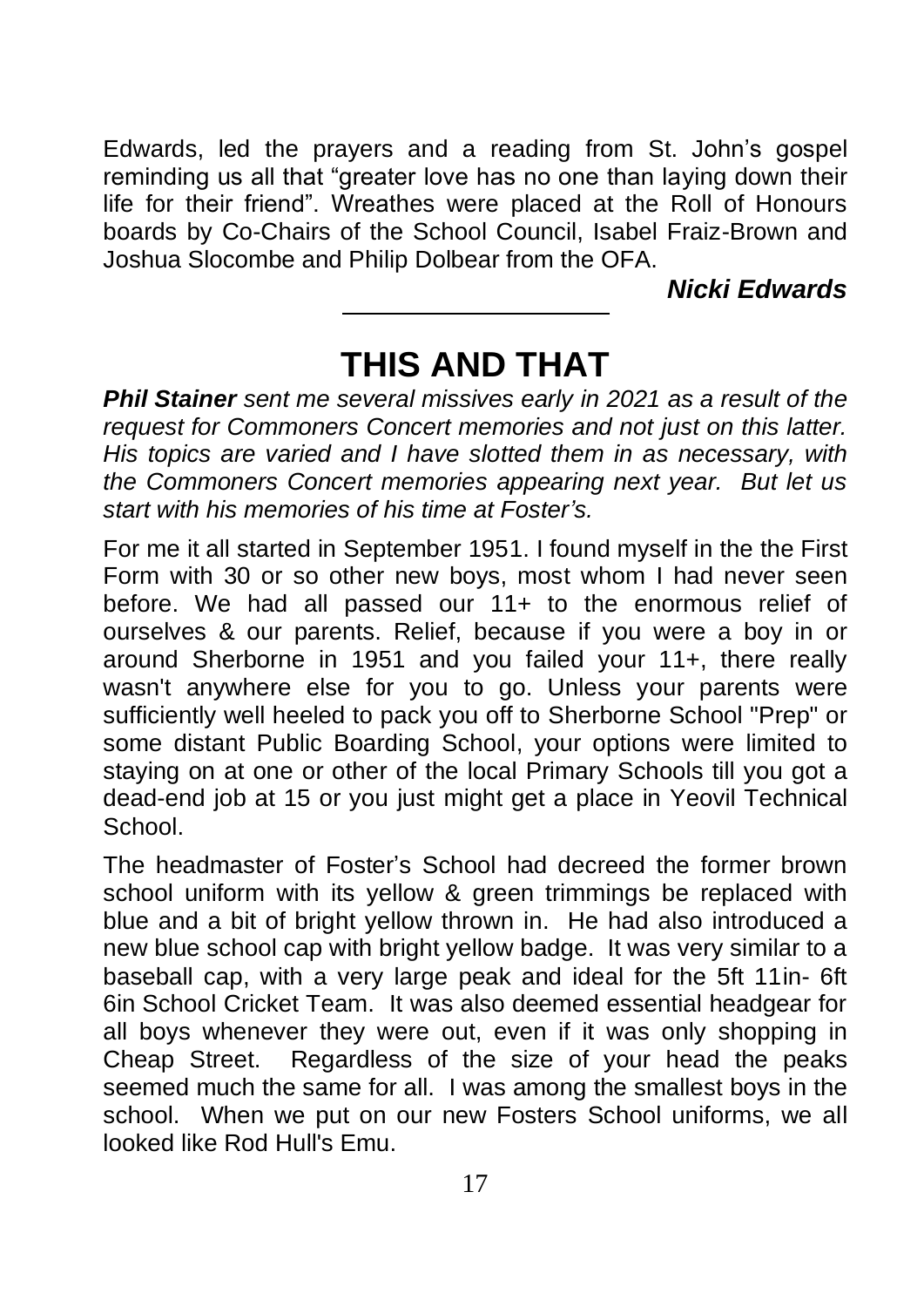I was short-sighted and (undiagnosed) dyslexic. Not bad enough dyslexia to show, (and in those days unheard of outside very narrow medical circles), but it meant that it took me much longer to read any work I was given. I was never able to read out loud, and at 81, I still cannot spell. I had no idea I was "different", so I simply worked harder & longer than the others...and that made me a "swat"! A few of us vied to be 1st 2nd or 3rd in most subjects, but it was many, many years later before I realised how much less work, they had had to do to get there compared with the hours I put in. Yet, even when 1st, 2nd or 3rd, we were all told that it was not our hard work or ability that had got us to this exalted position, but just that *"the others in your year are so poor"*! So absolutely no encouragement there then and that sense of "not being quite up to the mark" stayed with me even after I won an Exhibition to the Royal Military College of Science, an Honours Degree in Special Chemistry, had become Chief Chemist to a couple of leading UK companies and had a string of UK & World Wide Patents with my name on them!

When it came to sports or "games" there was no way of hiding my shortcomings. My brain is just not wired up to allow my body to react fast enough to hit a ball...even if I actually see it... which normally I do not. Cricketing Helmets were unheard of in the 1950's and a friend of mine had been rendered permanently & totally deaf as a result of a cricket ball impact, so I knew the damage they could do and I also knew I would not see what was about to hit me! During my very short stay at the wicket, I would watch apprehensively, bat in hand, as another boy came thundering towards me with some sort of red object in his hand. Then, just as his arms seemingly disappeared in some sort of wild frenzy, bits of the wicket behind me would go flying towards the wicket keeper and beyond. "Keep your eye on the BALL!" PE Master Arthur Critchley would shout, red in the face with fury. Well! what ball was that then?

As for football: I was no better. As one of my fellow pupils remarked, "Your best position on the football field is "Left Back". Left back in the changing room!"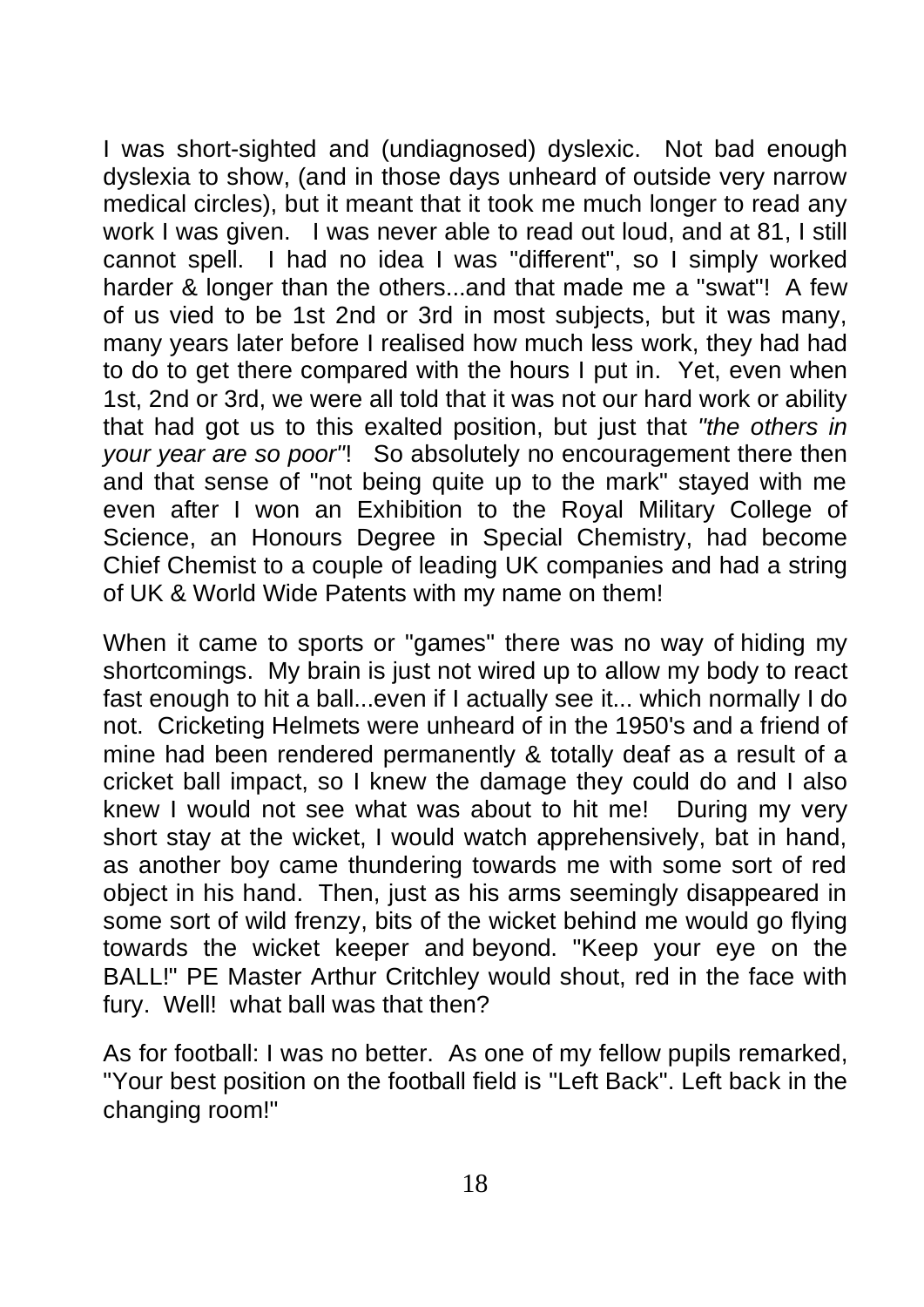But at Foster's School in those days and certainly in the eyes of the Headmaster, an inability to excel in sport meant you were a "lesser person". Foster's might have been called a Grammar School but an ability to master grammar in English, French or Latin counted as little compared with the ability to catch a cricket ball in the slips.

And as for my love of science or any capabilities in that direction? Well that counted for even less. "Terrible SMELLS come from down there!" The Headmaster once remarked to me, as he nodded disapprovingly towards the Laboratory.

#### *Phil Stainer 1951 - 59*

*Every so often, a good memory appears on social media and so it was recently when the picture below appeared from Lucy Chisholm, whose father Oliver, was at Foster 1953-60.*



L-R Girls; Susan Betty, Susan Peacock, Marion Matravers,?,?, Melian Borders Boys; Mile Dunk, ?, Oliver Chisholm, Alan Thacker, ?.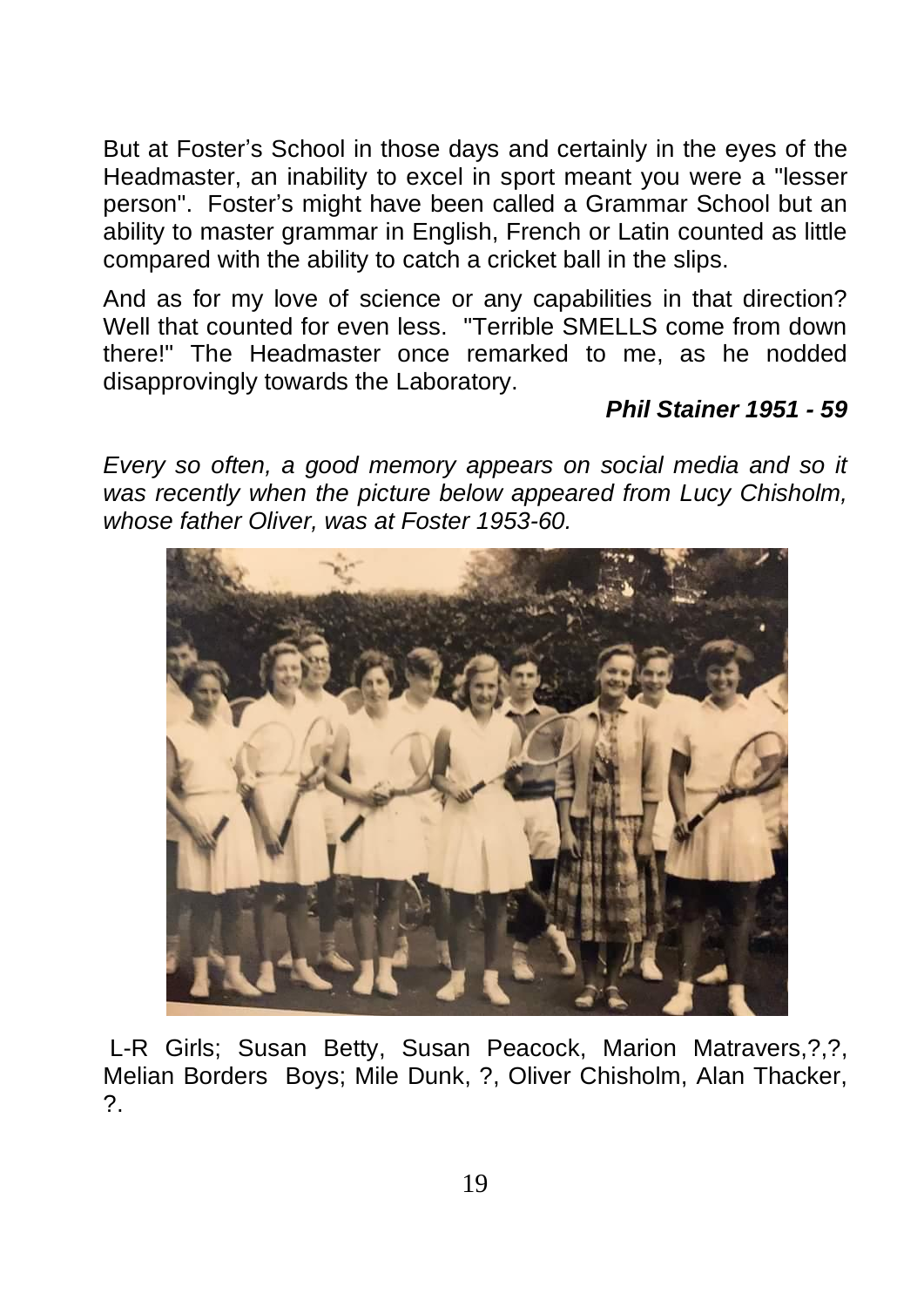An early example of the cooperation between the two Grammar schools, and at the moment, little is known of the occasion other than an inter-school Tennis Tournament and the participants have yet to be fully identified, but we have done our best. Apologies for the chopped off pupil on the right!

*I have had hints that Oliver has more photographs – watch this space.*

*Roger Taylor has, like many of us, spent lockdown reminiscing and dropped a line recalling his induction into the world of Public Houses.*

*The New Inn, Newlands.* As boarders in our second year in the Sixth, this was the pub we were "permitted" to use at limited times provided we were sensible and discreet. There were not many of us, we didn't all go, or go very often, which enabled Mr. Sugden to turn a worldly blind eye.

I realise The New Inn was what we now call a parlour pub. One of a row of houses, only distinguished from its neighbours by the pub sign. You walked in and immediately turned right into the bar/front room, which had a simple counter and casks on a shelf behind. Alas, I cannot remember the names of the Landlord or his wife who were both good fun and pleased to see us.

It was probably also essentially a cider house, which was fine by us as rough cider was much cheaper than beer and all we could afford anyway. We stood out in that our fellow drinkers were older than us and "proper Dorset". Everyone was welcoming and we enjoyed some cheerful chats and learnt some new jokes whilst carefully sipping our one pint. I do recall that at some point the then Chancellor, Selwyn Lloyd, introduced a "sweetie tax" and for some reason, that caught rough cider. Everyone was up in arms and Sherborne's MP, Simon Wingfield Digby, raised a question in the House, but I don't know (and cannot find out) if that changed anything.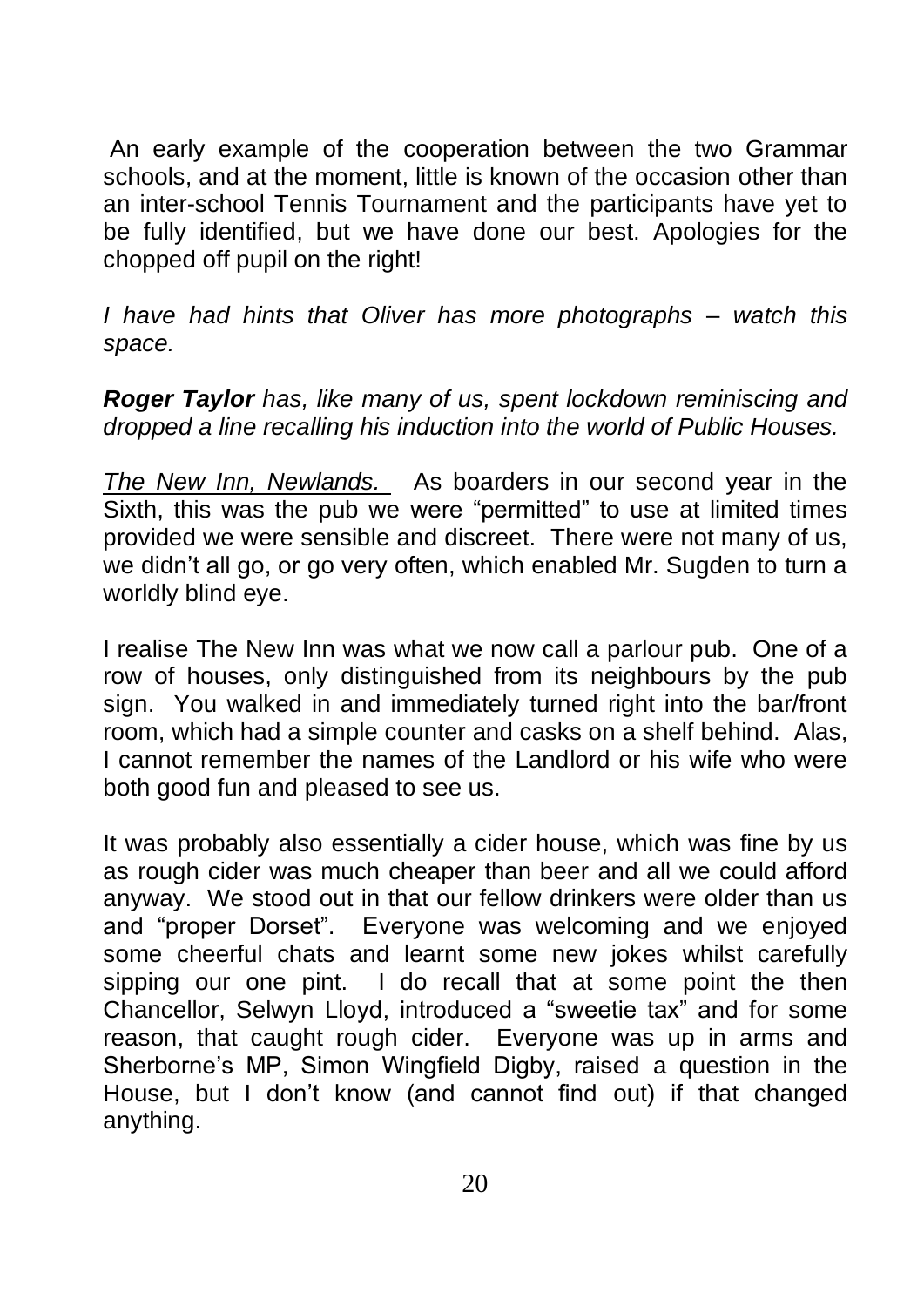The pub has reverted back to a home but I'm pleased to say that the frame of the pub sign was still in place in September 2019. A nice touch.

*The Britannia, Westbury.* I think we only went to The Brit. post Alevels and I remember it best because of Willie Carroll. Willie was an Irishman and a retired clergyman living in one of the Alms houses. However, he was also the Chaplain of the Boarding House and took our Sunday services at Castleton.

When two or three of us first visited we were spotted by Willie, hardly surprising, since it would have been his local. However, he looked at us with a twinkle in his eye, stood up with his drink and moved to another table out of sight behind a pillar. I did thank him when we next saw him at Church and he said, conspiratorially, that he didn't want to spoil our fun.

That was the extent of my pub visiting as a boarder but my connexion with Sherborne continued through Terry Payne whose parents gave me a second home as described in a previous missive.

*The Cross Keys, Cheap Street.* This was the pub we tended to use to meet up with former school chums when I was staying with Terry for part of the Oxford vacs. Along with my friend Tim Gillham, three who come to mind amongst my contemporaries are Steve (Flab) Neal, Chris Longstaff and Dave Burge.

I remember Chris turning up in a Triumph Spitfire (you could park in Long Street) and saying he was able to buy it because he had got a good job. The car was green as was I with envy though very pleased for him. Sadly, Chris died of leukaemia a few years later.

*The Crown, Greenhill.* The Crown came into the picture when Terry and I were both working in London in the early days of our respective careers, I think from 1967 onwards. He had a very quick car and we both lived fairly close to each other in West London, so it was easy to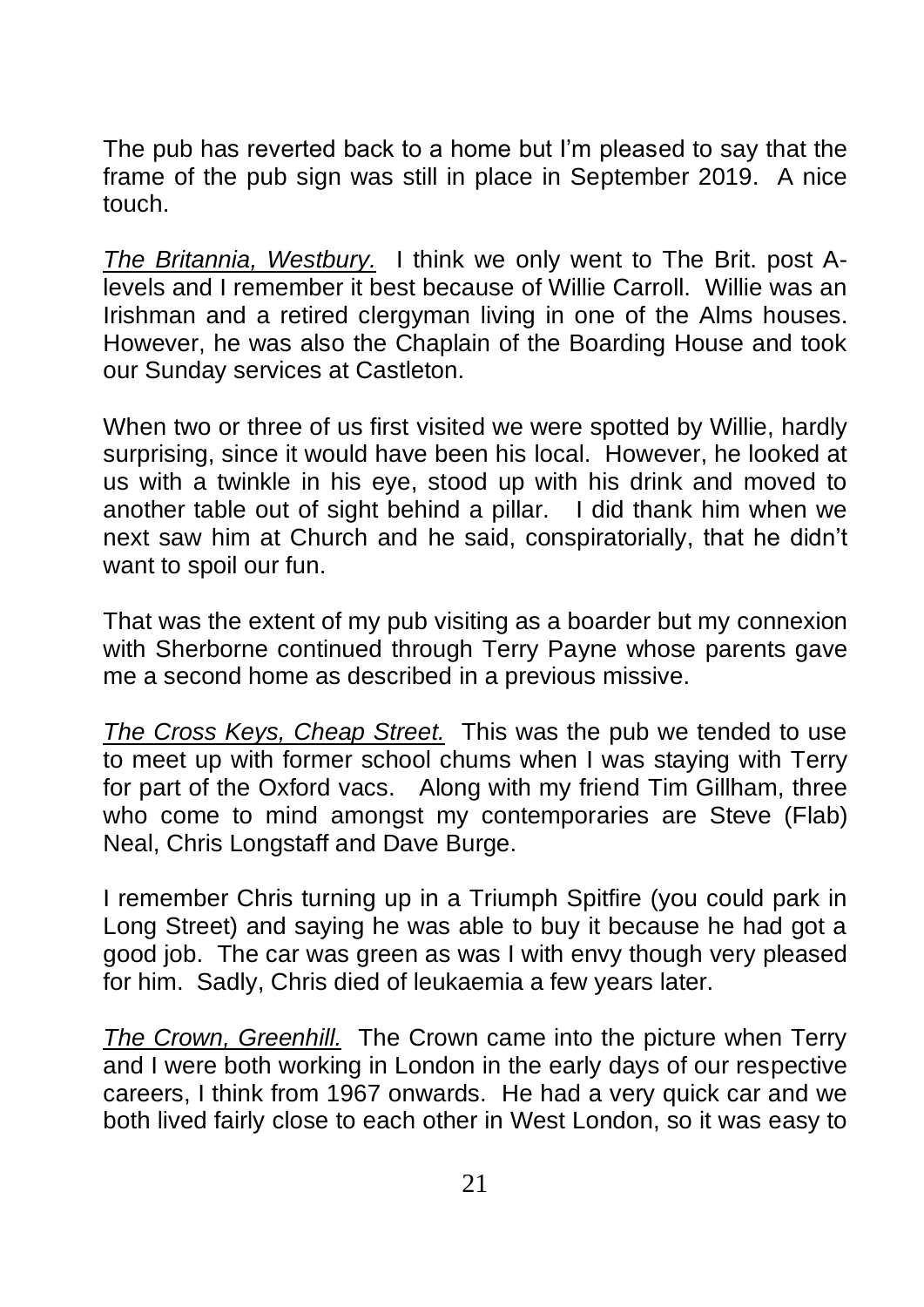pile in on a Friday evening and pick up the A30, stopping for a pint at one of the roadside pubs around the halfway mark.

Terry's Mum kept the sub-post office in Coldharbour, but we would always drive straight past Meerut (shades of Empire) to have a thirstquenching pint or two at The Crown. The regulars were always impressed that we got down so quickly, London was a long way away in those days. His Mum would always have a light supper waiting for us. No wonder I became so fond of her!

We also enjoyed The Rose & Crown at Trent, The White Horse (now Hunters Moon) at Middlemarsh and most of all…

*The Brace of Pheasants at Plush.* This was in part because it is such a lovely drive over Giants Head, added to which, Terry was a very good driver and always had a fast car. I remember us doing 100mph for the first time, on the top road, in his Marcos 3 litre on the way there. All this probably seems a bit irresponsible now, but it was before the 70mph speed limit and the breathalyser and our beer intake was modest.

I remember us taking his Dad and his Dad's best friend, Jack Lugg, to The Brace in a demonstrator BMW that Terry had been lent for the weekend. When we got out of the car at the end of the evening, I asked his Dad what he thought of it. He replied "Er goes like manure (or something like that !!) off a shovel". She did indeed and I thought that should be BMW's advertising slogan!

I still visit the last three pubs when I can with Terry, family or friends and it always feels like coming home down "Country Roads", if I can borrow from John Denver.

#### *Roger Taylor. 1957-62*

(Read Roger's tribute to Terry in Valette later)

*And in this year's valued contribution from Haydon Wood, he recalls his memories of his teachers:*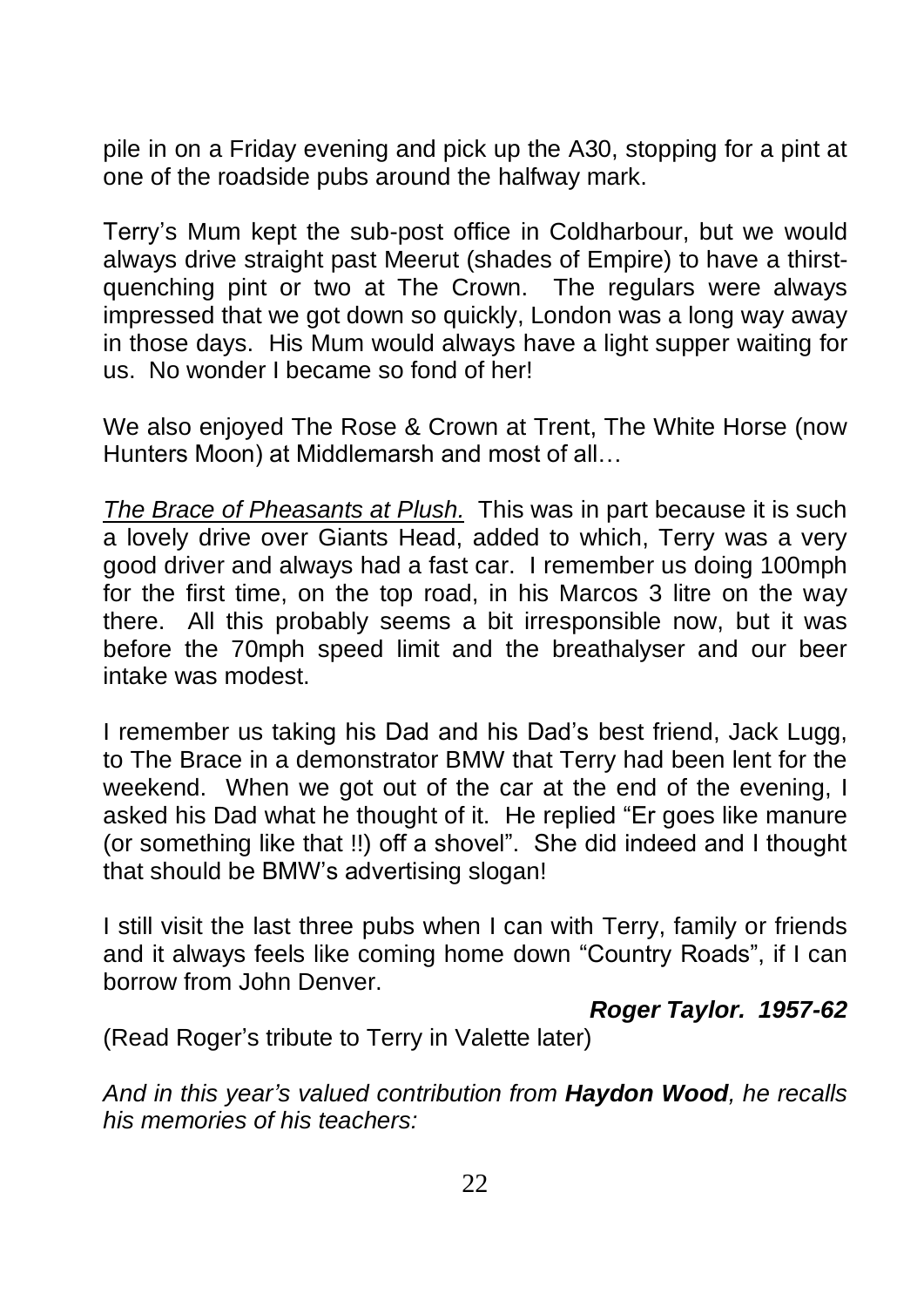I bet you were dreading this - another opinionated offering from me for the Fosterian. In my defence, former tabloid journalists can't resist the chance to see their words in print or online again but by all means hit the delete button - we are also used to rejection.

In my early days at the Gazette in Yeovil, I remember having one of my stories (typed on sheets of paper then of course) thrown through the doorway between the reporters and sub-editors rooms by a snarling news editor. Picking up all the individual sheets of what I had thought was glittering prose in front of my delighted colleagues certainly helped focus the mind next time I made a contribution.

Still, not as shaming as victims of the editor at my next employer, the Western Daily Press in Bristol, who put a story (not mine this time) on the spike (literally a sharp piece of metal on his desk to deposit unwanted copy - and another newspaper term from the distant past) with so much force he stabbed his hand leaving the offending article covered in blood. Another time, he erupted into a torrent of abuse and threw a story out of the fifth-floor window. But this grand gesture also ended badly when it turned out to be the only version of that morning's 'splash'. A few of us were sent to the car park to retrieve it.

Anyway, perhaps I should also admit to being a bit sad still reflecting on my school days when collecting my pension. At my age I should be worrying about knowledge ebbing away rather than how I gained some of it in the first place.

But the schools I went to and the friends I made are still pretty happy memories. The teaching staff had a huge impact on all of us and they usually get a lot of appreciation from ex-Fosterians in the magazine. Fair enough. I agree they were mostly a professional, dedicated bunch who knew their stuff and how to pass it on - but not I venture all of them, all of the time.

There were certainly some interesting characters with a variety of personalities and some eccentric teaching styles. Their sense of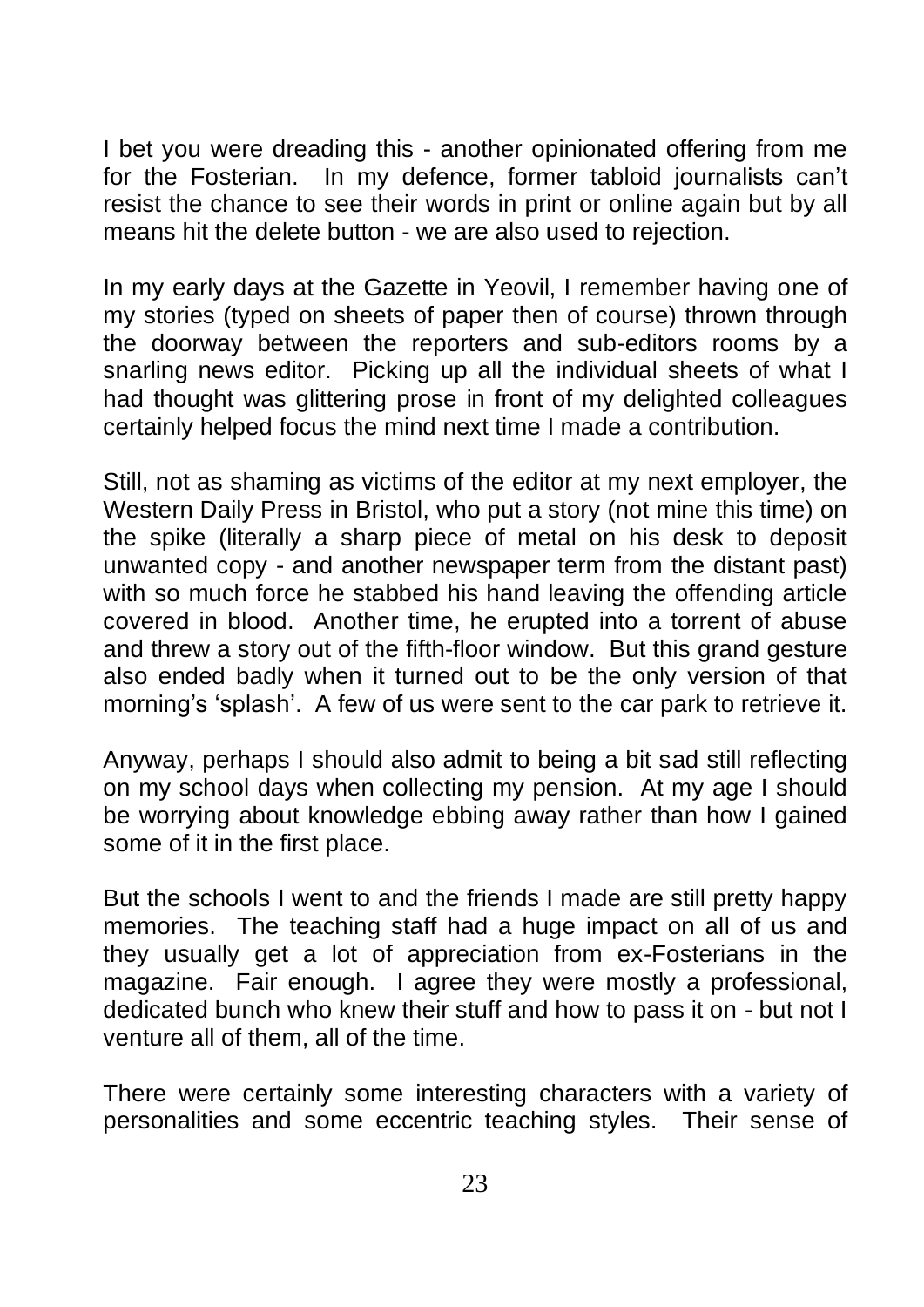humour was often dreadful but occasionally a pretty good teaching aid.

I remember the first ever homework we were given was learning a list of French words for the snappily dressed Mr Lowcock who had entertained us for most of our first lesson that day by pretending he could only speak French.

He also introduced us to his classroom performance game where we sat in ability order and moved up and down by challenging a classmate in the row above if we got a question right and replacing him if he got it wrong. I'm not sure you'd get away with this today because it was a form of ritual humiliation, but I was content to be safe in the back row with my friends never expecting to advance anywhere near the front where those with golden testicles stayed put - you know, the ones who didn't need to check they were on the commendation list each month.

Monsieur Lowcock made it even more thrilling in the last week of term by letting us challenge anyone in the whole class and not just the next row. I once fluked a correct answer and foolishly challenged and replaced whoever was top of the class - maybe Chris Neil or Stephen Buckland. But it was a brief stay as I became the popular target for everyone else and soon returned from the rarefied air to the back row where I clearly belonged.

You may have noted I didn't use a Christian name for our French teacher and his nickname is far from politically correct. I know his initials but have no idea what the R L stood for.

So I consulted one of my former classmates - now a Crown Court judge - confident he has a better memory and superior research skills to me. The honourable Paddy Fields did recall that R L Lowcock used to claim he was reserve team goalie for Luton Town in their Cup Final year 58-59 (I'd forgotten that) but could find no record of him on their books around that time. Who knows?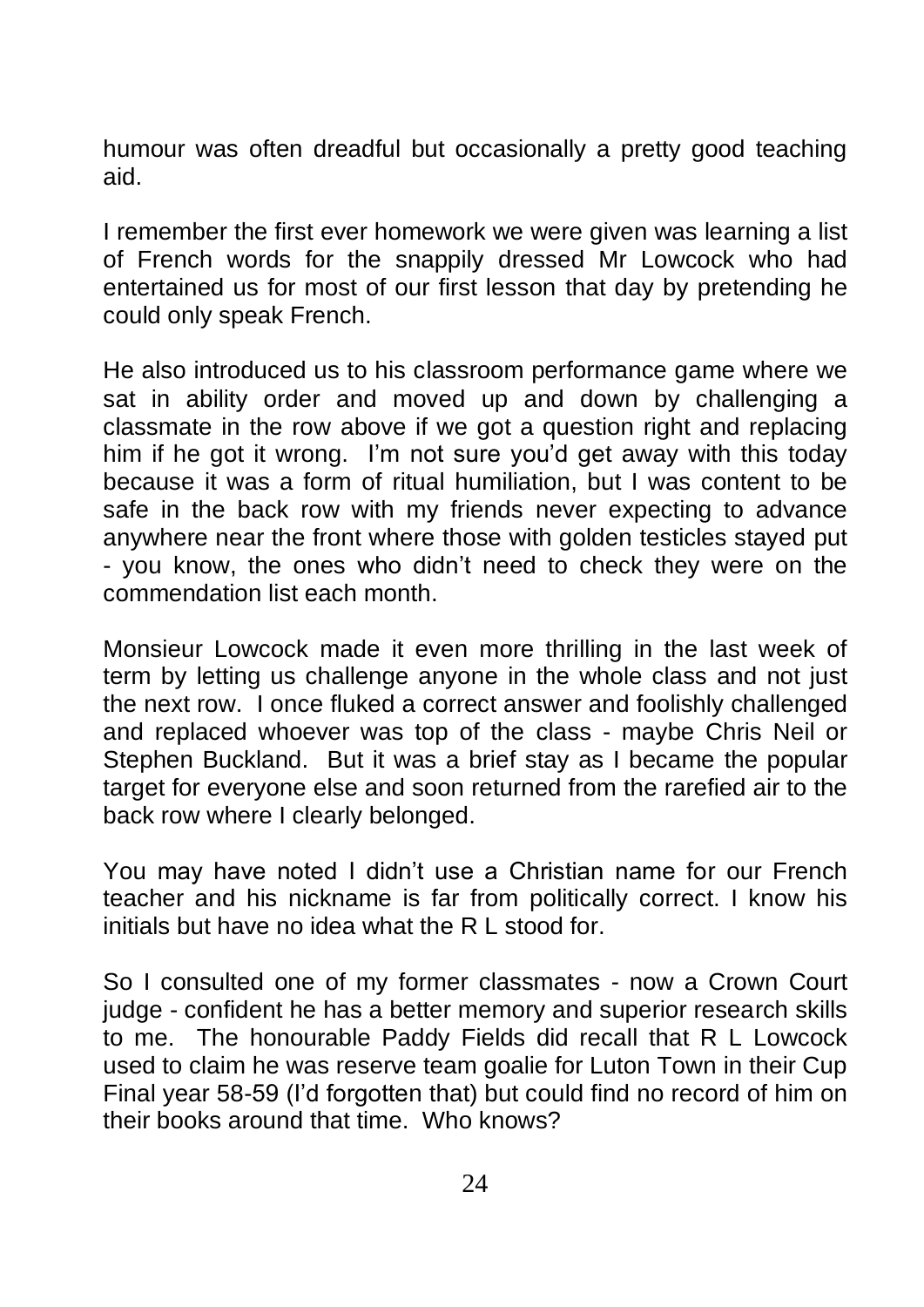Monsieur Lowcock impressed me by arriving at school with what seemed like a different model of the then new Jaguar XJ6 every week. Maybe he was exploiting the car's popularity. Because Jaguar couldn't make them fast enough, they were worth more second hand than new.

He was the easiest member of staff to throw off course. If you didn't fancy the French lesson, perhaps because of homework not done, you simply asked his view on some controversial topic and off he would go in a direction which would not be considered too politically correct these days. *( I recall that Mr McKay could similarly be diverted – Editor.)*

The more 'macho', sporty teachers in my era at Foster's tended to teach the maths and science subjects while arts and humanities was staffed by more sensitive, kindly souls.

No-one messed with Ken House in maths or gym sessions. Ken growled the word 'factor' in our first maths lesson letting it reverberate around the room to make sure we were paying attention. I once plucked up courage and asked him for a headmaster's credit when I thought it was deserved but was greeted with a withering stare. Ken was put in charge of the third year by which time we had developed a lot of self-confident bravado but not much sensible maturity so he was perfect to keep order - a headmaster in the making.

Physics teacher Barney *(Brian)* Davis, named of course after Barney Rubble because of his uncanny resemblance to a certain Hanna Barbera character in the Flintstones, was also a popular character with a nice turn of phrase. *(when Brian's Son Ian joined the school, he quite naturally and unashamedly, was nick-named, Bam Bam! – Editor)*

His tuition included a memorable demonstration of Maxwell's corkscrew law. One of his jokes that maybe helped us all pick up an extra O-level mark was asking the class to suggest anything that could have caused errors in an experiment. He always asked Nick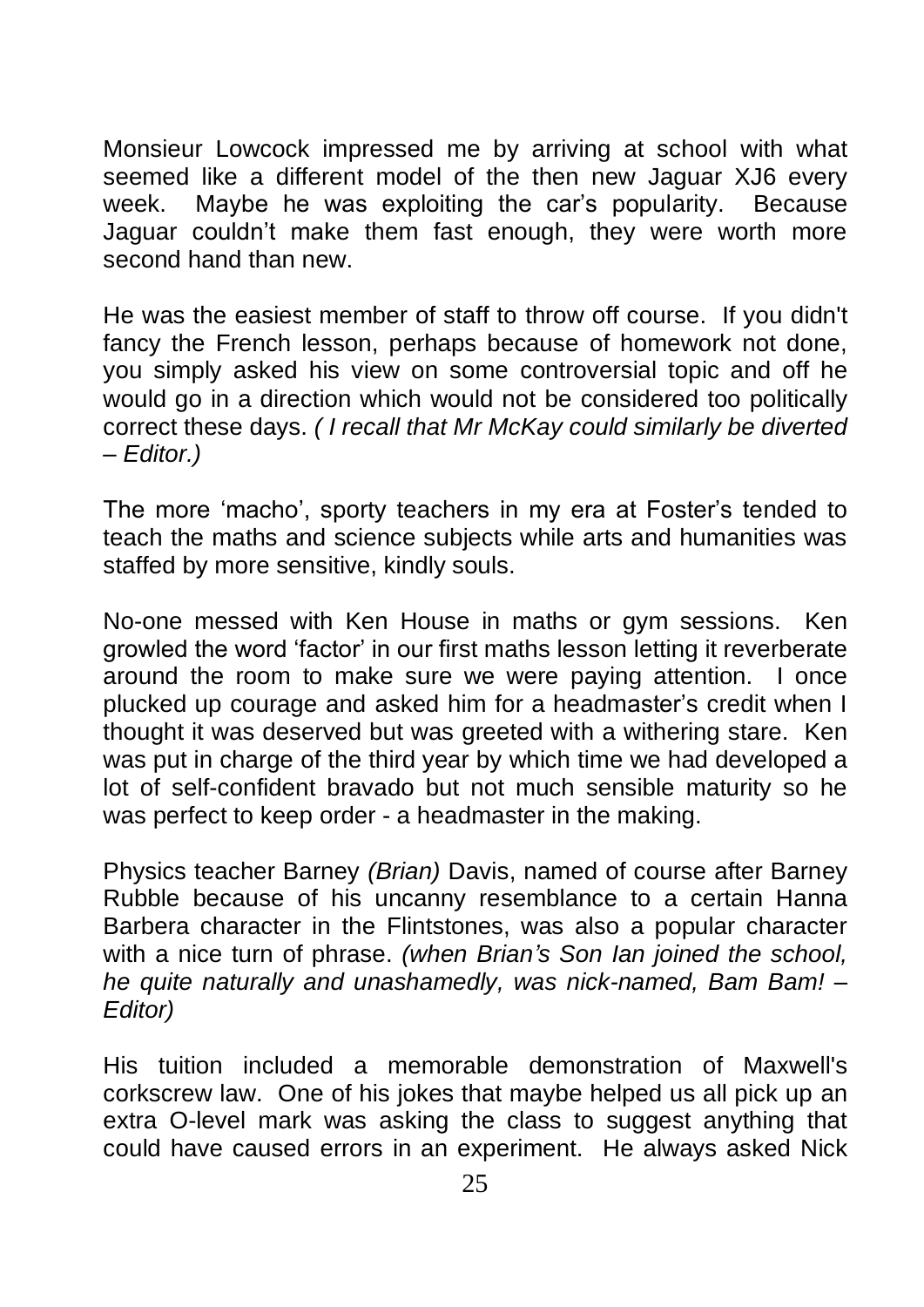Woodlock, who always replied, 'a faulty thermometer' and we all always laughed. So, a forgettable fact was on everyone's list for the exam. Barney was also an excellent sports master taking senior rugby. Sadly, he died young of a heart attack playing squash in 1977.

Senior master Mick Miller (why was he nicknamed after a greyhound?) was another tough guy but the stone floor in the corridor was helpful because it meant that you could hear pedestrian traffic along its length. Thus you heard Mick leaving the staff room even though we were in room 1 awaiting his maths lesson. He was no greyhound so before he reached room 5 (the old geography room) you would be silenced as if in a submarine trying to avoid a depth charge only to hear the words, "Boys! Classwork and the date!". So no routine lesson that day - algebra on the board, resolve it and hand your book in. I only encountered Mick for O-levels and Ad Maths lessons, so I checked with one of his A-level students from my year who said: 'He was an excellent maths teacher, who taught us brilliantly'.

There was also a frightening friar who taught maths for a short time and kept a stash of blackboard chalks in the wings of his brown cloak which he could whirl around and then aim as a painful punishment. No idea of his name and I couldn't find him on the list of staff, but I don't think I'm making this up! Maybe he was a short-stay supply teacher.

Perhaps clergy were not well suited for Foster's. The rotund and vertically-challenged Sister Bruce Bacon of the Methodist Church led devotions at assembly on occasion. Her sage advice largely passed us by, but some may recall her bundling down the aisle in the assembly hall hotly pursued by CRWF and her bowling over with a terrific thud. The stone floor escaped remarkably unscathed and, surprisingly, the 180 or so boys in attendance managed, within limits, to restrain their mirth at such misfortune.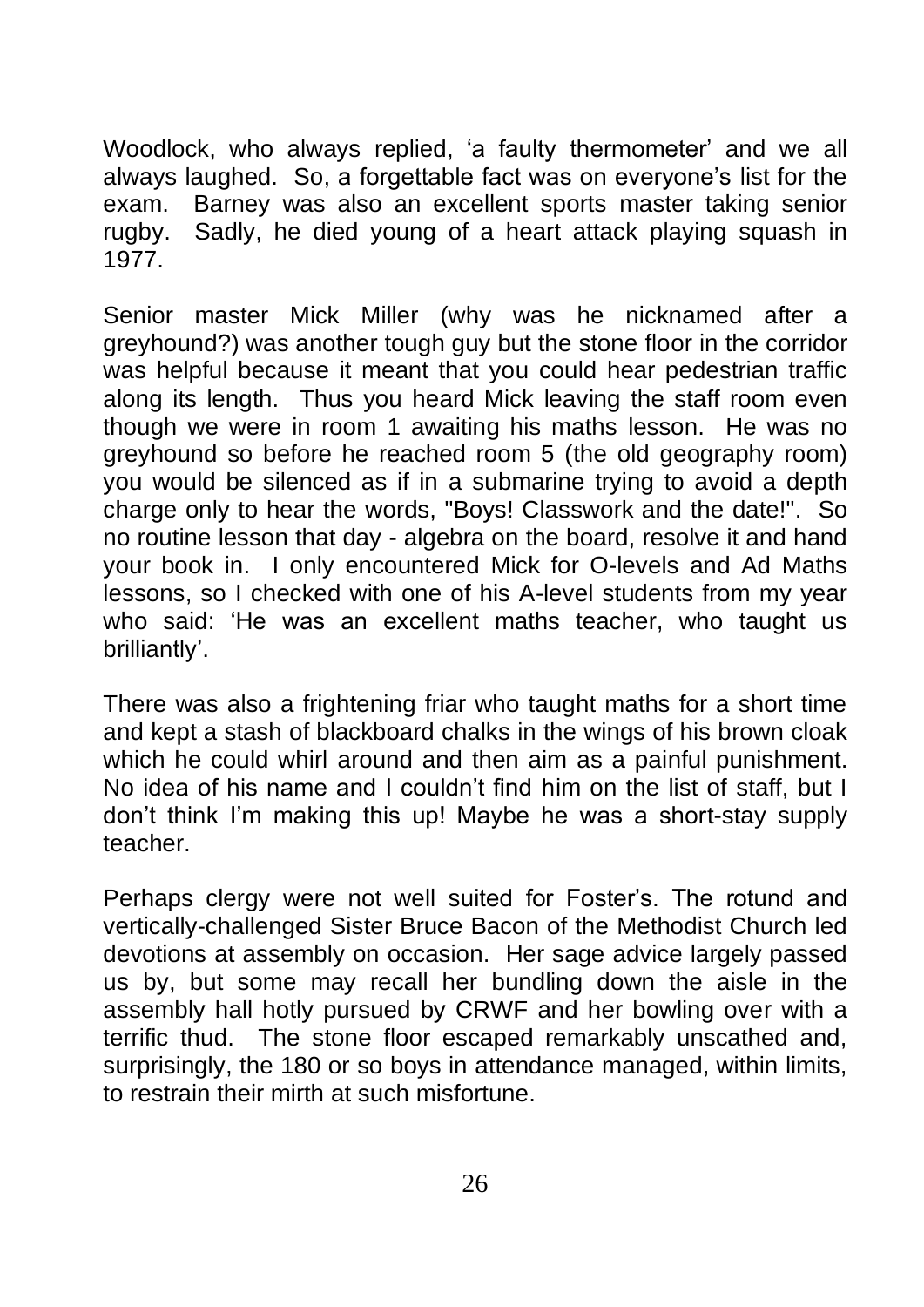So, were humanities teachers a gentler bunch? Art maestro Sid Maltby was most pupils' favourite - and a safe bet for a few headmaster's credits when you were getting near the 20 target for a prize. I remember he was creating a giant chess set by painting different sized and shaped plastic bottles and using the faces of kings, queens and Jacks from playing cards for their features. We contributed by providing old bleach, drink and shampoo bottles - even one shaped like a horse's head.

John Norfolk made geography a highlight in the school week for me. He also marked generously with 18 or 19 out of 20 a regular reward which was good for morale.

Jock McKay tried to bring history to life as well as explaining how he was converting an old ambulance with a Rolls Royce engine into a camper van (reg SAM). Once when we moved rooms between lessons, we did so in step thus giving a jackboot sound. Jock's response was creative and the product of his time when the school used to have an Army cadet corps. He got us all out on the tarmac doing drill.

Music teacher Mr Derek Stansfield amused us by wearing enormous, padded gloves when fielding in the deep during the staff/boys cricket match to protect his piano fingers. He once tried to throw the ball back under-arm and his glove went further than the ball.

My favourite was first-year master and Latin/English teacher Pip Davis. I think he quite liked me because I always laughed at his jokes. I mentioned this to a classmate who amazingly could actually remember one of them - after more than 50 years. Simon Newell recalled how Pip used to crack on about the auxiliary fire brigade who kept the fire going until the proper fire brigade turned up, to help us remember the Latin 'auxiliaris'. Brilliant! Pip was a kind man and generous with his time who also tragically left us far too early.

*(continued on page 30)*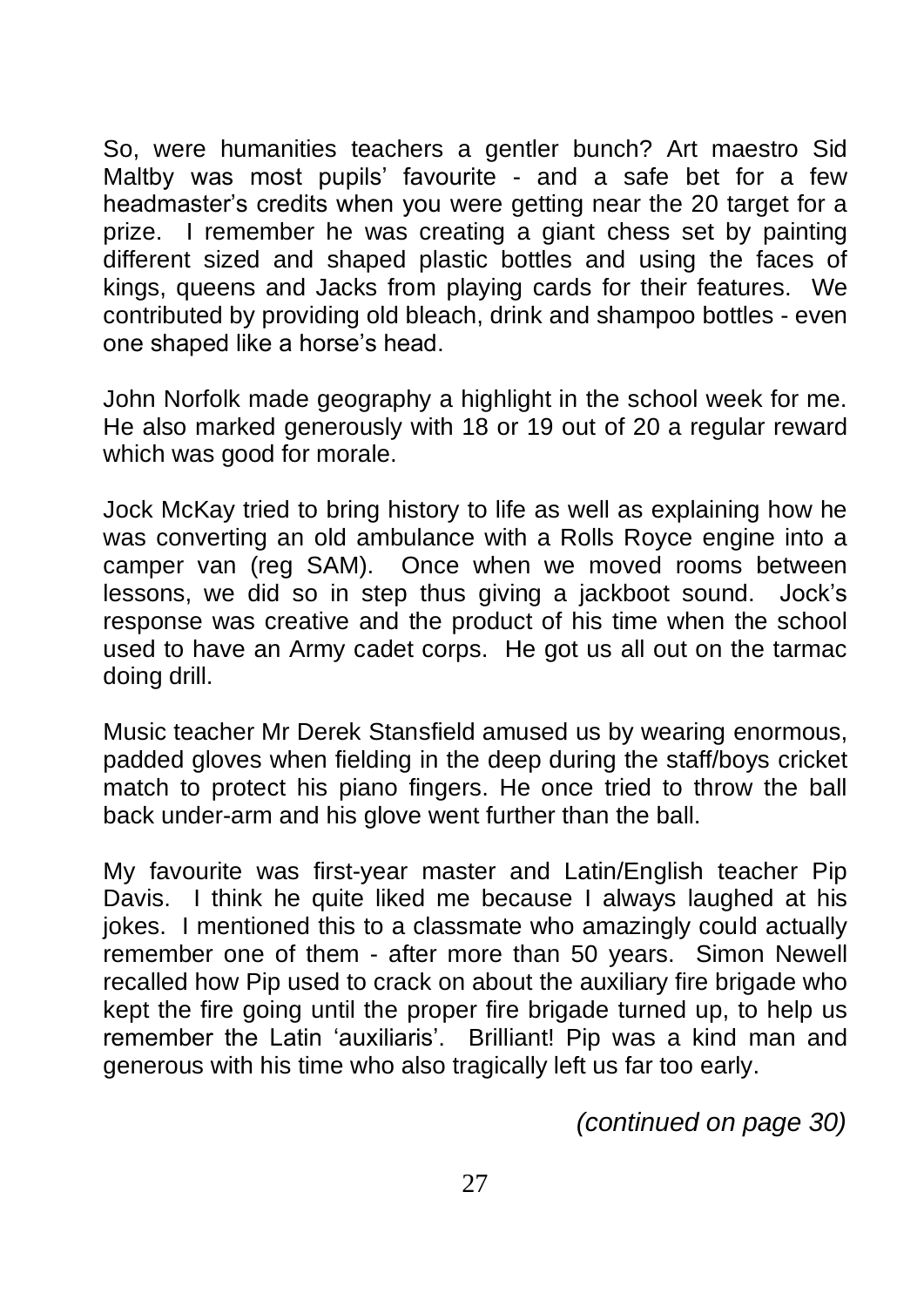This picture is a few years old, taken at the Founder's Day 2008, but recent events make it more poignant to print again. For the uninitiated (and there will be a few…) L to R Derek Stansfield, Ken House, John Norfolk, Mike Goode and Jack Crouch. Derek is still with us and thankfully, many memories of the others.



Ross Manaton's Book Rack, familiar to us all as our first woodwork project under the expert tuition of Jack Crouch along with Charlie Lawrance's Chess Board.





28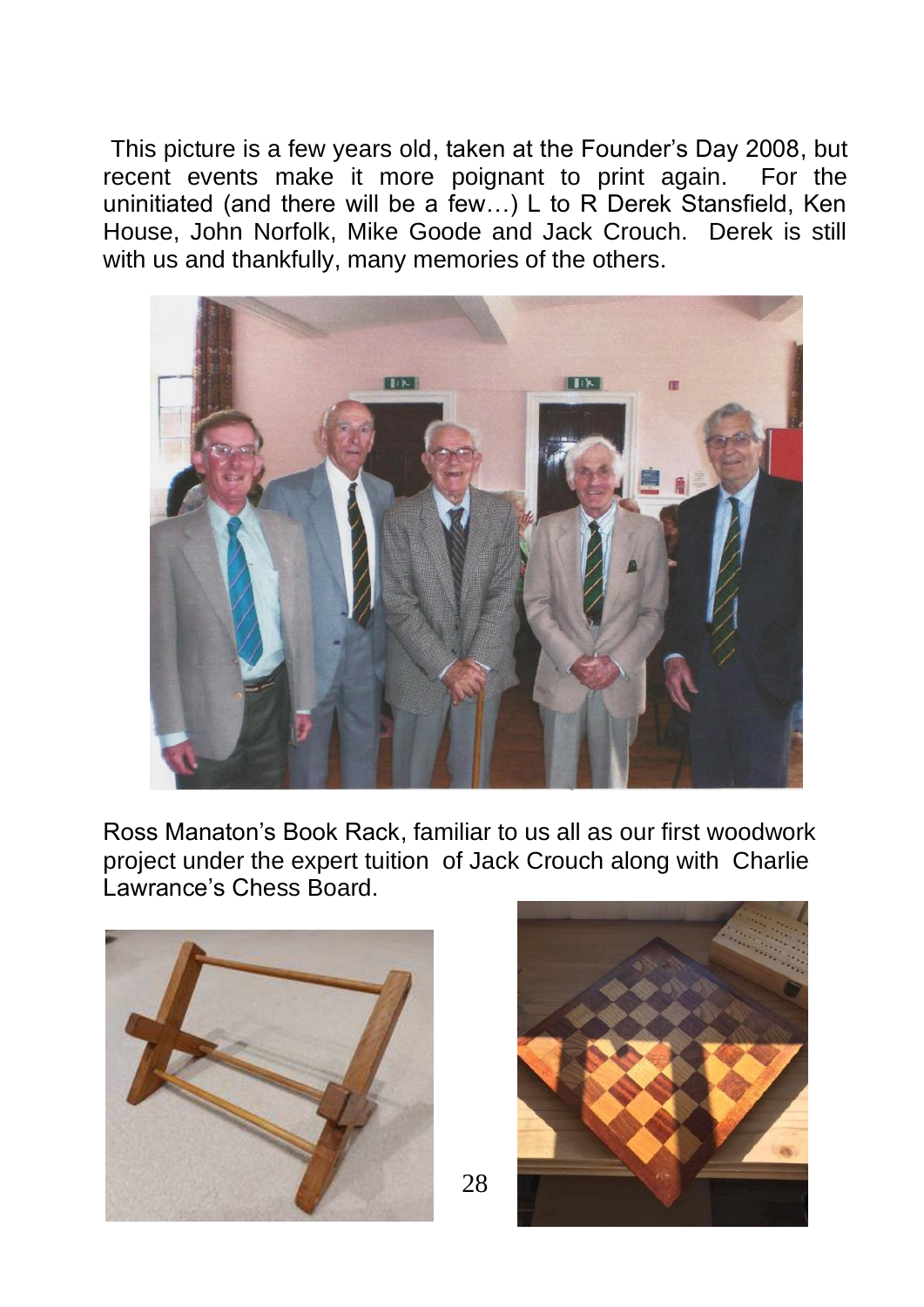#### **AGM – 2021**

Replete with food, a relaxed group of attendees cogitate on the Minutes of the AGM.



(Some of) The Class of 76-83 at the AGM from L - R Paul Tackley, Ian Strong, James Allwright, Robert Wood, Richard Harvey, Kevin Hudson



Below - **Remembrance Service 2021** L – R: Commander Ben Mc Greal, RNAS Yeovilton, Lyn Robshaw , Philip Dolbear

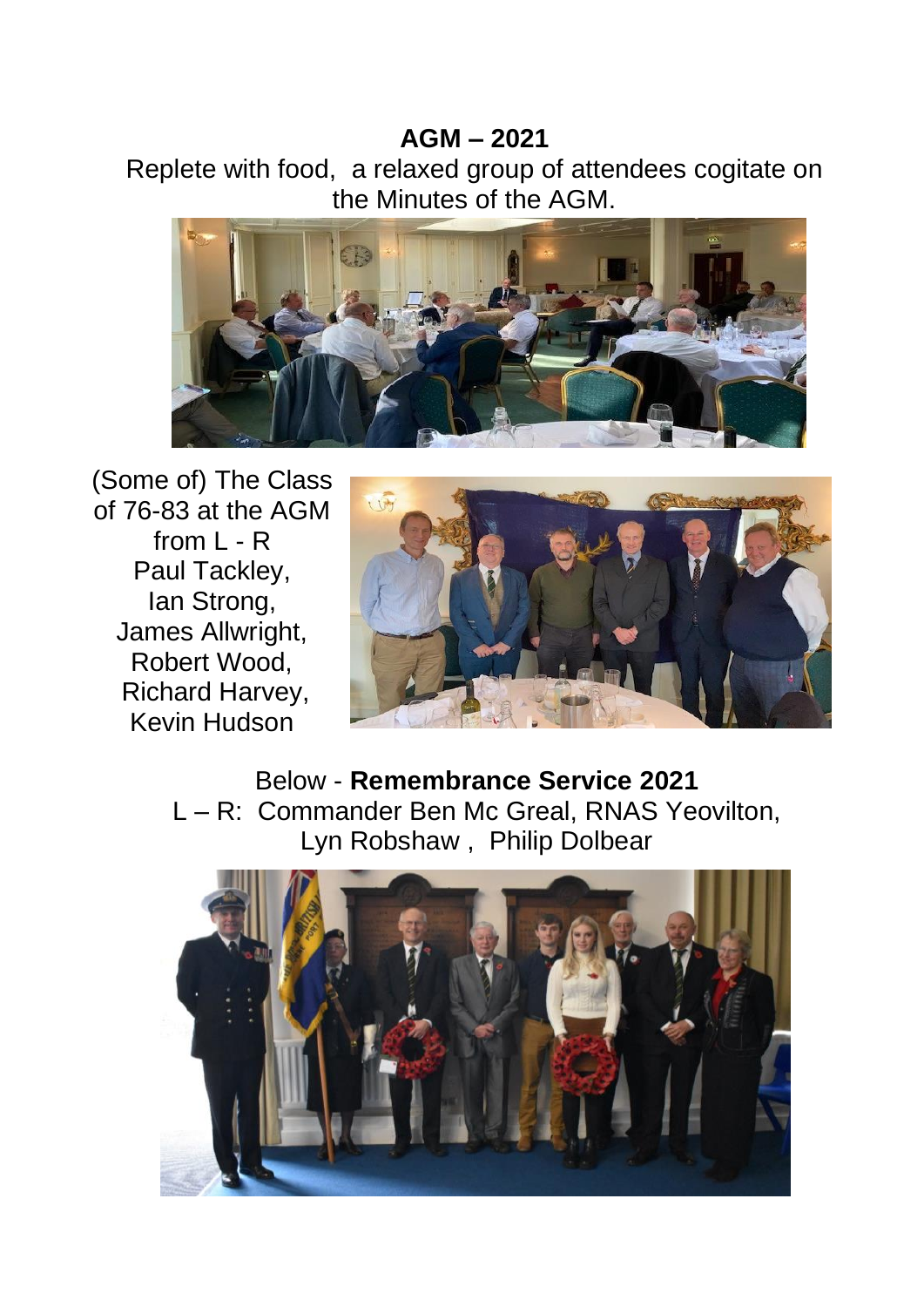*(continued from page 27)*

Jack Crouch used to check our shoes were clean each morning during registration which was a worry because we used to play football waiting for the school bus. The mud had to be wiped off by transferring it onto the back of trousers. His efforts to make woodwork stimulating by letting us make a toy boat then a tea tray while letting us choose oak or mahogany never worked for me. Mind a choice of expensive hardwoods would seem generous today.

The exception to arts teachers being more 'cuddly' was, for me, the terrifying Digby's history teacher Miss Austen who seemed to lack any sense of humour and certainly didn't appreciate mine.

I was also struggling with her Christian name so I got some help from two sisters who were Digby's pupils at the time. But the best they could come up with was: 'It might have been Dorothy'. So, did Lord Digby's girls even give their teachers nicknames or were they too polite and sophisticated? No that can't be right. Unforgivably 'Dorothy' regularly made us late for lunch after the walk back from Digby's by letting her history lesson persist 10 minutes after the bell went. I always felt she resented having to put up with Foster's boys sharing lessons with her girls.

So having bored readers with my memories, I challenge you to test yours. All right I bet most of you can recite the names in the register after having it read out day after day. But who can also remember the football teams our classmates used to - hopefully still do support? There were many Saints fans in my year but also a few shameless glory hunters.

I would like to thank Simon and Paddy for their contributions and hope they will share the blame for this article. If anyone else wants to make contact and maybe challenge my appreciation of staff or provide better anecdotes my email address is [haydon.wood@yahoo.com](mailto:haydon.wood@yahoo.com)

#### *Haydon Wood 1966-73.*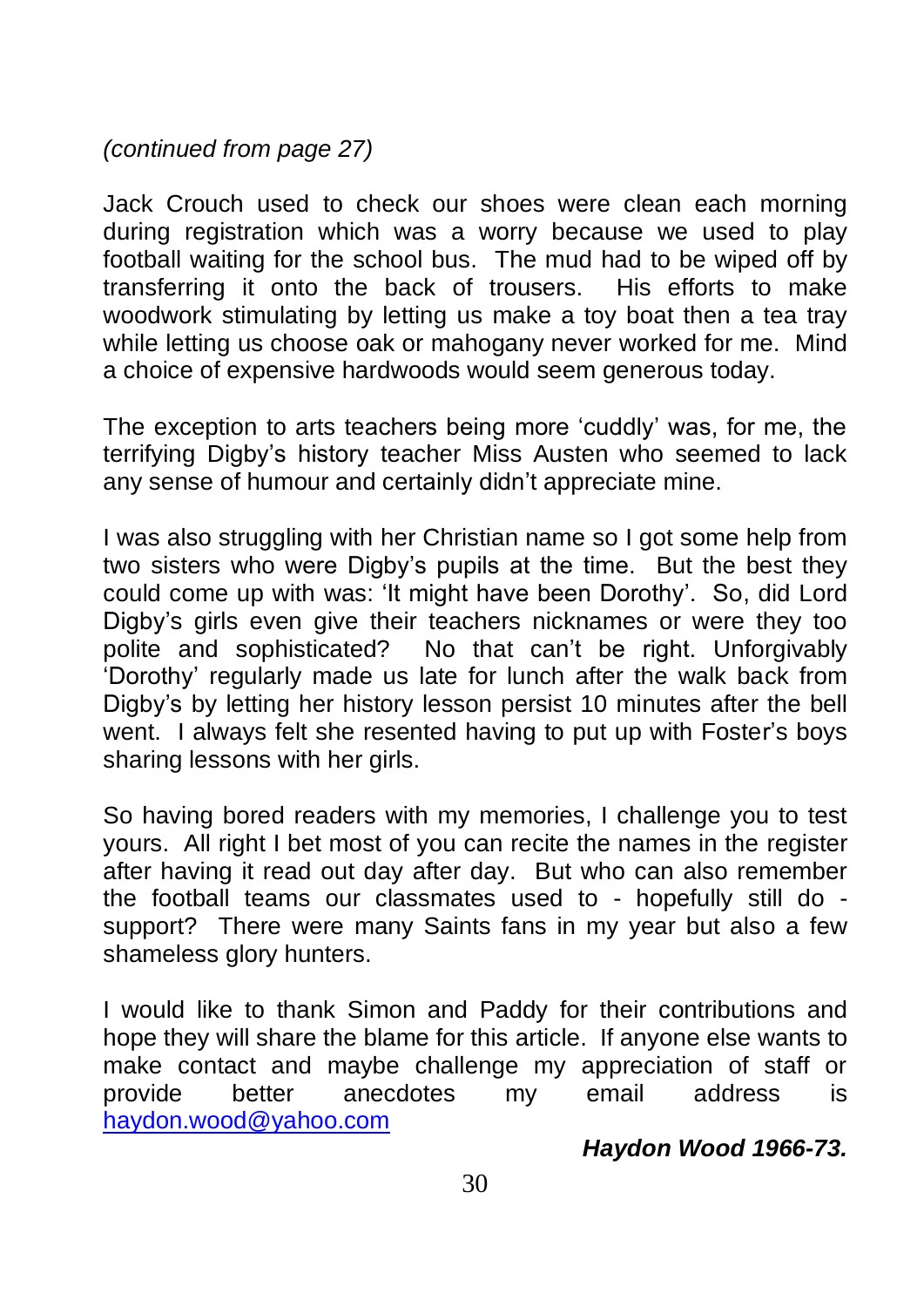*Bill (William) Stafford can be relied on for a good read – this year is no exception.*

#### **Samuel's Peeps?**

For Christmas 1977, I was given a small brown diary. It was a week over two pages. I was 15. Earlier that year I had been on what was broadly referred to as "An Educational Cruise", up the Baltic Sea, to Helsinki, Leningrad, and Copenhagen, aboard the SS Uganda. If the diary had been a gift for Christmas 1976, the pages through August would have been much fuller and may have required keeping in a locked box.

There it was. A third of a page to recount my life. And to be fair, I struggled to do that. "Played rugby". "Did some running". "Went up The Terrace". "Saw a pretty girl from Digby's" (not that that was such a peculiar event to be of note, more that the girl in question was important to me – I shan't name them; it would embarrass us both). There just wasn't that much going on is this mid-teenager's life, even to fill such a restricted space, but it was a start, a springboard, if you will, and (Oxford comma!) I enjoyed it.

There have been several journals kept through the years. I still have some of them – I might have trouble putting my hands on the 1977 volume. Occasionally, when I am told to tidy up my "rubbish", I find them, and spend my tidying time reliving my life.

My accounts of motorcycling trips, of days at work, of people I have met, the major events in my life, both high and low, are there, written in longhand, usually with a fountain pen, sprawled over the pages. I laugh; I cry. I will mention just one entry. It wasn't mine. It was that of a young lady friend who, quite rudely I thought, read my diary. She wrote "Makes for interesting reading". It was in block capitals, in ball point and had, in parts, ripped through the page (Marked 0/10 for finesse). I'm still not convinced this was a compliment.

In the main, my accounts are of times when I needed to vent. If times are good, the entries are truncated. When things are not going so well, the entries are long and full of vitriol. Reading them, even years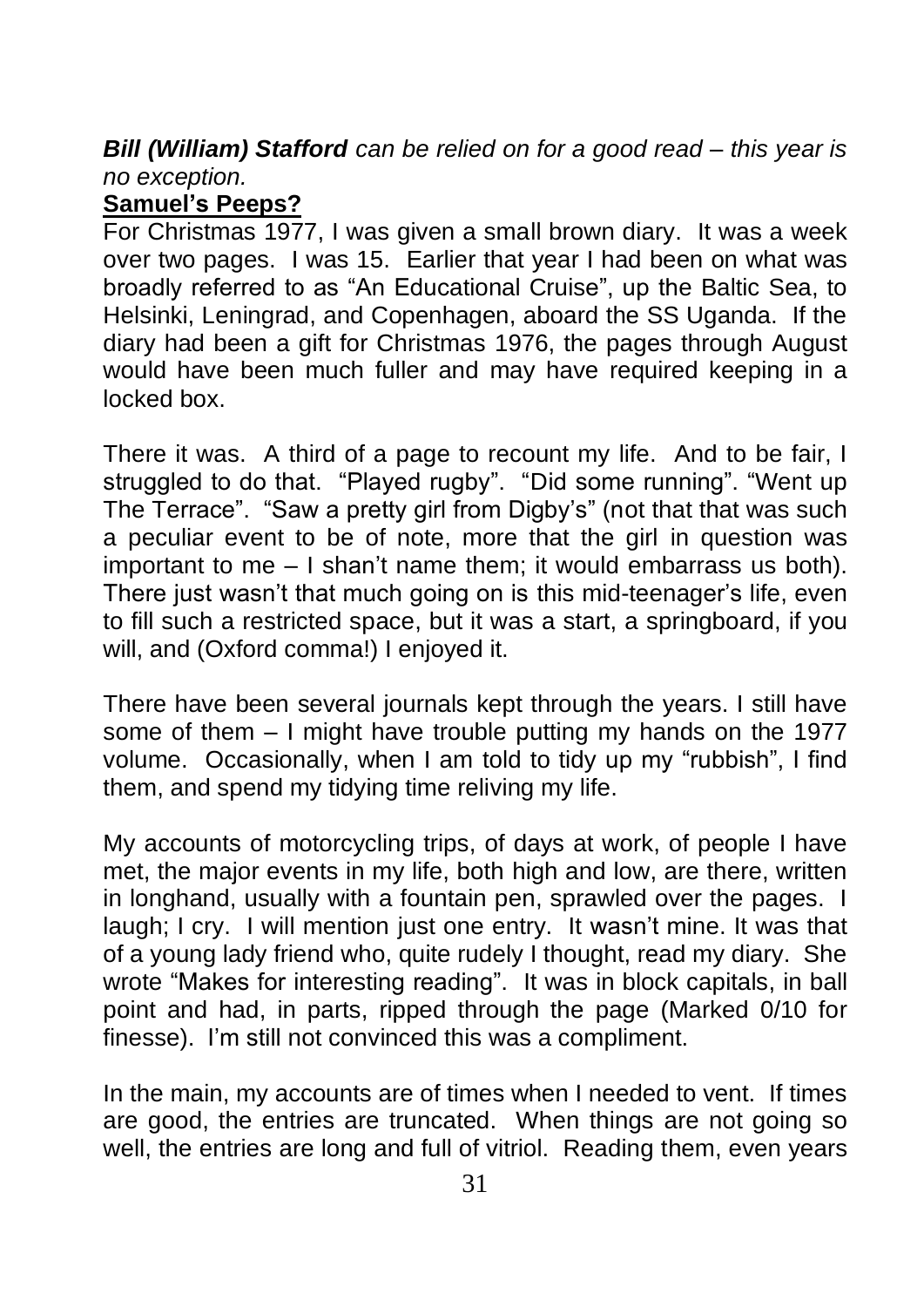after those situations have been resolved, for better or worse (no pun intended), remind me of those times. And then I am grateful for where I am now.

As Mr Ronan Keating so eruditely said, my life has been a right roller coaster, to be fair, but it's unlikely to be any different to your life, or the lives of your loved ones. Maybe the axes on the graphs have slightly different values, but we all have ups & downs.

However, this journal sowed a seed which – as you can see – is still blossoming today.

I love writing. I love words. I love how the words go together. I'm not a great fan of how language is used currently, but I understand it lives and evolves. If it did not, we would be still being all "yay, verily", or even honking on about "coillons". Neither Shakespeare or Chaucer would be likely to understand a word spoken in Starbucks and don't even think about them reading a tweet (I may be the only person, however, to use a ligature diphthong in a text message; it was to do with a Cæsar salad, as you're asking). I was reminded recently of the pleasure in the use of a dictionary, as opposed to spell checking on your computer. By doing this, there is the additional chocolate sauce on your ice cream of finding words you weren't looking for. My happiest memory is of finding the word "uxoricide". This had a mention in a journal (it was The 90's; difficult times).

Then there is punctuation. I love the semi-colon; who wouldn't? You may not have noticed, but I write how I speak, thus the use of parentheses (that's brackets to you lot) is widespread, because I always feel an explanation is beneficial (or an aside).

And yes, you did read they are all written longhand, usually with a fountain pen. This is another pleasing element of keeping a journal. I tried doing it on a computer, but the empathy was lost and the need to think about what is to be written and how it is to be written are no longer necessary; cut, paste, delete, format, oh the ignominy.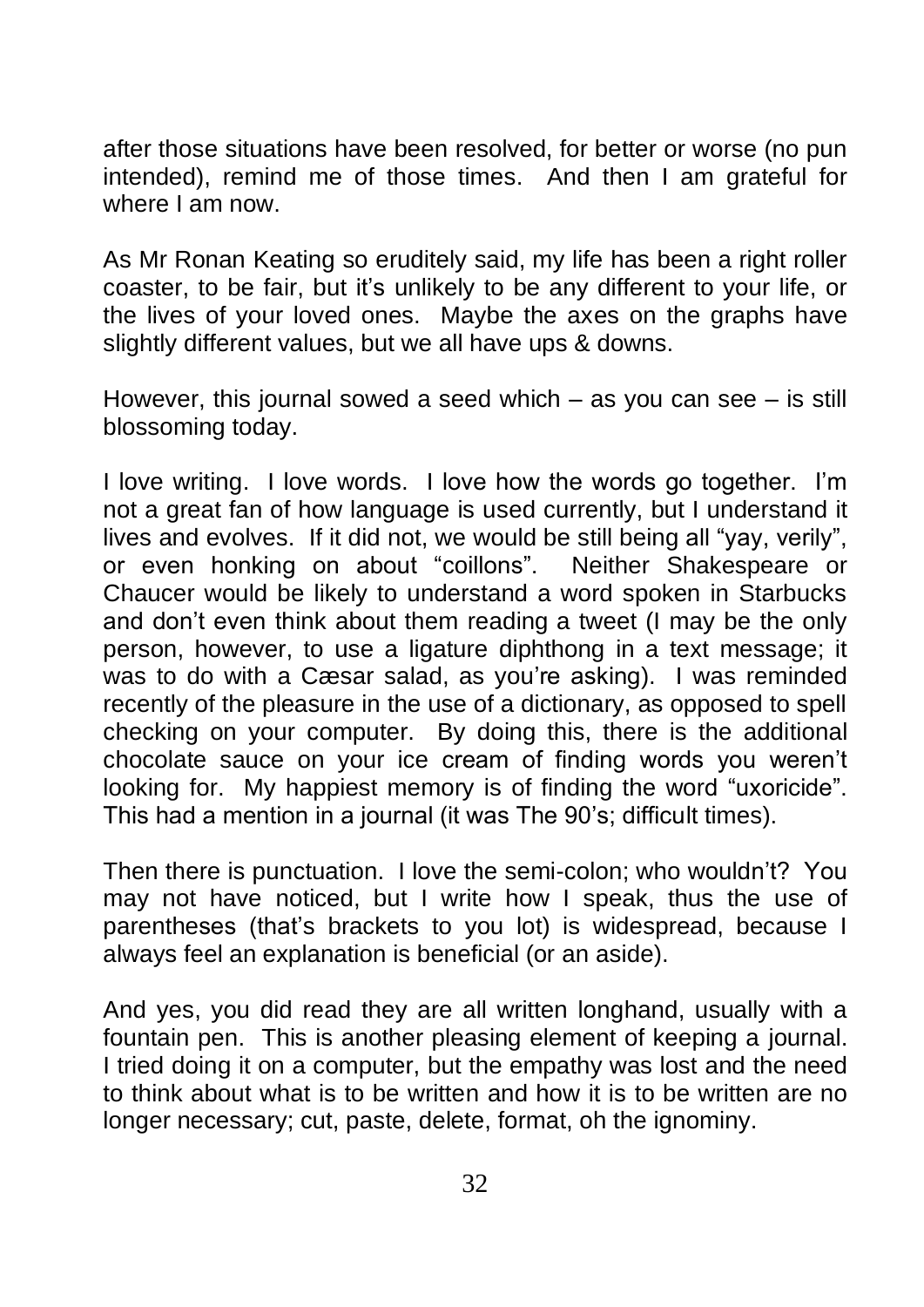I wrote a lot in my career but was seldom encouraged to use a proper pen (except for my sojourn through Special Branch, where it was compulsory. The waistcoat and cravat, however, were affectations of my own design). Issued ball point pens were the order of the day. Like drinking warm, fizzy beer from a bottle, it was an anathema to me. At the very least, allow me to use a decent ball point pen, maybe slip a furtive roller ball in there, eh?

The realisation that words are important is never more starkly apparent than when writing evidence for an appearance in a Court. That which is written shortly after the event will be pored over by The Defence, in an effort to establish Reasonable Doubt many months later. A solid grounding in being able to say what you mean has stood me in good stead.

The responsibility for all this sits squarely at the feet of two men; Jack Edwards, and John Stafford. The latter, obviously, was my dad. He had the same delight in words, although, to my knowledge, he never kept a diary of any sort – not even when he should have done for his work.

The former was an English teacher. He did both Language and Literature. In the mid-70's, I was taught by Janet Ginzler. She took me to one side early in the school year and she said the two of them had chatted and thought it would be better if I was in his class. I took it to be a promotion, given that I did my O-level a year earlier than the others did. Both Jack and John are in the back of my head when I write. One is full of words of wisdom; the other is nearly full of Wadworth's 6X. I'll leave you to decide which is which.

I wrote stuff later, too. For Uni rags and even a letter to The Metropolitan Police journal "The Job". It was about how motorcycle dispatch riders were picked on, claiming they were a minority who deserved more respect. It was hilarious. I signed it, feeling mightily pleased with myself, "Tenesmus". It was never printed, but I did find a copy in a box of "rubbish" whilst I was "tidying". Oh, how I laughed.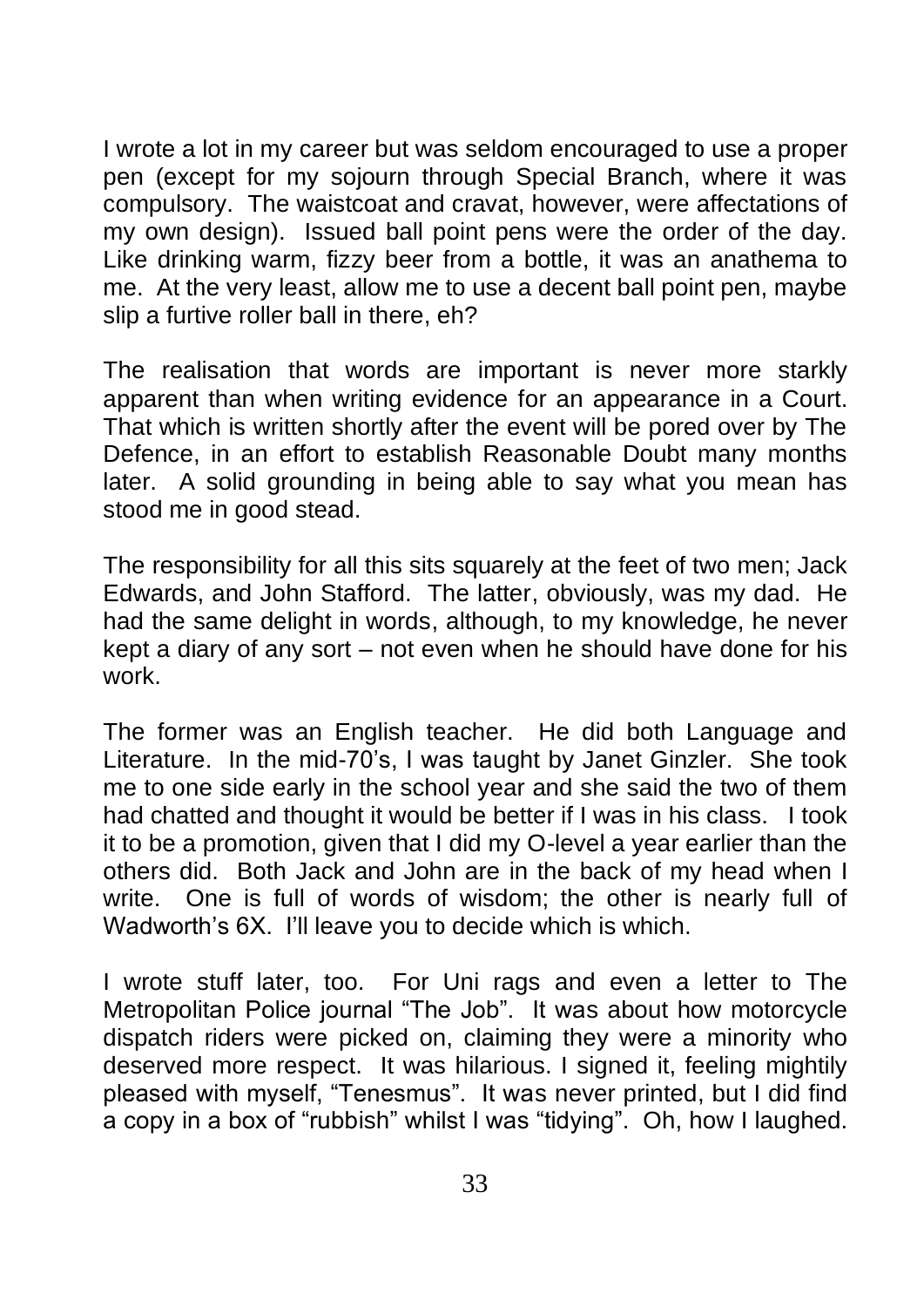I wrote many essays for my University course, and, later, reports for Senior Officers. I took pride in all of them.

The pleasure of creating a piece of prose is difficult to explain. That you have got this far would suggest you enjoy reading, but what about bunging some words on a page for the enjoyment of it? You could vent or reminisce. You could make lists, or record recipes. You can write for yourself, or to entertain others. And the best thing about it, is you've got a captive audience and no hecklers. They can shout all they like, but you can't hear them. There are some who have made decent money from keeping a journal. That might be an incentive, if you need one.

But use a decent pen. It's like dressing properly for a function.

I still keep a journal. I departed long ago from the formatted pages of a Lett's Day-to-a-page diary and use a bog-standard lined book. Some days there just isn't much to say. Today isn't one of them and tomorrow is looking a bit iffy, too.

#### *Bill Stafford 1974-79*

*Your Editor, Kevin Parsons, thought it high time to share how he used his education in life – he begs your indulgence.*

Having fluffed my A-Levels, I decided University was not for me and took a job with Wessex Water as a Trainee Chemist at Poole, beginning my induction into, amongst others, all things sewage (a much underrated topic in all honesty). After 18 months, I swapped to an enforcement role based in Dorchester. The work involved pollution monitoring and regulatory enforcement of the water environment – a job I loved and allowed me to work in my beloved Dorset, as it turned out, for my whole career. Upon privatisation of the water Industry, I moved across to the National Rivers Authority and at the formation of the Environment Agency, my role expanded to regulation of water, air, waste disposal and just for good measure, fisheries.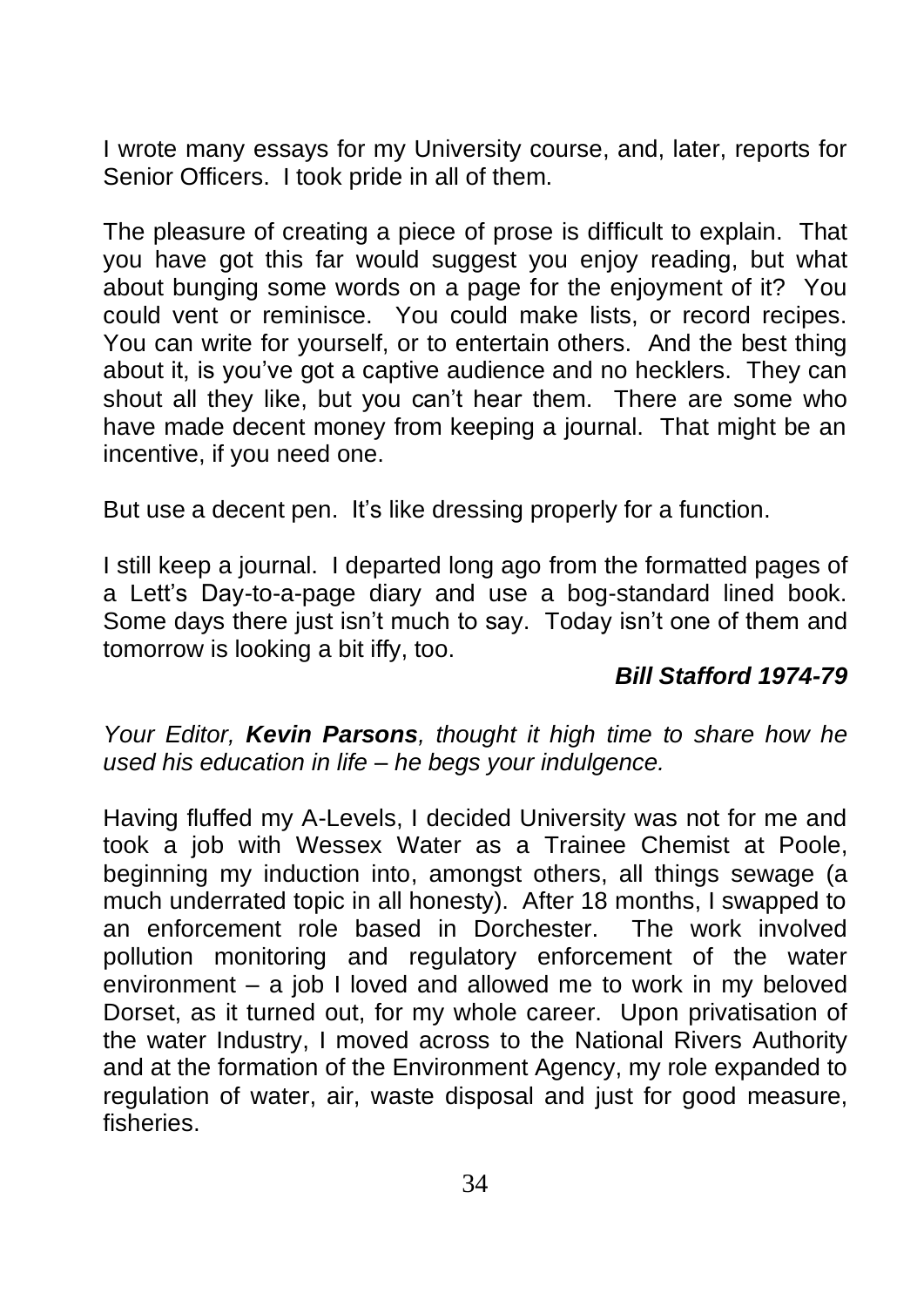I met and married Karen in 1983 and two children later (one of each) family life often revolved round work as I was on frequent standby. required to cover emergency calls over Dorset, some of Somerset, loads of Wiltshire and a smattering of Hampshire. This might seem a strange boundary, but remember, Water Regulation in England is run on hydrometric catchment areas, boundaries that had evolved as a result of the Land Drainage Act 1930. By 1950 the Avon and Dorset River Board had responsibility for flooding, regulation of discharges to rivers and also fisheries – all within the defined hydrometric areas. After the creation of the Water Authorities in 1974, all this work, plus pollution control, was undertaken by Wessex Water. It was into this mire of legislation that I found myself, working in the Dorchester District covering the south Dorset rivers, the Char, Frome, Piddle and also discharges to coastal waters from Charmouth to Poole Harbour.

We had to learn 'the knowledge', much like London cab drivers, only our lessons were the rivers and streams, where they started, which tributaries were what, such that after a few years, I was (and still am, mostly) able to navigate round the County using a map showing just the rivers and nothing else. Knowing the watersheds between river drainage areas created our daily 'boundaries'. Hence Sherborne, clearly in Dorset, was not within my remit as the R Yeo drains into the Bristol Channel, but any rain falling on the south side of Honeycombe at the top of Sherborne Hill drains south to the Stour and into the English Channel under my former watchful eye! There were two other Districts in our Division, the Stour and the Avon, hence me needing to have a working knowledge of those areas too for when on Standby.

The work was varied and thoroughly interesting. We largely worked on our own, only coming together to resolve any particularly bad pollution incident. I remember my first day – I was given a map, a list of some 20 sewage works and river locations, the appropriate number of bottles and sent on my way into the depths of West Dorset. You soon learned the locations and in the course of such travels, the small lanes that, overlaid mentally onto the river map,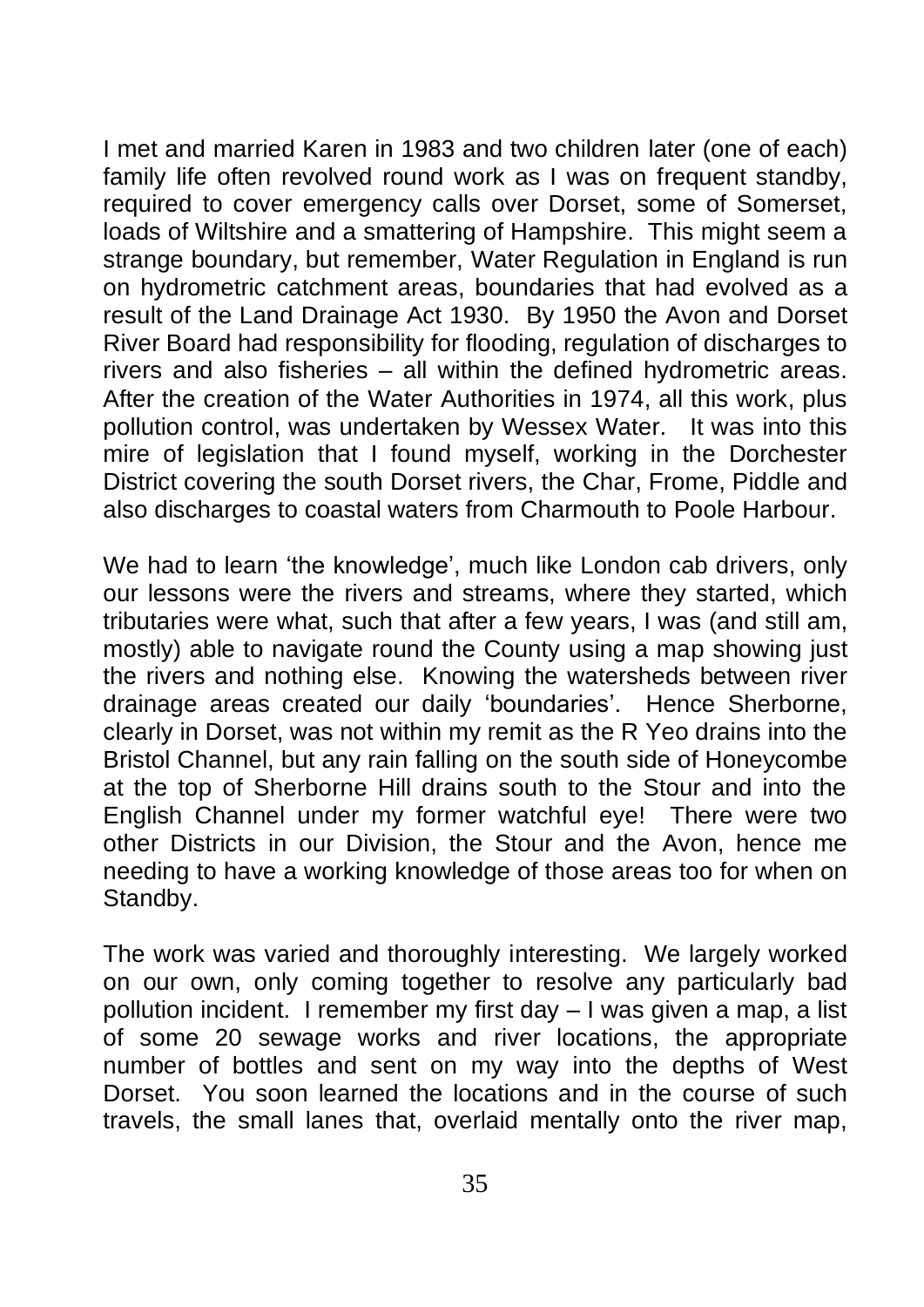allowed ergonomic passage between rivers across the County as necessary.

Understanding and control of sewage treatment was a major daily task. We did not do the work, so to speak, but had to understand the stages involved to allow us to regulate them effectively. A completely natural process, it is thoroughly interesting how the bacteria do all the work, I could go on for hours about the relationship between Nitrosomonas and Nitrobacter, but space does not permit.

If called to a pollution incident, which in this rural County was invariably of farming origin (and I loved working with Dorset farmers – the salt of the earth), we would have to trace its source, take Formal Samples according to a strict protocol, encourage the farmer to resolve the matter and then, if of sufficiently serious nature, take the appropriate enforcement action, that could include prosecution in the Courts. Tracing sources of pollution were often easy, but time consuming necessitating long walks carrying bucket, bottles and Dissolved Oxygen meter. The upside to all this was of course that we got to see some stunning countryside. We could often save time using our noses to point us in the right direction as the odours of pig, cow, dairy and silage wastes are quite distinctive! The downside was after dealing with the event, my clothes took on the odour-of-the-day, duly noted by the family when I came home!

If serious, fish were often killed and hence it became imperative we found a source and garnered evidence accurately as any subsequent Court case would no doubt involve much cross examination – I wanted my facts straight! Fines for pollution could be quite staggering, several hundreds of pounds for a minor offence, but if a large company or commercial concern, it could stretch to as much as £20,000 and/or imprisonment. Whilst I never saw the later, the former was not unheard of, together with remedial costs.

Talking of fines, when it came to fisheries, we had good working relationships with the Police Marine section. The fines for 'Handling Salmon in suspicious circumstances' and similar anti-poaching laws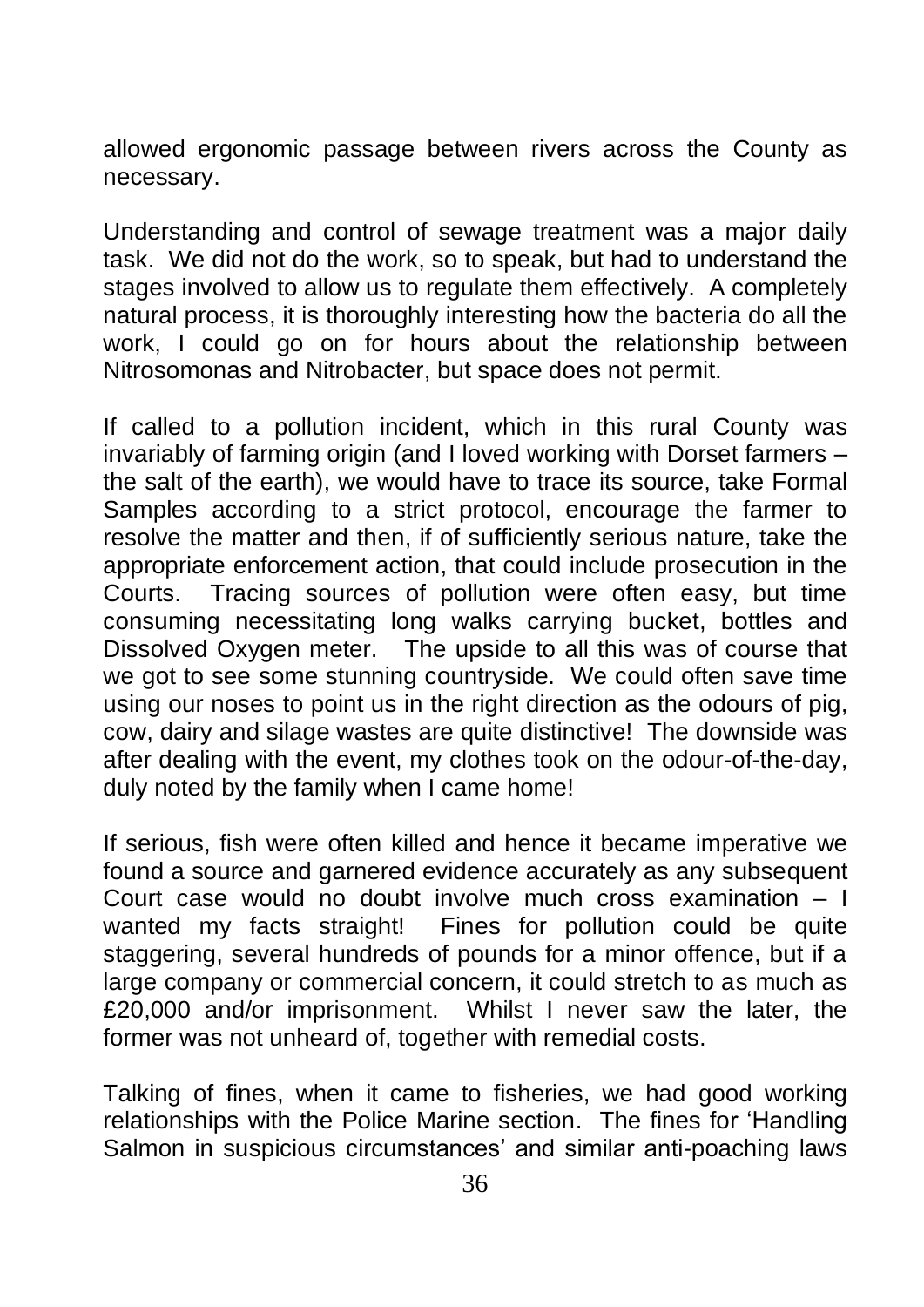were quite hefty compared to those dealing with drug users. Given that these latter individuals were often the same people engaged in salmonid poaching (Sea Trout as well as Salmon), the police soon realised that requests from us for assistance benefited them as much as us, as our legislation was often, in addition to being more punitive, also easier to prosecute!

Two cases for which I was the Lead Officer were 'Firsts' for the Environment Agency. One was the successful prosecution of a Company under the Transfrontier Shipment of Wastes Act for illegally exporting waste material across international boundaries. The other involved a Waste Operator who, having been convicted of an offence, skipped the Country for his house in France before his sentence was given. Using the good offices of Interpol and the then new European Arrest Warrant, he was returned to the UK to receive his punishment.

My employment had added benefits besides walks in the countryside, mainly in access to locations that few others saw – the inside of the Prison ship moored in Portland Harbour, or the 'wrong end' of the Lulworth army gunnery range for instance. In the latter case, we were issued with an ID booklet so that we could avoid driving over unexploded ordnance (as opposed to non-lethal practice rounds!).

By far the most interesting were the WW2 oil tanks on the Isle of Portland. We were asked by a Greek company, who wished to resurrect these, to visit as part of approval to provide a modern bunkering facility for ships passing through the channel. These tanks were constructed on Portland, beneath the Prison at the start of the last War to provide an emergency bunker oil supply for the Fleet. There are four in total, each 1,500 feet in length, with diameters of 30 feet, constructed of concrete lined steel segments. On the appointed day we were taken up the old incline round the island to the entrance – an innocuous steel door in the hillside. Inside, we literally walked through time. This access tunnel, about 10 feet in diameter was constructed by McAlpine along the lines of the London Underground. Each cast iron segment was dated, so we started at the door some time in 1939 and after 100 yards or so, we were up to 1940 and a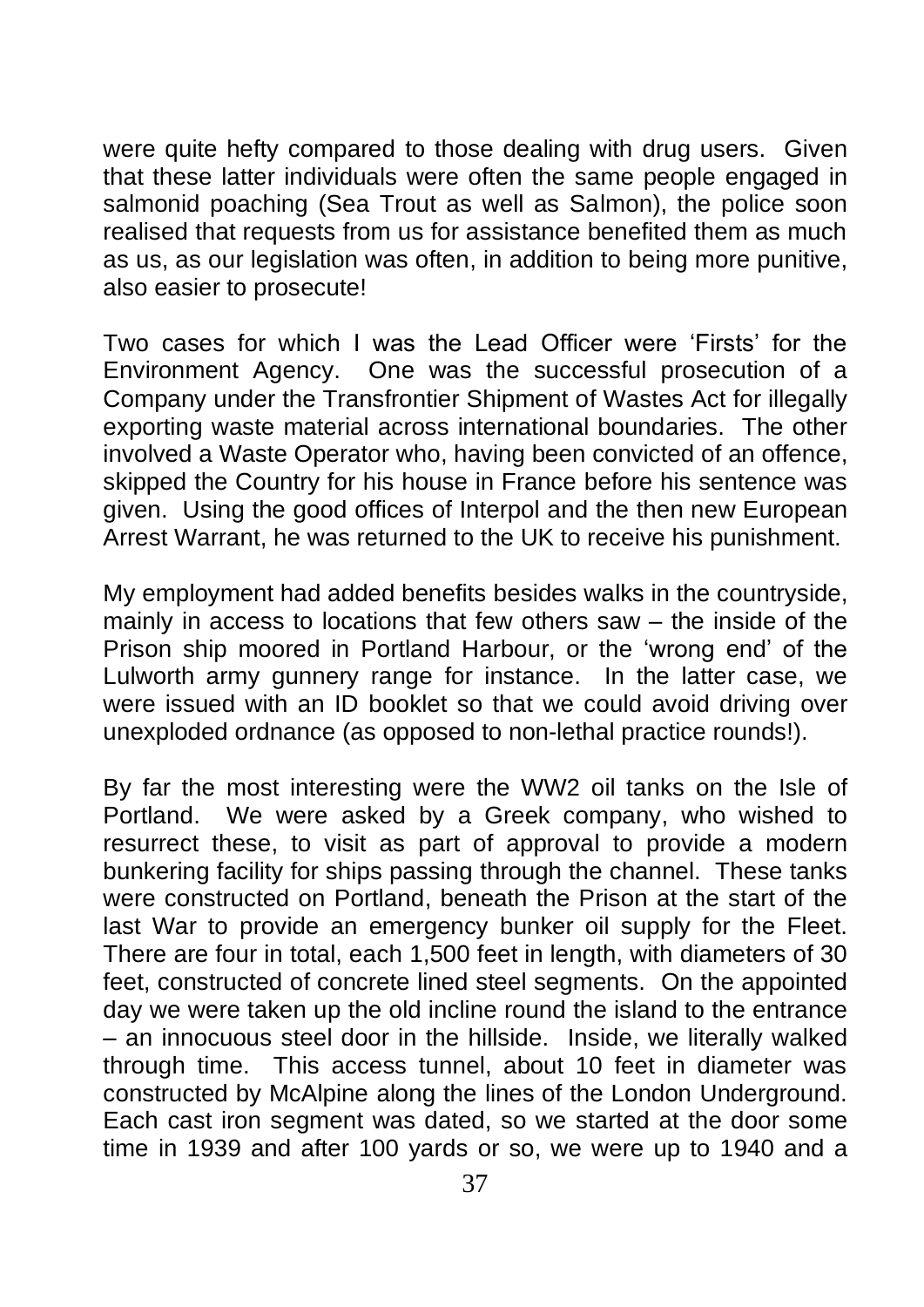large gallery, giving access to the front of the four tunnel tanks – all underground - truly awesome. The site was resurrected and currently operates as Portland Bunkers International.

All things come to an end though. By 2010, I was beginning to feel excess to requirements. Environmental Regulation was changing as a result of the changing government policy – and not in a way I liked. I was given the opportunity to take Voluntary Severance, which, as it meant Karen and I could spend more time on our narrowboat, I grabbed and so in 2011, I left, feeling little regret, but grateful for a fulfilling career.

#### *Kevin Parsons 1971-78*

*Phil Stainer continues with his thoughts, moving slowly from Staff to thoughts on life as well as the consequences of Amateur Dramatics take it away again Phil.*

By all means use what you like from my jottings. Getting old now, so memory is not what it was! Because I am partially dyslexic, I had to rely a lot on my memory in the old days and luckily it was often almost "photographic", which meant that in exams I was able to simply reproduce an essay or page (even if I didn't fully understand it). It was the only way I could get through Latin O-level, which unbelievably in the 1950's was essential if you were aiming to get any **Science** degree! A throw-back to the 16th century!

Total waste of time! German would have been so much more useful, as in those days everything...and I mean everything!... that was known about every chemical known on earth was recorded (and still is!) in The *Beilstein Journal of Organic Chemistry*...in German. The year I went to Shrivenham, the UK Universities dropped the requirement for Latin, but insisted that all students took an examination in GERMAN! So I had to learn "Technical German" at Shrivenham. I have forgotten almost every word!

We used to live next door but one to Edgar & Joan Maltby. Edgar taught Art at Fosters and Joan taught Art at my wife's school, St Anthony's Convent, Lewiston Manor.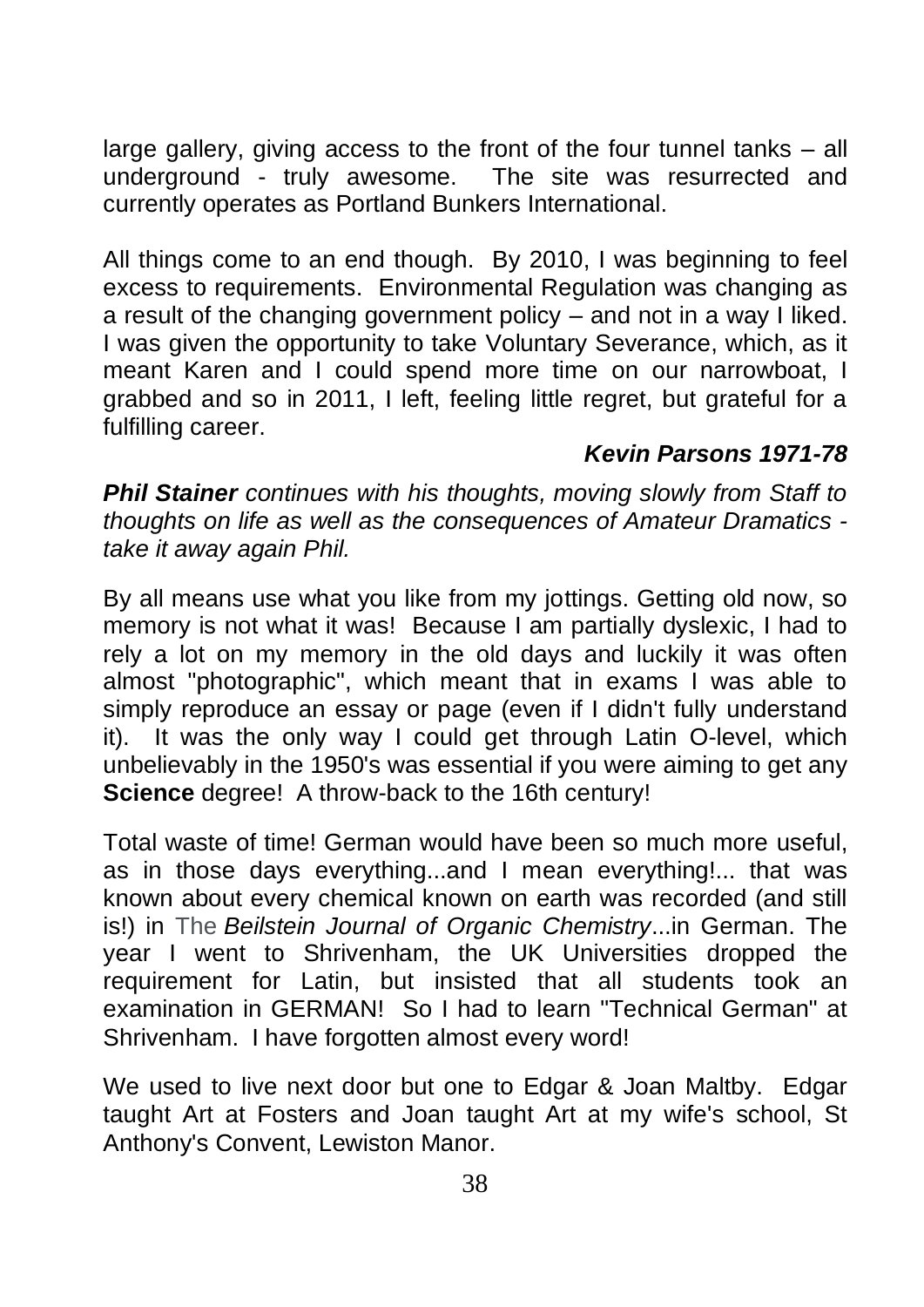My father was a great friend of Edgar, though unable to match his Cider consumption. They would often disappear into The Antelope Hotel (now flats) to play skittles. Sadly, my father could not abide Joan! Every time she approached the house he would vanish into the store-room at the back of our house & busy himself! (My wife Flavia didn't care for her either! Unlike Edgar, she was not a good teacher.) Edgar & Joan had two children Malory & Jeremy. Edgar liked a flutter on the horses and watched the racing on our TV. He would knock the front door, shout who he was, switch on the TV, sit down and make himself at home! Often, he would use the excuse of "taking Jeremy (who was about 3 or 4) out". But Edgar was "found out" when one day Joan came round with Jeremy in tow and sat down in our dining room to chat with my Mum. Jeremy immediately got up, switched on the TV, went and sat with his Mum and pointing to the TV (as yet no picture...TV's in those days took a minute or so to warm up) shouted excitedly "See horses! See horses!".

No-one we knew ever knocked on our door! They opened it, announced who they were and walked in. If we went on holiday, they all knew the key was under the mat. We were never burgled!

As you have probably gathered by now, my Mum & Dad knew all the staff at Fosters quite well. My father & mother were "in" to everything that was going on in Sherborne; often "in the background" though Dad was a Founder Member, Chairman & Welfare Officer of The RAFA's Slessor Club. They were not "in" The Amateur Players, but Mum made tea out the back and Dad "acquired" props & "enabled" things to happen because he "knew everybody" in Sherborne...from Lord Slessor & Canon Basil Wingfield-Digby (the vicar) down to the guy who drove the dust cart!

They were great friends of Fred Alcock who founded & ran Amateur Players for years. Amateur Players is almost certainly where June met up with her future husband, Stanley McKay. Ernest Hume and his wife were Amateur Players. He taught French at Fosters, she taught ??? can't remember...at Lord Digbys. Wasn't French, as that was "Miss (Faith?) Dew"...who was "The Grandma" to whom all the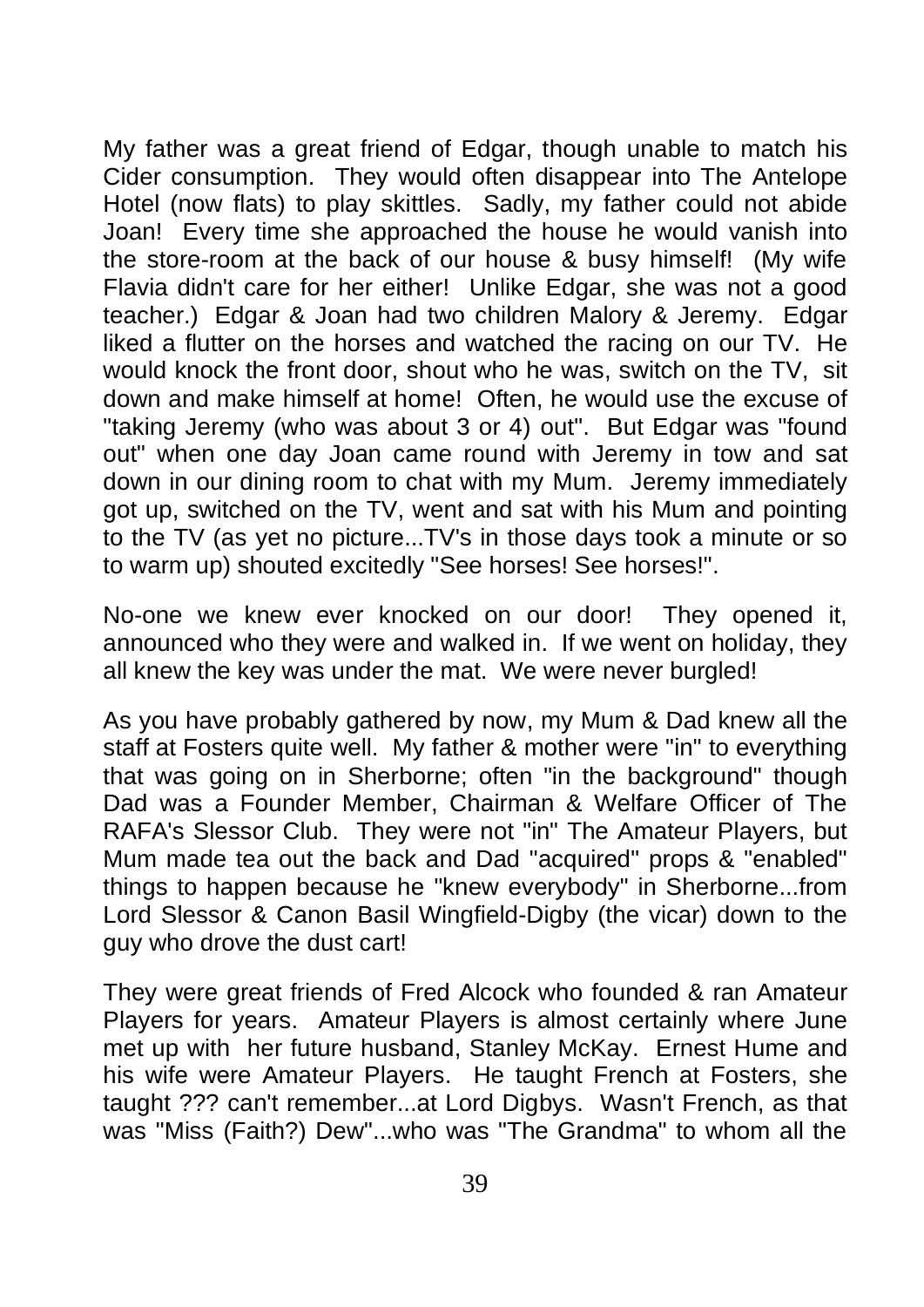girls ran if in trouble! With the formidable Miss Thompson as Head Mistress, Miss Dew had a lot to do!

I am pretty sure every teacher in Sherborne was roped into Amateur Players at some point in their lives. Edgar & the guy from Sherborne School did most of if not all the backdrops for instance. "Amateur Players" & "Young Conservatives" were essentially **the** "Matrimonial Agencies" for Sherborne in those days. There were at least 9 schools and I remember working out with Peter Gregory that in 1958 there were at least 26 bars where you could get an alcoholic beverage in Sherborne. OK! About 3 - 4 of those required some sort of "membership", like the RAFA Slessor Club, or The British Legion, but having been in the forces/RAF or "knowing a member" was all that was really required to gain access.

In my last term at Fosters, "A" levels having been completed, and 4-6 weeks to go before end of term, the new Headmaster, a certain Mr Sugden as I recall, though I never knew him well, decided we should gainfully fill in our final days by studying local government at The Council Offices in The Manor House in Newlands. And so it was arranged. The one really significant statistic that I can recall from those studies was that in 1958 & 1959 the number of children "born outside wedlock" in Sherborne accounted for 25% of the total. It was estimated by the guy giving that part of the training, that it was quite possible that "a further 50% were probably only JUST legitimate." The presence of 26 bars, a much more liberal attitude than exists today and the absence of "The Pill" will no doubt have contributed to this.

But when I see the youngsters today "living together" for a while, having children and THEN getting married and generally behaving in ways that would be totally disapproved of by my parents & grandparents, I just smile and think, "Well! At least they are being totally honest!". Unlike many folk, I do not think the World will be Falling Apart when left in their hands.

I was sorry to see of John Gregory's demise. His brother Peter, (who was something like 15 years younger than John) was a great pal of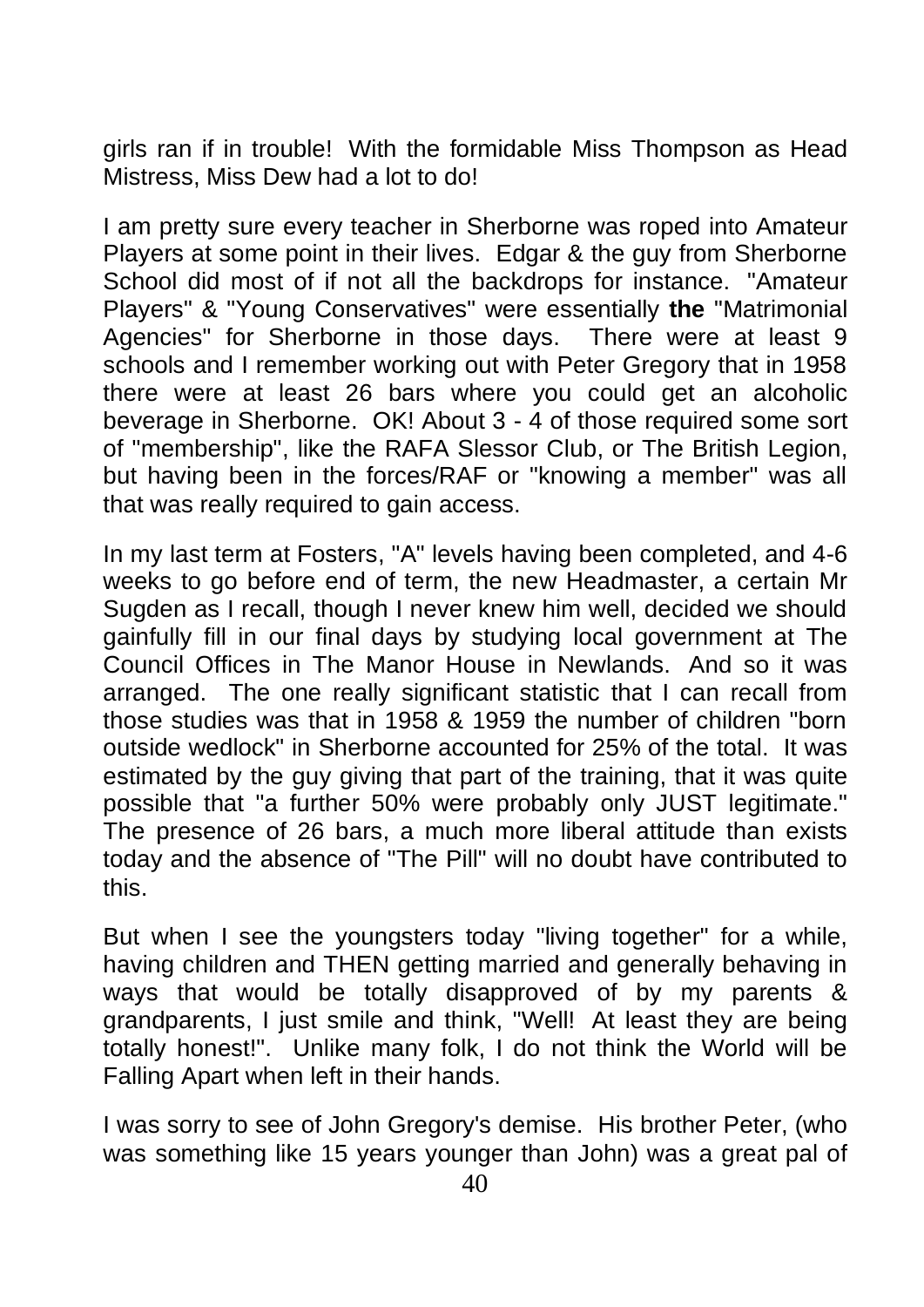mine when we were at school and Doris Gregory was almost my "Second Mum". Peter & Johns Dad, Reg, was an accountant and real "pillar of the community". Chairman of Sherborne Council and similar. I have a feeling he was an Old Fosterian too, but would not put too much money on that. I used to spend every Sunday evening with Peter, Doris & Reg, watching their TV. John was in the RAF, (navigator) and I remember them flying a huge 4-engined bomber low over Sherborne, flicking the wings over Abbots Fee (the house at the top of Green Hill where Peter lived).

Sorry to see June Mckay in the VALETE too. June (Miles as she then was I'm sure) was the Gym Mistress at Lord Digby's School when I was in about the IVth or Vth Form and I can tell you she was "Quite Something"! She was really good looking, full of beans and I think it would be fair to say most of the boys at Richard Foster's Grammar School lusted after her quite unhealthily, even though clearly & totally "out of their league"! When it was clear that she was going to marry "Jock" McKay they were both "cock-a-hoop" and we secretly envious. But June didn't have all her own way. Jock was quite a bit older than June, a bachelor quite set in his ways. He had been in the war as an Army officer and ran the CCF based on his experiences. He taught History at Fosters and had an MA, (Cambridge I think) so was pretty bright. He was well in to Amateur Dramatics and was a stalwart of Sherborne Amateur Players (who were really quite excellent!) and Jock was often the "Romantic Lead". He was "The Hero" in "Berkley Square" I recall. So June had her time cut out! But few men would have been able to resist long! Stanley McKay stood no chance! When she became part of Fosters School, the boys just loved her! God Bless her!

While many are understandably sad at the disappearance of Foster's School and I know many more Old Girls are sad at the loss of Lord Digby's School, Sherborne in the 1950s, despite at that time being full of schools, (I think we counted more than 9 at one time!) had an education system that left most local children (many quite talented) devoid of all hope of any decent higher education: And I have not been in favour of segregated education for very many years.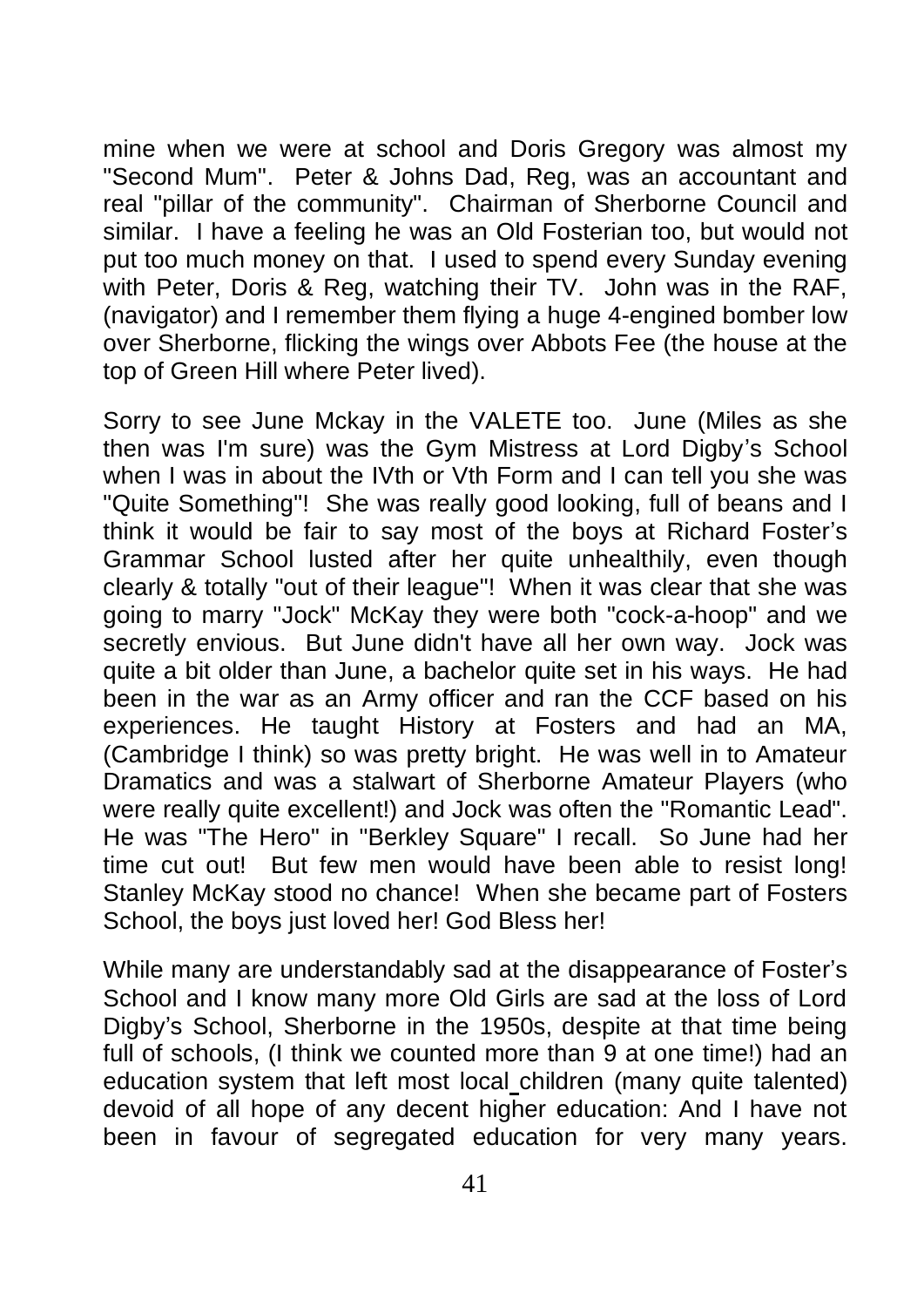Segregation is a throwback to the Victorian era and beyond and perpetuates the myth that there is any significant difference between the mental capacities of boys and girls, men and women. My many years as a Chief Chemist in two totally different companies have furnished me with absolutely no good reasons to change that opinion.

Many of my best and most reliable chemists were girls. I can still picture one of them standing firm as she rejected a large tanker delivery from one of my company's major raw materials suppliers. By her analysis it was "Off Specification". My Production Manager had already begun rearranging his entire production schedule, but the middle aged (and massive) male tanker driver was furiously contesting her results. It meant a 200-mile return journey... fully laden! My inclination was to go outside and give her my moral support, but it was another girl who held me back. Veronica had come in early at 4.00 am and re-checked her analysis: She knew she was right. My going out would have undermined her authority, not enhanced it.

Having gone to Fosters I had to be taught that by one of my young female staff!

A boy from The Gryphon would have known it instinctively!

*Phil Stainer (1951-59)*

## **OLD BOYS' NEWS**

**Richard Atkinson (1981-88)** is currently living in Scarborough, Ontario, Canada. He married Katherine Sussman on 25<sup>th</sup> July 2020 and has a step-daughter Jade. Richard is Vice President (Americas) for Coomtech Ltd, a UK based company that specializes in new sustainable ways to dry bulk raw materials.

Richard is a professional mechanical engineer, spending his early career with Ford Motor Co. in the UK and Germany working on new vehicle development and manufacturing (in 1999, he was part of the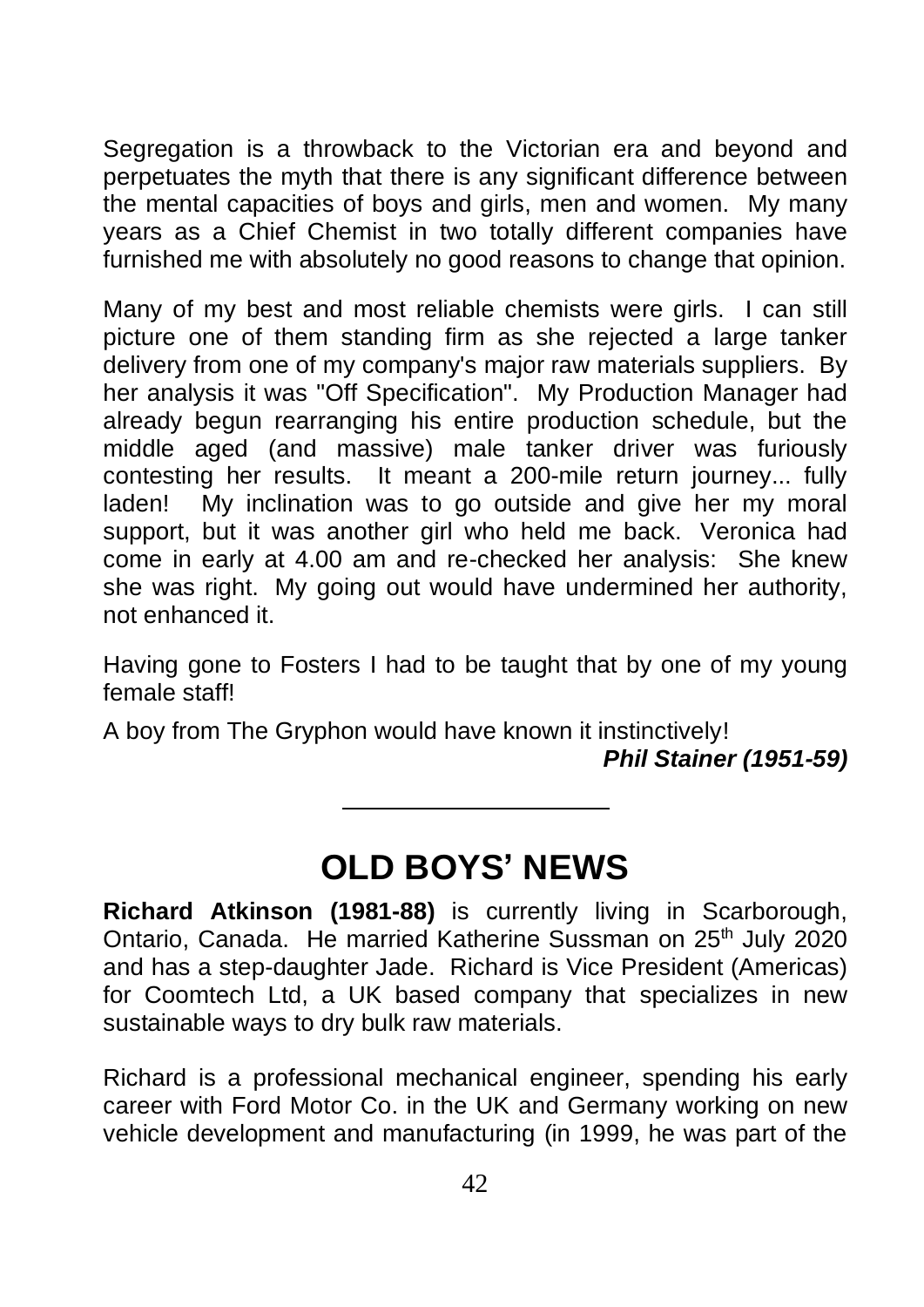launch team for the new Ford Focus). He has also held key leadership roles in growth-stage ventures in the science, engineering, and technology fields, and is an advisor and trustee to 'non-profits' in the development and conservation fields.

**Jeff Jenkins.** Just a quick update for all my friends at Fosters and Lord Digby's associations. My wife and I moved to a small coastal village in Snowdonia in January 2016 and love it here, 5 minute walk from the beach and a short drive into the mountains, Cader Idris being about 10 miles inland from here and lots of beautiful scenery and walks plus to narrow garage railways in neighbouring towns. Our village is very rural with about 500 residents spread along the coastline of land that rises very sharply from the sea and is unbuildable on after a short distance. Many old cottages but ours is relatively modern having been built on the site of an old petrol station about 20 years ago and it inherits it's name from Victory House garage, so-called because the owner had a long battle with the authorities to get the garage built in the first place. When we moved here, we had two Jack Russell terriers but they sadly passed away last year. We were going to hold off from getting any more dogs for a while but within a week we have picked up Snoop and Stan, a pair of Pembrokeshire Corgi/Welsh Sheepdog crosses (so-called "Worgis").

I retired from work last summer having spent most of my life in investment banking and payments processing in London. Since retiring I easily fill my time with various hobbies including photography, console gaming and a new found 3D printing hobby which keeps me occupied when not out walking the dogs. Learning to design 3D objects was quite challenging but I'm getting reasonable at it and have successfully sold some designs. I'm still in occasional contact with a number of old school friends from the 1970s.

#### **Mike Dunk** *brings us an update from South Africa.*

Like the rest of the world, we had a year of dealing with the pandemic. Just when matters looked to be on the way to the "old normal" we got hit by the fourth wave as predicted. What disappointed South Africans was because we identified the Omicron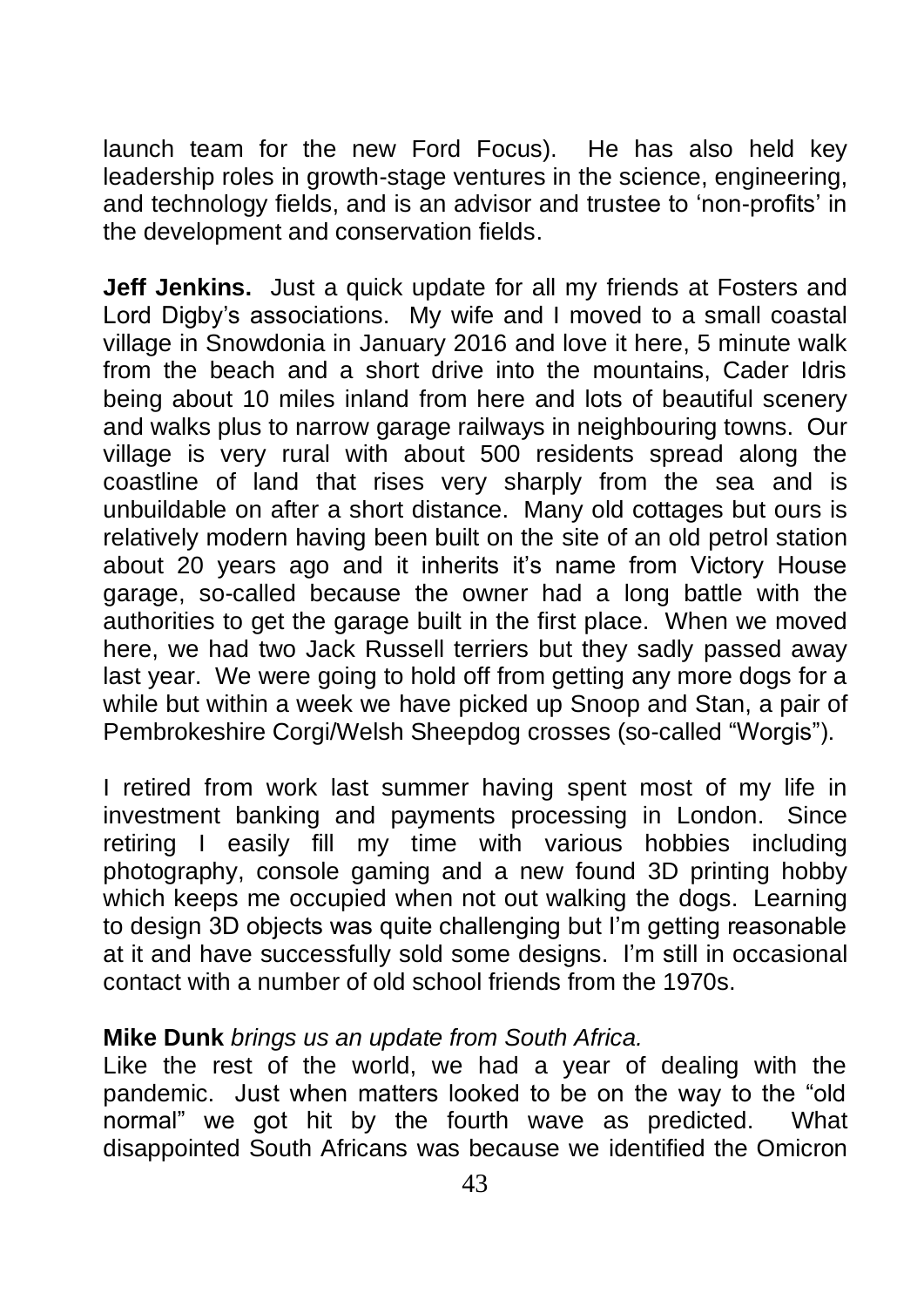variant, we were saddled with the incorrect statement that it started from here. Consequently, UK was very quick to put us back on the Red List and deny us entry into the country.

This seemed not only a "knee jerk" reaction, when you considered that our numbers of infections were very slight compared to those of the UK. In comparison to population. I, like a large number of people living in South Africa who have strong UK ties, are amazed that Boris Johnson continued to resist announcing any restrictions following the new wave having hit UK. Here, we are not allowed out of our houses without the obligatory mask; still cannot attend sporting fixtures and these are played to empty stadia; gatherings are limited; theatres and venues can only hold a maximum of 50% of capacity, and it was only just after Christmas that the curfew was finally lifted and restaurants and bars could sell alcohol within their respective licencing laws. It goes without saying that our tourist industry has taken a massive hit and this is possibly our biggest earner towards our GDP.

Whether I will be able to visit my daughters and grandson this year is still up in the air. It is now almost three years since I last saw them but thank goodness for Whatsapp and Skype.

Finally, the report on State Capture has been released, or the first part at any rate and now it remains to be seen as to whether the authorities do take action against those who have been implicated. Action is certainly needed in some areas to try and bring those responsible to book.

Sadly, we lost our beloved "Arch". Yes the amazing Archbishop Desmond Tutu passed away on Boxing Day and what an outstanding contribution he made to post-apartheid South Africa. His fight for the under privileged has been chronicled worldwide and when Skye News was full of his passing and life on the day he passed away, it was testimony to what he as a man and a person achieved. A winner of the Nobel Peace prize and we as a country claim to be only country that has two winners of the Nobel peace prize living in the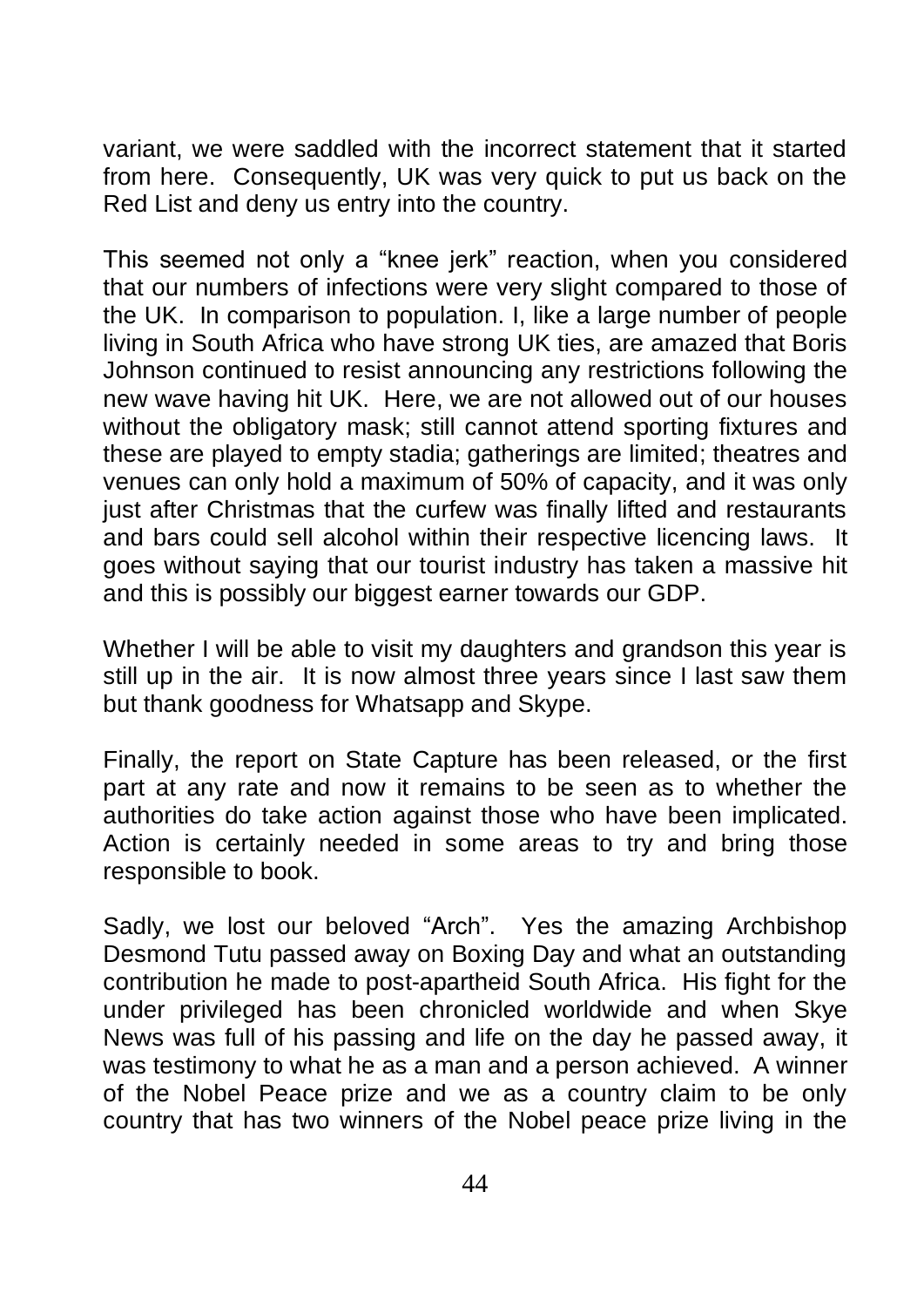same street, Vilikazi Street, in Soweto. Nelson Mandela being the other.

Our previous and embattled former President continues his fight against his day in court which he claims he wants. If that is true, then he is going to extraordinary lengths to avid exactly that! Released on medical parole from his 15 month contempt of court finding, has gone against the grain of most people. We await to see if that decision will be overturned!

From a personal point of view my year was thrilling and from my involvement in the tennis development program that I run in the African Township, we had the best year ever with regards to success on the court and events that the kids could play in. It is so rewarding to see the progress being made by these children when you consider the poor facilities they must play under in their own back yard. The facility is Municipality owned but they are reluctant to maintain the courts and surrounds. It is also understandable that with sports like football, rugby and cricket, attracting large numbers of African children, the bulk of the money goes to those sports. I am extremely grateful for the funding we receive from the International Club in London which enables me to run an extremely worthwhile and fulfilling project.

We have a group of 10 or so children from 10-14 who are really promising players and our energies will be concentrated on them over the next few years to see if we can produce a player, or players, of merit from under privileged conditions.

Holidays are restricted to resorts at home and thanks to Time Share we can still enjoy the beauty of Cape Town and its surrounds as well as the golf resort at Sabi River Bungalows, but I hold thumbs that this year we can come to UK to see my daughters and grandson (who I am delighted to see is playing lots of sport even at 5 and a half so he must have his grandfathers genes!!) as well as attend Wimbledon and enjoy the strawberries and cream of an English summer.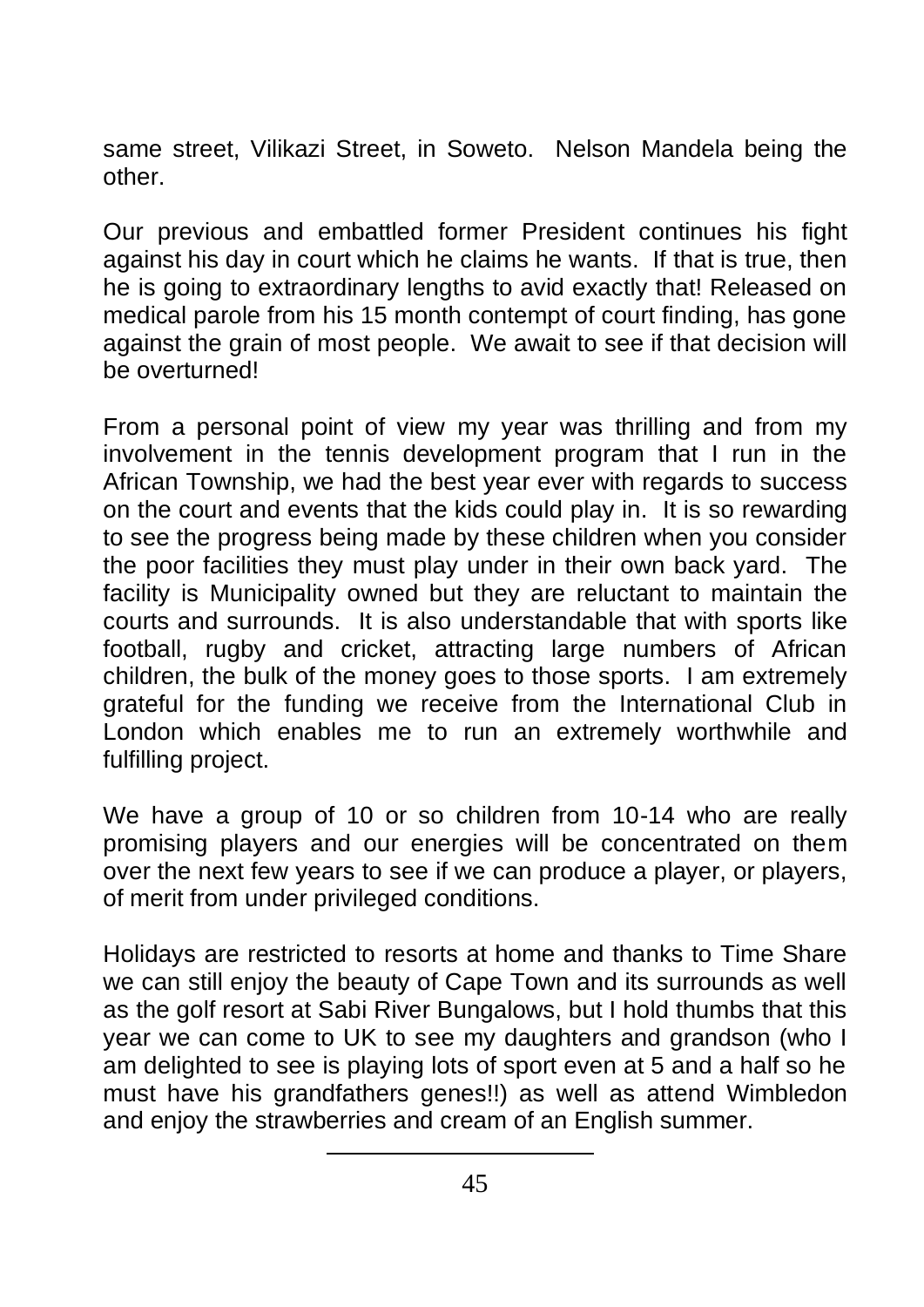### **VALETE**

**Tony West** 1950 – 2021. Deputy School Captain 1967-8

Jane West, Tony's wife, kindly sent us a eulogy for Tony, but in *addition, Geoffrey Quick has penned a few words in memory of him. We will start with Geoff's missive;*

 In celebrating the contribution of Tony West to Fosterians, I think that first perhaps some context might be appropriate.

 Tony's father came down to Yetminster from the Home counties to take up an ambition to be a farmer. He built up a herd of around 45 head of cattle and he and his lovely wife had three children, Tony the eldest, then Simon and Suzanne. Tony started at Fosters in 1961.

 I came to our magnificent school as a Fourth Former in 1964. Tony was immediately obvious as a classmate with a strong, balanced presence, backed by a subtle self-effacing humour. His individuality was underlined by a relaxed dress code and fly away haircut (affectionately dubbed "Scruff "West, a title he cheerfully accepted).

 Tony was a good athlete and team player and we got to know each other better, assisted by the introduction of Rugby by CRWF in 1965. St. Dunstan's benefitted from his presence, typically referred to by him as "good old Dustbins!"

 Out of school time, I started to visit the West's farm. It was an eye opener to me as to the enormous demands farming makes. Animals don't have weekends off and tasks such as milking were undertaken long before breakfast. Many skills are called upon and I happily took the opportunity to avail myself of some of them under Tony's tutelage. Bricklaying, wood construction ("Geoff, you've just nailed your boot to the deck!"), Cattle herding, Tractor driving ("It's just a humble tractor") as well as a host of other maintenance and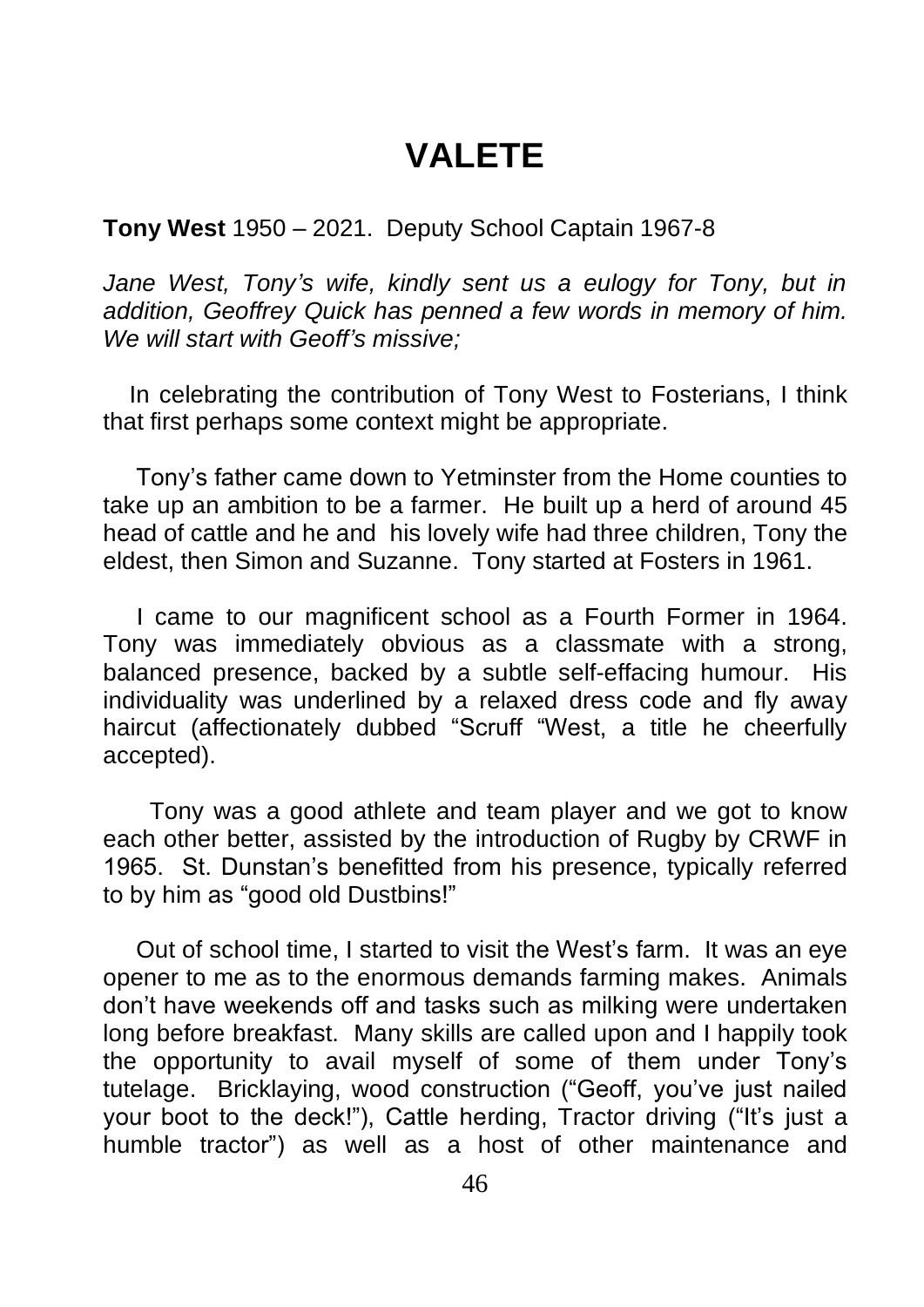agricultural arts. As time went by and I spent more and more time on the farm, I also had generous donations of pocket money for my efforts.

 Time moved on and both of us stayed on at Foster's into the Sixth form. Tony was very much the practical individual and went for Pure Maths, Applied Maths and Physics. He also had his father's permission to drive the family car, a Vauxhall Victor. So suddenly West and Quick could go cruising of a weekend evening. Digby girls, sharp as ever, cottoned on to this capability so we got to some lovely parties around the area as driver and escort.

 Foster's was a great place to be as a Sixth Former. As prefects our relationship with the masters was cordial, indeed Tony and I used to go swimming down at the coast with Reg Griffiths in his Morris Countryman. We also knew that it was all coming to an end and that we would go from the top of one ladder in life to the bottom of the next. Tony had confided in me that he wanted to be a civil engineer "Pumping Turds etc.". I had assumed that he would eventually take over the farm, but he was very quiet on that subject.

 I will never forget walking with Tony out of Foster's gate after our final service as schoolboys. "Well, that's that isn't it?" Not Quite!

 The summer of '68 saw us as schoolboy extras on "Goodbye Mr. Chips". Tony's practicality came to the fore and we got to know the film crew and some of the adult Actors by volunteering to help out (of which a bit more later).

 Tony got into Portsmouth on a Civil Engineering Sandwich course and we met up from time to time during which he remarked how much he loved "Being on the site".

 We both graduated in '72 and I became the proud owner of a Triumph Spitfire of uncertain vintage. Tony had heard of a party in Enfield, so I volunteered to drive us up. Well, we stopped to refuel near Salisbury and then surprise, surprise, the engine was dead. I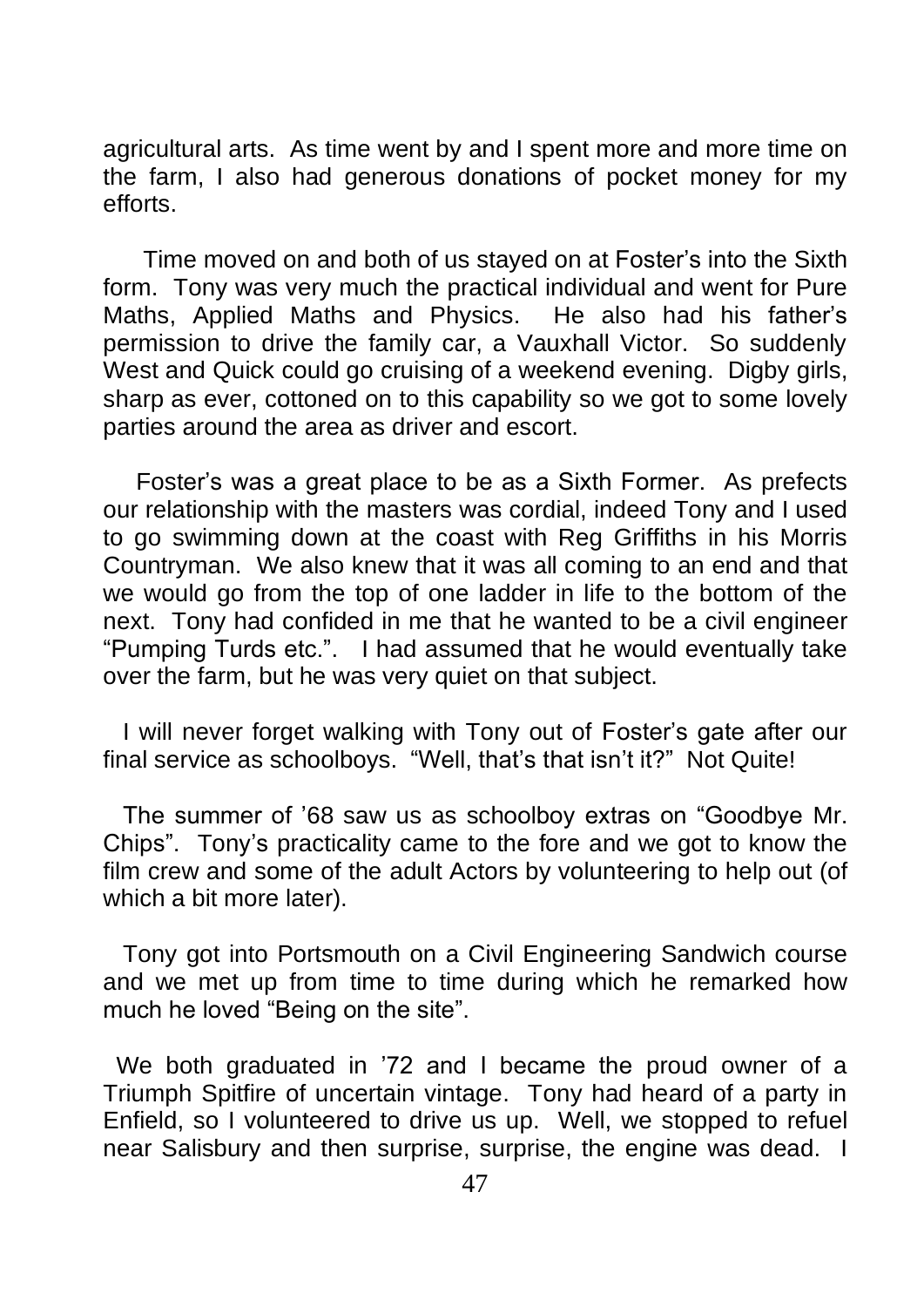felt crushed. Tony hopped out, opened the bonnet, scratched around for a few seconds leaned back in the car and started the engine first time. "Just a bit of corrosion on a battery terminal".

 We met a few times later and I gathered he was going out to the Middle East, then our paths in life diverged.

Oh yes, if anybody watches the "Chips" film, there is a sequence for a few seconds of just two boys sitting and chuckling together on a bench - Tony West and Geoffrey Quick.

#### *Geoffrey Quick*

*…and from Jane, his wife;*

I recognise the Tony who Geoff knew, the old trousers worn shirt and always in need of his hair cutting. He called the shaving regime designer stubble! There is the story of the cap bought for him one birthday, not believing how much I had paid for it he almost refused to wear it in case it got lost. He took it with him on his last journey, along with his penknife and some string!

His love of the outdoors was always part of his life from regular trips to Dartmoor as a teenager, to what is now referred to as wild camping in Scotland. This sense of adventure led to a travel holiday in a minibus group through Finland to Russia (during the Cold War].

Having been brought up on the farm in Dorset he went off to university, his sandwich course meant half his time was spent in Birmingham and the other half in Portsmouth. He must have had quite a pioneering spirit, though I understand this did not extend to his laundry, which was taken home to be done at the end of each term. He would prefer to buy a new pair of socks than to have to wash them.

It was in Birmingham that he met Tony Morris, who was to become a lifelong friend After losing touch for a while they reunited about six years ago and began messaging each other regularly, very regularly in fact. – from 7.30 in the morning until bed time.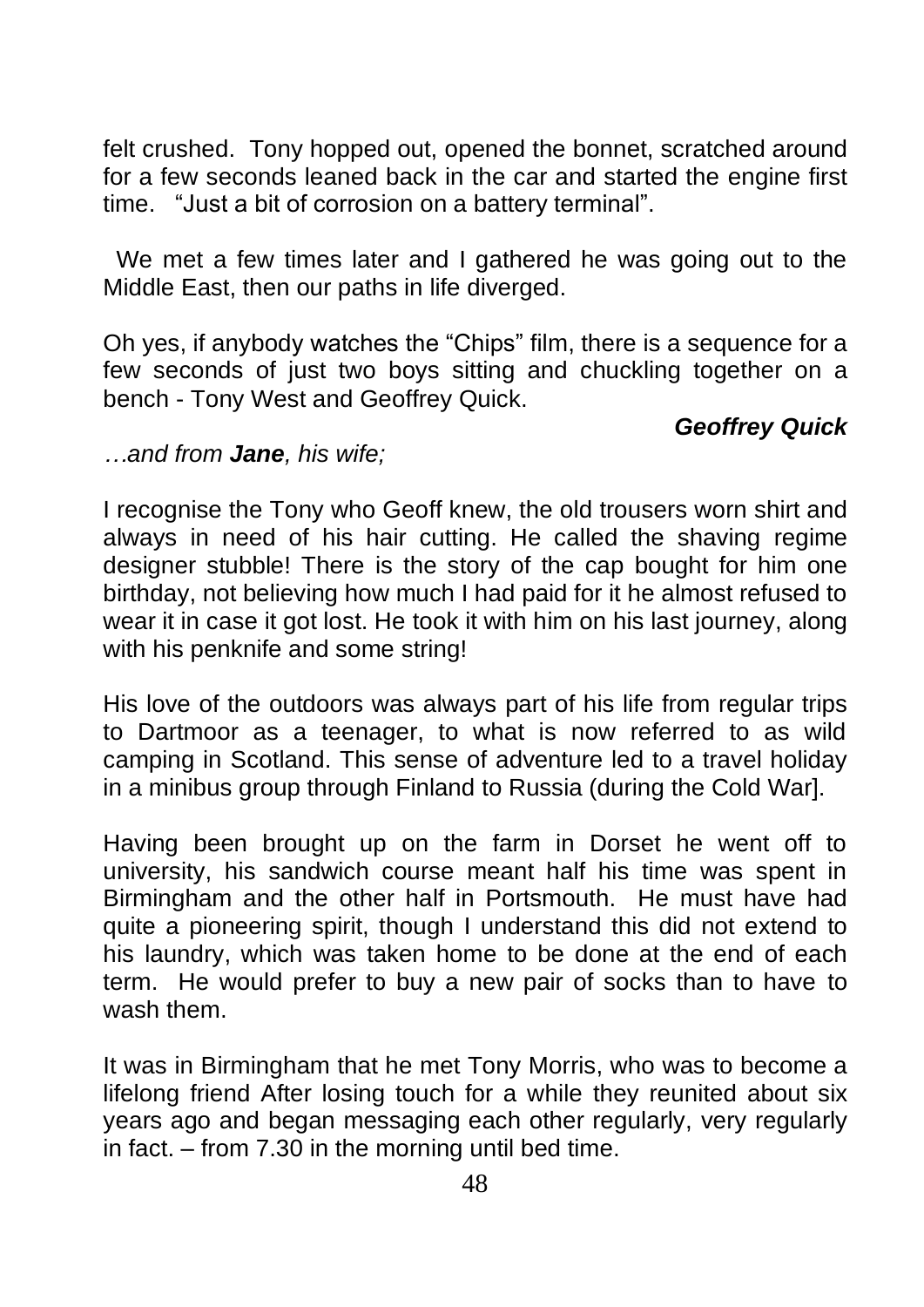On completing his degree, he went to Durham where he worked on the Newcastle Underground. "*I did that*" he would say, whenever the Gray's monument above the underground station was shown on television. He then took his young family, Denise his wife and his son Alexander to Abu Dhabi to work on building the sewage system for this developing country. He continued to play rugby, in that heat? And running with the Hash House Harriers. His work in the Middle East over, Tony came back to his beloved Dorset and continued civil engineering with Wessex Water.





Tony West (1950-2021). The first at Foster's c. 1967, the second, in Spain, many years later (2018) !

Tony and I were married in 2002 and moved to Pulham. We had many happy holidays in Spain and the Canary Islands, usually walking in the mountains and staying in small cottages, one was a converted pigsty another had an old water wheel in the living area. It was after that holiday that I took over selecting the accommodation. Yes, we visited dams, sewage systems and marveled at manhole covers along the way even on our honeymoon!

After retiring Tony spent time at the Science Café in Sherborne and also volunteered his time three afternoons a week at the Country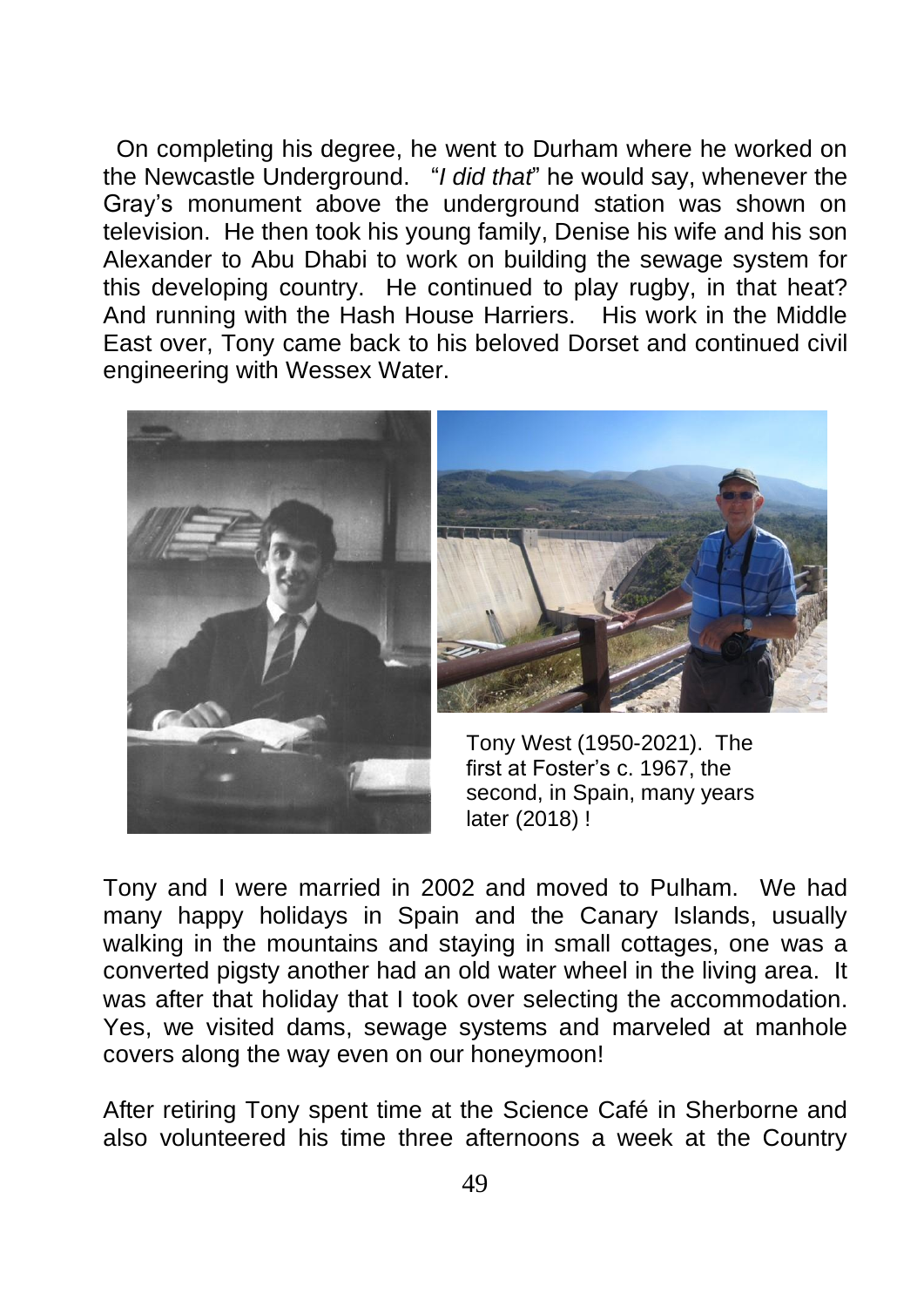Men's Club at Rylands Farm at Holnest. He loved it, gaining as much as he gave and he certainly found a new talent in caring for the men who went there. Being around the farm, the animals and the tractors especially was a bonus for him He loved hearing the old chaps' stories and being a storyteller himself, much like his father, he loved telling them his.

This reminded his brother Simon, vividly of the trick he would play. When milking the cows out in the field there was always an electric fence that had to be tested. He would get Sue and Simon to hold his hand then at the last minute he would touch the wire with a blade of grass which would send a shock through to the twins. Sue says she can remember sparks flying off the soles of their black plimsolls. It took a long time for them to learn! When Tony tells this story it was his father doing this to him.

#### **His Illness …**

The cancer that eventually took his life is not something that should define him, but perhaps his attitude to his own diagnosis is something that should be celebrated. Tony didn't fight or battle with the disease, there was life before, then life with cancer and it is hard to tell the difference.

He showed huge inner strength while undergoing chemotherapy and radiotherapy. He continued working throughout, never missing a day. He wanted to be involved with any trials and research that was going on, hoping to help others along the way. *"It is what it is"* he would say. His information is continuing to be used in the research departments at The Royal Marsden and Southampton hospitals.

For both Tony and myself, the garden became our salvation. The beauty of our large plot gave us purpose and motivation. We became almost self-sufficient, the farmer in him coming to the fore once again. There were two Head Gardeners, which of course, was never going to work. So each Head Gardener had their own piece of ground to work on and 'project meetings' were held in the conservatory before work began. As time went on, Tony 'managed'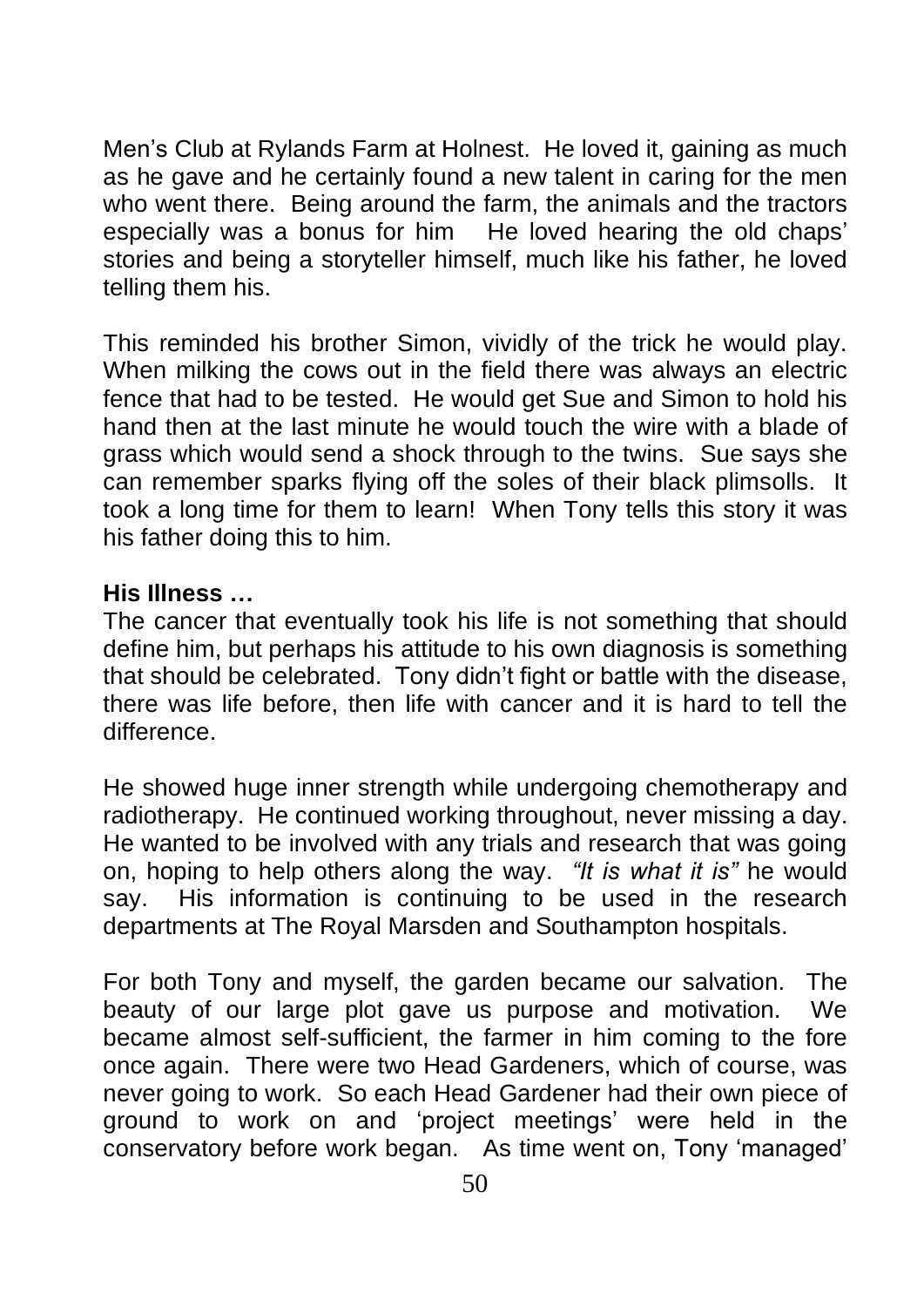me – he sat in his chair and directed the planting of the potatoes and other vegetables. There was also a lot of baler twine around in order to make sure the rows were straight – they never were!

After being in hospital in May, he decided he would end his life at home. Never in the last difficult months did he complain. Requests for "*Cakey wakey*" were frequent should anyone be going shopping or visiting. He was surrounded by those he loved and who loved him and received the very special care of the team from the surgery at Cerne Abbas, Weldmar and Marie Curie Carers

The final celebration of his life was held at Higher Ground Meadow in September. The weather was perfect and the day was made so special by us being joined by Eddie Upton, Bonnie Sartin and Colin Thompson. Music and poetry followed the Dorset theme, we had become members of the William Barnes society before lockdown. We even stopped half way to his final resting place to sing the Yetties songs Courting round Dorset and Back 'n Back.

His laughter was loud and his smile broad (his jokes often unrepeatable). He gave so much joy and happiness and saw good in everyone.

#### *Jane West*

**Peter Graham**, Foster`s late 1950`s early 1960`s died at Southmead Hospital, Bristol on Saturday 19th June 2021. When at Foster`s Peter lived in Sherborne.

**Mark Winter** passed away on 21st October 2021 at the age of 61. He was at Foster's 1971-76. *(I went through Fosters with Mark, or 'Bernie' as we called him – for obvious reasons. He suffered the ignominy of being the last in the class alphabet and hence when textbooks were handed out, he invariably ended up with the tatty old copy with a cover missing! But at least he could hide in the back corner of Class!. – Editor)*

*The following appeared in the Western Gazette:*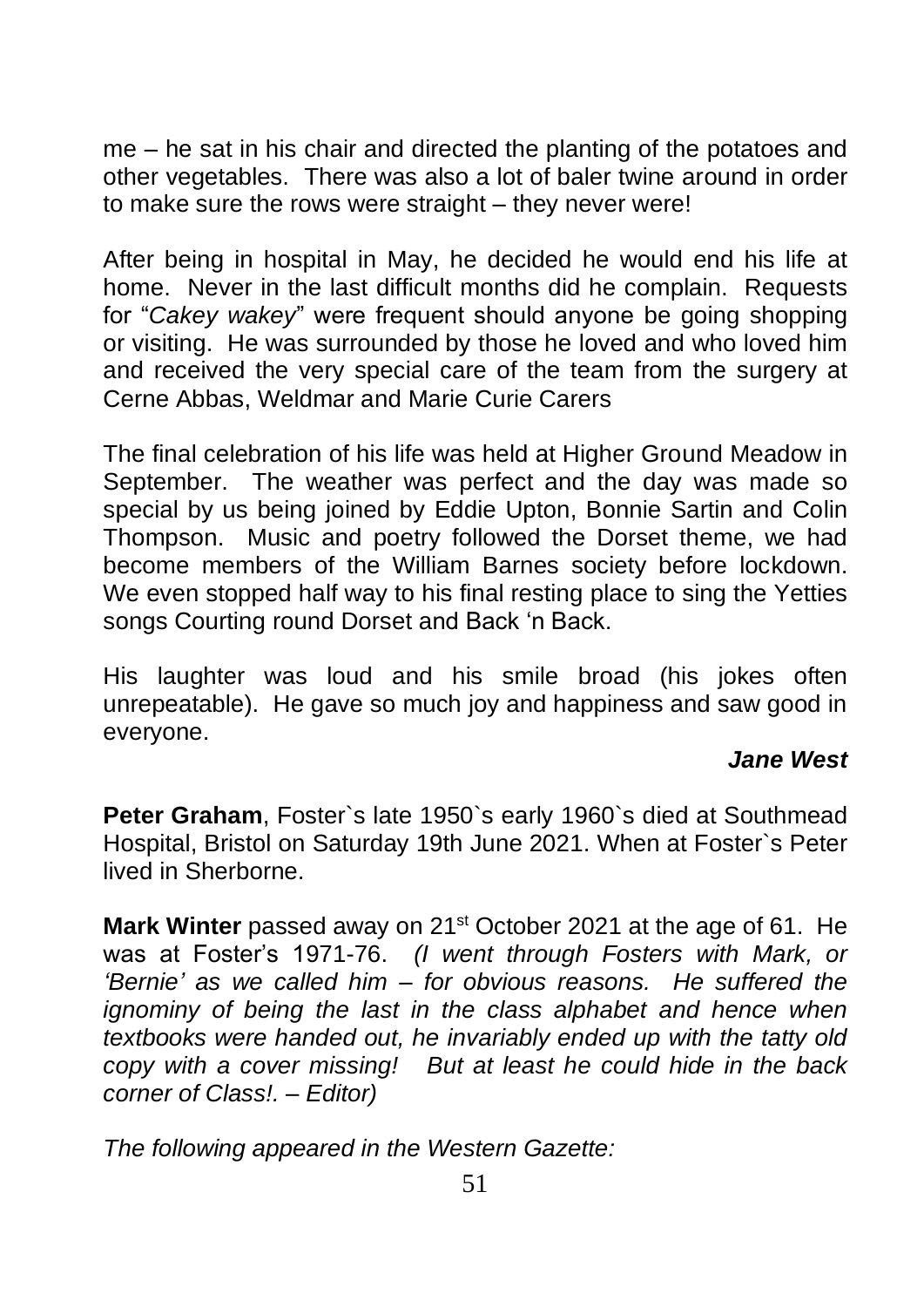**'Alex Thomas Walter Oxford M.B.E**….of Sherborne passed peacefully away on October 25<sup>th</sup> at the age of 95. He was Husband to childhood sweetheart Nora, Father to Clive, Sally, Simon and Caroline.'

'Coming from a working class background, he won a scholarship to Fosters Grammar school where he became Head Boy. By 18 he had trained as a pilot in the Fleet Air Arm. His career in the Youth Service began in 1947 when he became the first Boys Club Leader for Sherborne. After a long and distinguished career, he eventually became Deputy Director for the National Youth Bureau, his services recognized with an M.B.E. On retirement he returned to live in Bradford Abbas and oversaw the development of 'Tinneys' Youth Centre.'

'He remained active in the community working in the archives of Sherborne Museum, researching the history of Sherborne, and as a member of the local camera club. As a keen Sportsman he played County Cricket for Dorset and West Kent.'

'He will be greatly missed by his surviving children'. 'All who came to know him will forever be grateful for his patience, kindness and generosity. Even 'till his dying day he was described as a true gentleman, apologizing for any inconvenience his death might bring to others.'

*Alec was at Foster's from 1936 – 43*

#### **Charlie Bartlett** 5.12.32 – 20.12.20

We are grateful to Charlie's daughter who advised us of his passing and I have lifted some memories produced in the local press by his long standing employees.

Charlie was the third generation of Bartlett's to work for Bradfords in Sherborne in the footsteps of his father Bob and Grandfather William. (I wonder if they were OFA's too?)

He retired in 1997 and had a 70 year Association with Bradfords, Sherborne. He remained until the end a part of the community in the town he loved.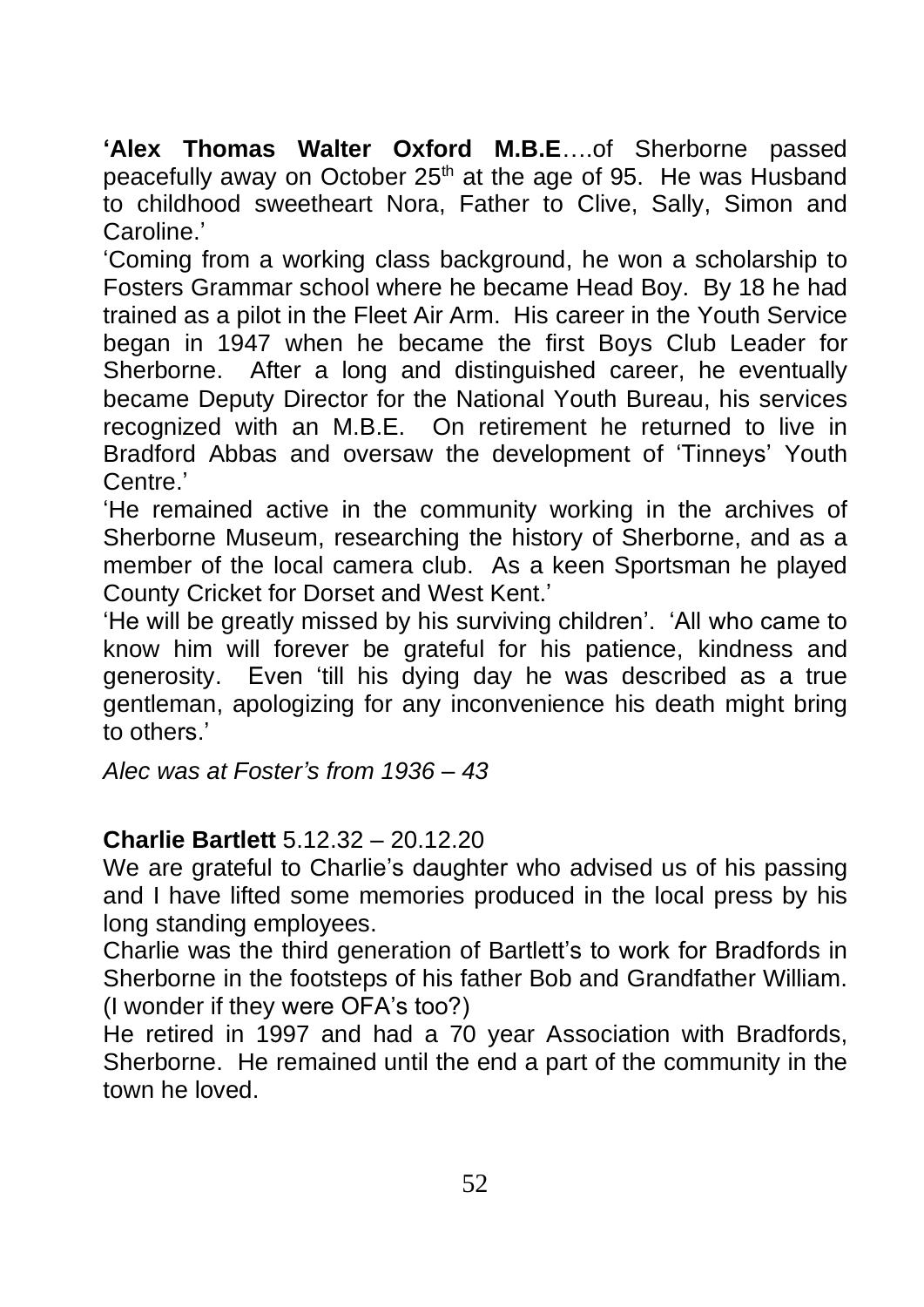It was fitting that, by arrangement with Mayor John Andrews, another OFA, his funeral cortege was allowed down Cheap Street with a Bradfords lorries escort.

**Andrew Williams** (at Foster's 1974-81). It is with sadness that we heard from his sister, Claire, that Andrew passed away suddenly but peacefully with a heart attack in his sleep on 17th December 2021. Steve Snell has sent in this picture of him (right), printed with the blessing of his family.



**John Jackson** (at Foster's 1939 – 44) sadly passed on

16<sup>th</sup> December 2021. Prior to moving to Foster's, John was previously at the Stonegarth School, sited at the bottom of the



Avenue, Sherborne, which was badly bombed in 1940. John took and passed the entrance exam and started at Fosters, Hound Street and moved up to the new school in Tinney's lane in October 1939. Unfortunately, John left school aged 15 because three of his father's employees were called up for war duty and John had to go to help his father doing butcher's meat rounds, even

driving the van, until the local Police warned his Father (see photo left).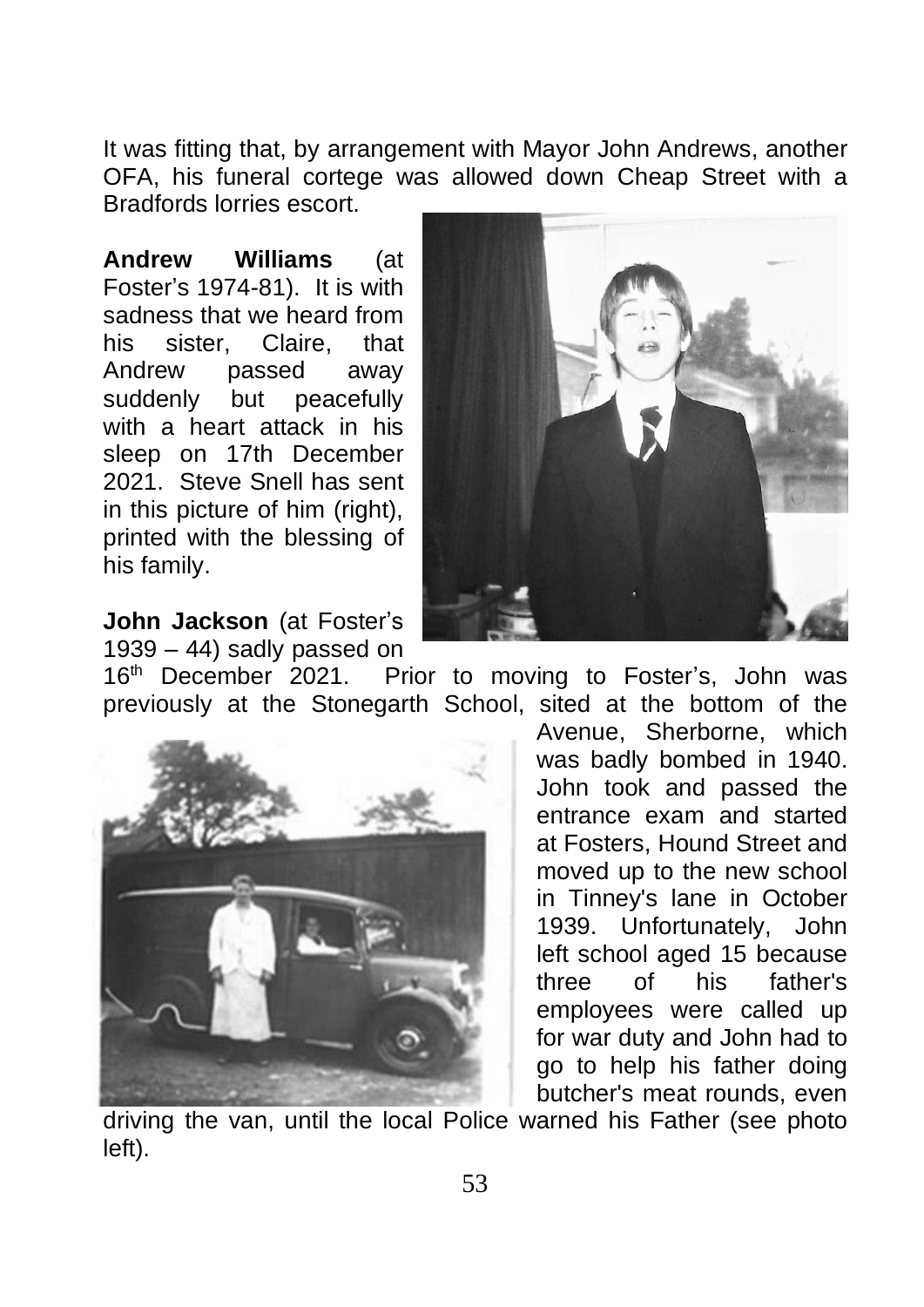John wrote an article in the O F A Magazine about life at school during the War years, the air raid trenches dug in the playing fields, the school windows broken by near-by bombs etc. John at 92 must have been one of an ever-reducing number of Old Fosterians' who went to the Hound Street school.

*…And talking of the ever-decreasing cohort of Old Fosterian's who went to the Hound Street school…*

**John M Courtney** (at Fosters 1936-42). Richard Courtney has contacted us to advise that his Dad, John, passed away very peacefully on the 18<sup>th</sup> February 2022 from old age. In his 97th year he always spoke fondly of this time at Fosters.

He was a very good runner but was constantly annoyed by always coming 3rd to the two sons of the English teacher at the time in the cross- country races!

*As we go to press, we hear of the passing of* **Terence Douglas Payne***, Roger Taylor has penned these few words.*

Terry was a year younger than me and I got to know him when we were fifteen or sixteen, when Terry had a weekend job manning the pumps at Dewey's Garage in Newlands. We would chat when I passed by on my way from the Boarding House to Cheap Steet. We discovered we had a mutual interest in cars. This was strengthened in my last year when I helped Terry collect scenery for the school play in his Granny's Morris Minor van.

Our friendship deepened after my A levels when Terry recruited me to accompany him driving Peter Konig, a pen-friend of Russel Blackwell, who had come over from Vienna and was very keen to visit English country pubs. Russell could not go because he and his parents were strict Methodits and therefore teetotal.

Terry's parents were a lovely couple. Dad worked at Westlands, Mum ran the sub post office in Coldharbour and Gran ran the house. Meerut became a second home for me, particularly in Oxford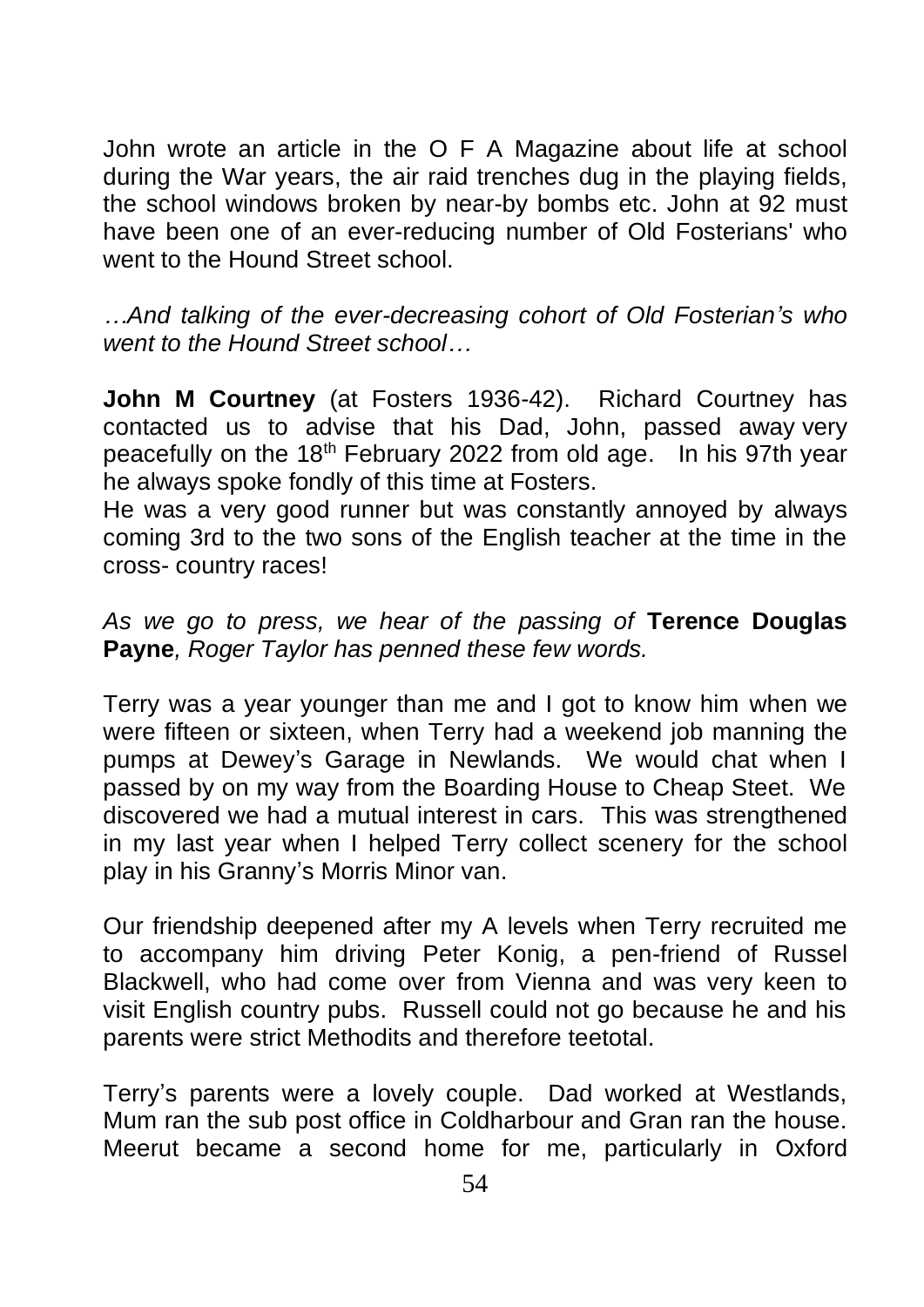vacations (my parents were abroad by then), and his Dad once said "you are the brother Terry never had". His Dad died at a relatively early age and his Mum loved me calling in over the years with my children.

Career wise, Terry started in Local Government at Sherborne UDC. After a ferw years he transferred to Chelsea and Kensington Borough Council. This coincided with me training in London after Oxford. He stayed with me and my fellow flat mates before moving long term into another flat share and eventually buying the flat.

He enjoyed a successful career with the Council, becoming Senior Rating Officer. He took early retirement on a reorganization and thereafter spent a lot of time travelling abroad. We never lost touch and he was a frequent visitor both to our home in Ludlow and or second home in Lymington. We also had regular meet-ups with Oeter and his family in their home in Austria and their second home in the south of France.

The last time we were together was January 2020, when he joined me in Lymington prior to us driving to Sherborne to visit his parents' grave on the  $20<sup>th</sup>$  anniversary of his Mum's death. Our normal pattern of spending time together was then totally upset by lockdown but we retained regular contact by phone.

Rest in peace dear friend.

*Roger Taylor*

# *Dates for your Diary*

The strange times we still live in have precluded firm details of the usual events. We can advise as follows though: